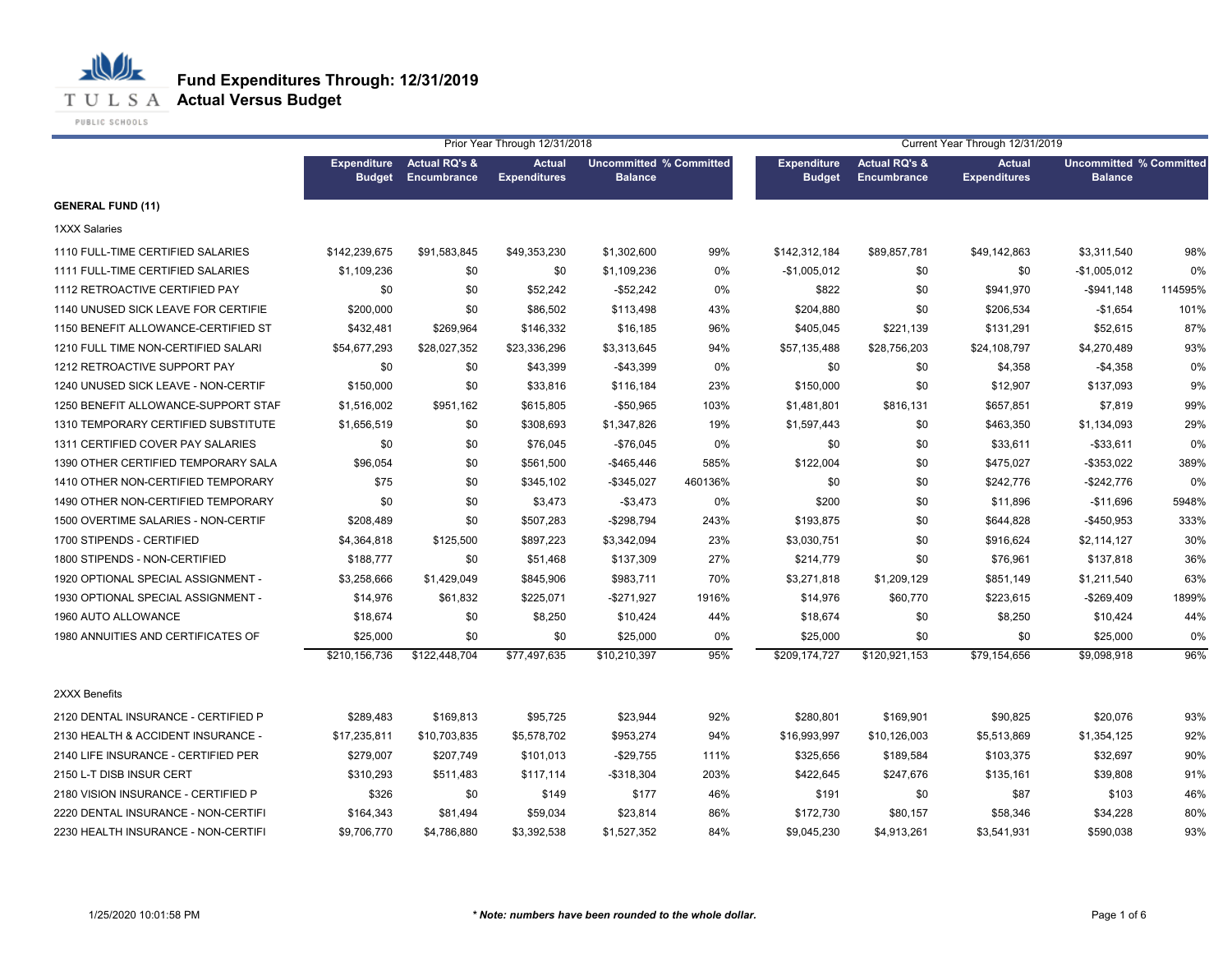**T U L S A Actual Versus Budget** 

PUBLIC SCHOOLS

|                                                  |                                     |                                         | Prior Year Through 12/31/2018        |                                                  |      |                                     |                                                | Current Year Through 12/31/2019      |                                                  |      |
|--------------------------------------------------|-------------------------------------|-----------------------------------------|--------------------------------------|--------------------------------------------------|------|-------------------------------------|------------------------------------------------|--------------------------------------|--------------------------------------------------|------|
|                                                  | <b>Expenditure</b><br><b>Budget</b> | <b>Actual RQ's &amp;</b><br>Encumbrance | <b>Actual</b><br><b>Expenditures</b> | <b>Uncommitted % Committed</b><br><b>Balance</b> |      | <b>Expenditure</b><br><b>Budget</b> | <b>Actual RQ's &amp;</b><br><b>Encumbrance</b> | <b>Actual</b><br><b>Expenditures</b> | <b>Uncommitted % Committed</b><br><b>Balance</b> |      |
| <b>GENERAL FUND (11)</b>                         |                                     |                                         |                                      |                                                  |      |                                     |                                                |                                      |                                                  |      |
| 2240 LIFE INSURANCE - NON-CERTIFIED              | \$106.548                           | \$61,236                                | \$42,011                             | \$3,302                                          | 97%  | \$127,061                           | \$39,390                                       | \$45,863                             | \$41,808                                         | 67%  |
| 2250 L-T DISB INSUR                              | \$115,097                           | \$85,554                                | \$48,768                             | $-$19,225$                                       | 117% | \$161,561                           | \$51,322                                       | \$59,977                             | \$50,262                                         | 69%  |
| 2310 FICA - EMPLOYER'S CONTRIBUTION              | \$8,603,225                         | \$5,548,575                             | \$3,073,480                          | $-$18,830$                                       | 100% | \$9,430,707                         | \$5,255,216                                    | \$3,131,007                          | \$1,044,484                                      | 89%  |
| 2320 MEDICARE - EMPLOYER'S CONTRIBU              | \$1,800,351                         | \$1,299,874                             | \$726,013                            | -\$225,536                                       | 113% | \$2,006,816                         | \$1,226,325                                    | \$740,912                            | \$39,579                                         | 98%  |
| 2410 FICA - EMPLOYER'S CONTRIBUTION              | \$3,029,975                         | \$1,636,271                             | \$1,464,710                          | $-$71,005$                                       | 102% | \$3,459,883                         | \$1,735,263                                    | \$1,544,717                          | \$179,903                                        | 95%  |
| 2420 MEDICARE - EMPLOYER'S CONTRIBU              | \$719,627                           | \$388,961                               | \$357,304                            | $-$26,638$                                       | 104% | \$799,323                           | \$402,467                                      | \$365,138                            | \$31,718                                         | 96%  |
| 2510 DISTRICT PAID RETIREMENT                    | \$869,650                           | \$517,998                               | \$441,614                            | $-$ \$89,961                                     | 110% | \$1,067,905                         | \$512,313                                      | \$498,483                            | \$57,109                                         | 95%  |
| 2520 RETIREMENT - FEDERAL MATCHING               | \$798,054                           | \$0                                     | \$414,548                            | \$383,506                                        | 52%  | \$1,026,002                         | \$0                                            | \$429,428                            | \$596,574                                        | 42%  |
| 2530 RETIREMENT - EMPLOYER'S CONTRI              | \$14,041,734                        | \$9,148,168                             | \$5,117,672                          | $-$ \$224,106                                    | 102% | \$14,885,952                        | \$8,666,212                                    | \$5,187,376                          | \$1,032,365                                      | 93%  |
| 2610 RETIREMENT - DISTRICT PAID NON              | \$179,652                           | \$41,590                                | \$79,577                             | \$58,486                                         | 67%  | \$194,586                           | \$25,009                                       | \$84,146                             | \$85,431                                         | 56%  |
| 2620 RETIREMENT - FEDERAL MATCHING               | \$136,133                           | \$0                                     | \$62,639                             | \$73,494                                         | 46%  | \$178,157                           | \$0                                            | \$74,454                             | \$103,703                                        | 42%  |
| 2630 RETIREMENT - EMPLOYER'S CONTRI              | \$1,883,602                         | \$1,156,641                             | \$980,919                            | $-$253,958$                                      | 113% | \$2,392,693                         | \$1,195,955                                    | \$1,044,778                          | \$151,959                                        | 94%  |
| 2710 UNEMPLOYMENT COMPENSATION - CE              | \$300,000                           | \$5,000                                 | \$38,639                             | \$256,361                                        | 15%  | \$300,000                           | \$0                                            | \$63,585                             | \$236,415                                        | 21%  |
| 2810 UNEMPLOYMENT COMPENSATION - NO              | \$100,000                           | \$0                                     | \$0                                  | \$100,000                                        | 0%   | \$100,000                           | \$0                                            | \$0                                  | \$100,000                                        | 0%   |
|                                                  | \$60,669,680                        | \$36,351,120                            | \$22,192,169                         | \$2,126,391                                      | 96%  | \$63,371,896                        | \$34,836,051                                   | \$22,713,460                         | \$5,822,384                                      | 91%  |
| 3XXX Purchased Professional & Technical Services |                                     |                                         |                                      |                                                  |      |                                     |                                                |                                      |                                                  |      |
| 3100 OFFICIAL/ADMINISTRATIVE SERVIC              | \$751,786                           | \$296,370                               | \$228,645                            | \$226,771                                        | 70%  | \$878,861                           | \$334,930                                      | \$145,944                            | \$397,988                                        | 55%  |
| 3200 PROFESSIONAL-EDUCATION SERVICE              | \$8,210,796                         | \$4,094,718                             | \$2,543,942                          | \$1,572,137                                      | 81%  | \$9,017,083                         | \$4,186,317                                    | \$3,580,649                          | \$1,250,118                                      | 86%  |
| 3220 INSTRUCTIONAL SERVICES                      | \$0                                 | \$0                                     | \$0                                  | \$0                                              | 0%   | \$5,000                             | \$5,000                                        | \$0                                  | \$0                                              | 100% |
| 3310 ACCOUNTING SERVICES                         | \$195,000                           | \$27,750                                | \$0                                  | \$167,250                                        | 14%  | \$159,000                           | \$27,500                                       | \$0                                  | \$131,500                                        | 17%  |
| 3360 MEDICAL SERVICES                            | \$571,379                           | \$257,097                               | \$112,923                            | \$201,359                                        | 65%  | \$408,337                           | \$125,716                                      | \$37,824                             | \$244,797                                        | 40%  |
| 3370 OTHER PROFESSIONAL SERVICES                 | \$805,597                           | \$89,570                                | \$445,396                            | \$270,630                                        | 66%  | \$717,476                           | \$233,995                                      | \$309,040                            | \$174,441                                        | 76%  |
| 3420 DATA PROCESSING SERVICES                    | \$14,000                            | \$5,142                                 | \$2,658                              | \$6,200                                          | 56%  | \$15,000                            | \$13,027                                       | \$1,974                              | \$0                                              | 100% |
| 3430 OFFICIALS                                   | \$136,740                           | \$38,904                                | \$68,840                             | \$28,996                                         | 79%  | \$136,740                           | \$44,240                                       | \$62,446                             | \$30,055                                         | 78%  |
| 3440 SECURITY SERVICES                           | \$41,188                            | \$0                                     | \$0                                  | \$41,188                                         | 0%   | \$41,165                            | \$0                                            | \$0                                  | \$41,165                                         | 0%   |
| 3460 OTHER TECHNICAL SERVICES                    | \$948,064                           | \$338,564                               | \$120,750                            | \$488,750                                        | 48%  | \$646,644                           | \$269,906                                      | \$214,330                            | \$162,407                                        | 75%  |
| 3510 CIVIL LITIGATION-PLAINTIFF                  | \$8,000                             | \$3,404                                 | \$2,596                              | \$2,000                                          | 75%  | \$8,000                             | \$2,941                                        | \$32,059                             | $-$27,000$                                       | 438% |
| 3520 CIVIL LITIGATION-DEFENDANT                  | \$12,000                            | \$20,315                                | \$2,185                              | $-$10,500$                                       | 188% | \$12,000                            | \$16,014                                       | \$6,486                              | $-$10,500$                                       | 188% |
| 3530 CONTRACT SVCS: DRAFT & REVIEW               | \$64,313                            | \$4,258                                 | \$1,742                              | \$58,313                                         | 9%   | \$64,313                            | \$5,948                                        | \$52                                 | \$58,313                                         | 9%   |
| 3540 LEGAL-BOARD REPRESENTATION                  | \$19,000                            | \$15,798                                | \$15,202                             | $-$12,000$                                       | 163% | \$19,000                            | \$20,165                                       | \$10,835                             | $-$12,000$                                       | 163% |
| 3550 DUE PROCESS                                 | \$22,050                            | \$32,513                                | \$2,988                              | $-$13,450$                                       | 161% | \$21,550                            | \$32,725                                       | \$2,275                              | $-$13,450$                                       | 162% |
| 3560 EMPLOYMENT LAW                              | \$83,425                            | \$37,632                                | \$16,868                             | \$28,925                                         | 65%  | \$73,425                            | \$49,018                                       | \$5,483                              | \$18,925                                         | 74%  |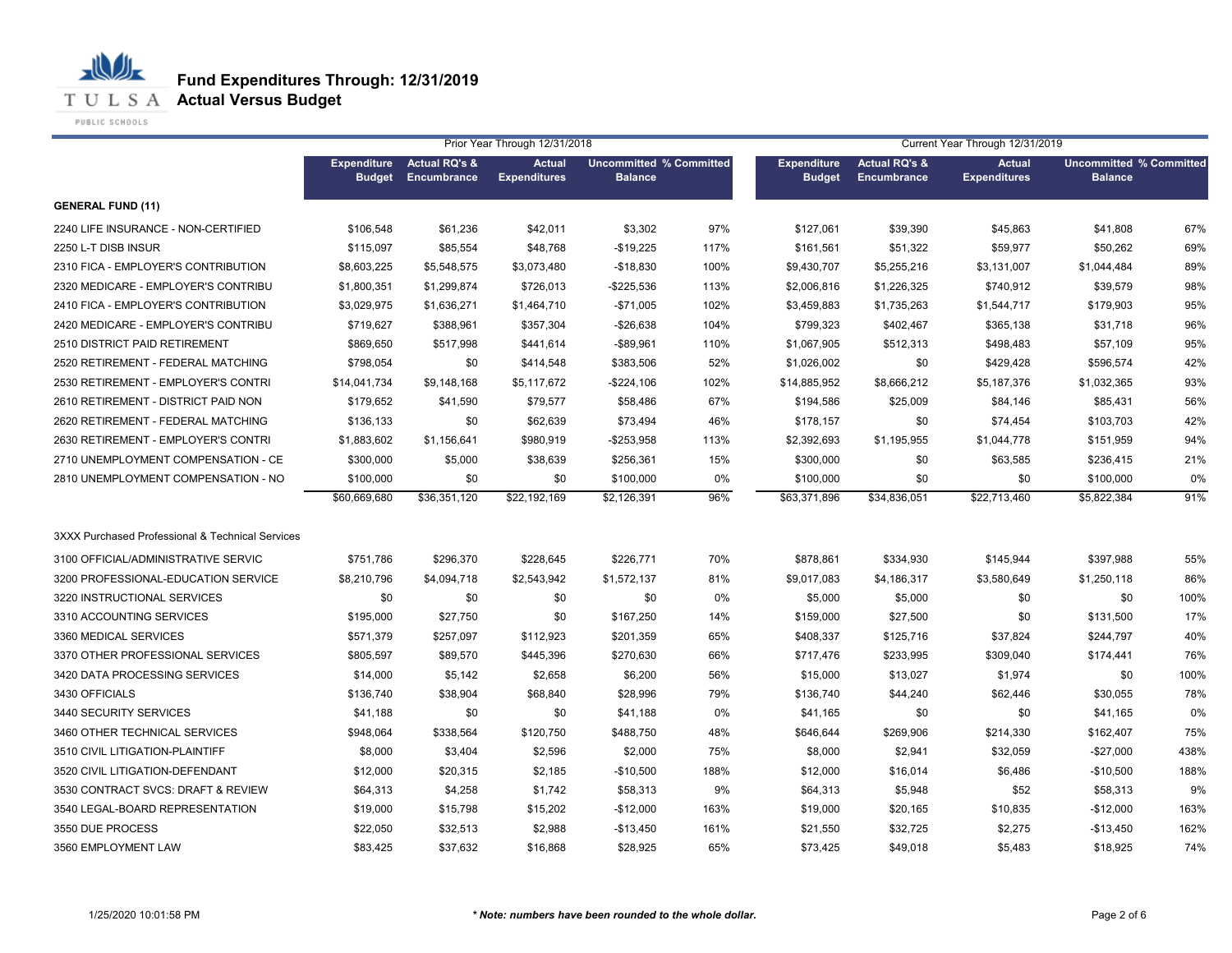**T U L S A Actual Versus Budget** 

PUBLIC SCHOOLS

|                                         |                                     |                                         | Prior Year Through 12/31/2018        |                                                  | Current Year Through 12/31/2019 |                                     |                                         |                                      |                                                  |       |
|-----------------------------------------|-------------------------------------|-----------------------------------------|--------------------------------------|--------------------------------------------------|---------------------------------|-------------------------------------|-----------------------------------------|--------------------------------------|--------------------------------------------------|-------|
|                                         | <b>Expenditure</b><br><b>Budget</b> | <b>Actual RQ's &amp;</b><br>Encumbrance | <b>Actual</b><br><b>Expenditures</b> | <b>Uncommitted % Committed</b><br><b>Balance</b> |                                 | <b>Expenditure</b><br><b>Budget</b> | <b>Actual RQ's &amp;</b><br>Encumbrance | <b>Actual</b><br><b>Expenditures</b> | <b>Uncommitted % Committed</b><br><b>Balance</b> |       |
| <b>GENERAL FUND (11)</b>                |                                     |                                         |                                      |                                                  |                                 |                                     |                                         |                                      |                                                  |       |
| 3570 OTHER LEGAL SERVICES               | \$85,987                            | \$62,604                                | \$36,396                             | $-$13,013$                                       | 115%                            | \$85,987                            | \$38,818                                | \$34,182                             | \$12,987                                         | 85%   |
| 3580 LEGAL-GENERAL LEGAL ADVICE         | \$49,000                            | \$0                                     | \$0                                  | \$49,000                                         | 0%                              | \$49,000                            | \$0                                     | \$0                                  | \$49,000                                         | 0%    |
| 3590 PROFESSIONAL EMPLOYEE TRAINING     | \$0                                 | \$0                                     | \$0                                  | \$0                                              | 0%                              | \$7,568,287                         | \$3,266,804                             | \$2,276,487                          | \$2,024,997                                      | 73%   |
| 3600 PROFESSIONAL EMPLOYEE TRAINING     | \$8,662,213                         | \$3,737,499                             | \$2,226,521                          | \$2,698,193                                      | 69%                             | \$60,475                            | \$229,209                               | \$351,304                            | $-$520,038$                                      | 960%  |
|                                         | \$20,680,538                        | \$9,062,137                             | \$5,827,651                          | \$5,790,750                                      | 72%                             | \$19,987,343                        | \$8,902,272                             | \$7,071,368                          | \$4,013,704                                      | 80%   |
| <b>4XXX Purchased Property Services</b> |                                     |                                         |                                      |                                                  |                                 |                                     |                                         |                                      |                                                  |       |
| 4111 WATER/SEWER SERVICES (NON-EMER     | \$1,431,269                         | \$780,000                               | \$619,899                            | \$31,370                                         | 98%                             | \$1,431,269                         | \$624,747                               | \$890,047                            | $-$ \$83,526                                     | 106%  |
| 4250 LAUNDRY SERVICES                   | \$10,250                            | \$7,677                                 | \$2,323                              | \$250                                            | 98%                             | \$10,250                            | \$8,263                                 | \$1,737                              | \$250                                            | 98%   |
| 4260 LAWN-CARE SERVICES                 | \$21,700                            | \$1,500                                 | \$0                                  | \$20,200                                         | 7%                              | \$20,200                            | \$0                                     | \$0                                  | \$20,200                                         | 0%    |
| 4300 REPAIRS AND MAINTENANCE SERVIC     | \$24,306                            | \$4,249                                 | \$5,586                              | \$14,471                                         | 40%                             | \$67,515                            | \$3,920                                 | \$23,920                             | \$39,675                                         | 41%   |
| 4320 COMPUTER SERVICE                   | \$1,043,306                         | \$11,025                                | \$851,684                            | \$180,597                                        | 83%                             | \$1,019,817                         | \$18,300                                | \$954,163                            | \$47,354                                         | 95%   |
| 4360 REP/MAINT OFFICE MACHINE SVCS      | \$7,000                             | \$0                                     | \$3,570                              | \$3,430                                          | 51%                             | \$8,472                             | \$472                                   | \$2,858                              | \$5,142                                          | 39%   |
| 4380 OTHER BUILDING SERVICES            | \$720                               | \$655                                   | \$485                                | $-$420$                                          | 158%                            | \$720                               | \$1,170                                 | \$0                                  | $-$450$                                          | 163%  |
| 4390 OTHER EQUIPMENT AND VEHICLE SE     | \$88,559                            | \$27,399                                | \$29,101                             | \$32,059                                         | 64%                             | \$104,559                           | \$36,328                                | \$34,687                             | \$33,544                                         | 68%   |
| 4392 OTHER EQUIPMENT AND VEHICLE SE     | \$0                                 | \$0                                     | \$0                                  | \$0                                              | 0%                              | \$620                               | \$0                                     | \$0                                  | \$620                                            | 0%    |
| 4400 RENTAL OR LEASE SERVICES           | \$256,578                           | \$185,500                               | \$0                                  | \$71,078                                         | 72%                             | \$181,678                           | \$185,780                               | \$0                                  | $-$4,102$                                        | 102%  |
| 4420 EQUIPMENT AND VEHICLE SERVICES     | \$13,999                            | \$0                                     | \$0                                  | \$13,999                                         | 0%                              | \$0                                 | \$0                                     | \$0                                  | \$0                                              | 0%    |
| 4421 TPS TRANSPORTATION                 | \$483,524                           | \$34,640                                | -\$589                               | \$449,474                                        | 7%                              | \$892,475                           | \$33,272                                | $-$ \$45,908                         | \$905,111                                        | $-1%$ |
| 4430 LAND AND BUILDING SERVICES         | \$0                                 | \$0                                     | \$0                                  | \$0                                              | 0%                              | \$65,000                            | \$30,000                                | \$0                                  | \$35,000                                         | 46%   |
| 4440 SOFTWARE SERVICES                  | \$190                               | \$0                                     | \$0                                  | \$190                                            | 0%                              | \$0                                 | \$0                                     | \$0                                  | \$0                                              | 0%    |
| 4490 OTHER RENTAL OR LEASE SERVICES     | \$1,000                             | \$0                                     | \$273                                | \$727                                            | 27%                             | \$500                               | \$0                                     | \$200                                | \$300                                            | 40%   |
| 4500 CONSTRUCTION SERVICES              | \$4,820                             | \$4,320                                 | \$0                                  | \$500                                            | 90%                             | \$1,000                             | \$0                                     | \$0                                  | \$1,000                                          | 0%    |
|                                         | \$3,387,221                         | \$1,056,964                             | \$1,512,332                          | \$817,925                                        | 76%                             | \$3,804,076                         | \$942,252                               | $$1,86\overline{1,705}$              | \$1,000,119                                      | 74%   |
| 5XXX Other Purchased Services           |                                     |                                         |                                      |                                                  |                                 |                                     |                                         |                                      |                                                  |       |
| 5130 STUDENT TRANSPORTATION SERVICE     | \$45,063                            | \$17,310                                | \$9,661                              | \$18,092                                         | 60%                             | \$30,761                            | \$11,040                                | \$1,497                              | \$18,224                                         | 41%   |
| 5150 STUDENT OUT OF DIST TRVL - LOG     | \$3,433                             | \$1,036                                 | \$668                                | \$1,729                                          | 50%                             | \$3,311                             | \$0                                     | \$2,060                              | \$1,251                                          | 62%   |
| 5160 STUDENT OUT OF DIST TRVL -MEAL     | \$3,100                             | \$74                                    | \$968                                | \$2,058                                          | 34%                             | \$3,400                             | \$0                                     | \$0                                  | \$3,400                                          | 0%    |
| 5220 LIABILITY INSURANCE                | \$214,859                           | \$2,000                                 | \$212,849                            | \$10                                             | 100%                            | \$218,161                           | \$0                                     | \$218,161                            | \$0                                              | 100%  |
| 5240 VEHICLE INSURANCE-STUDENT TRAN     | \$727                               | \$0                                     | \$0                                  | \$727                                            | 0%                              | \$0                                 | \$0                                     | \$0                                  | \$0                                              | 0%    |
| 5250 SURETY BONDS                       | \$18,154                            | \$0                                     | \$18,129                             | \$25                                             | 100%                            | \$19,215                            | \$0                                     | \$19,215                             | \$0                                              | 100%  |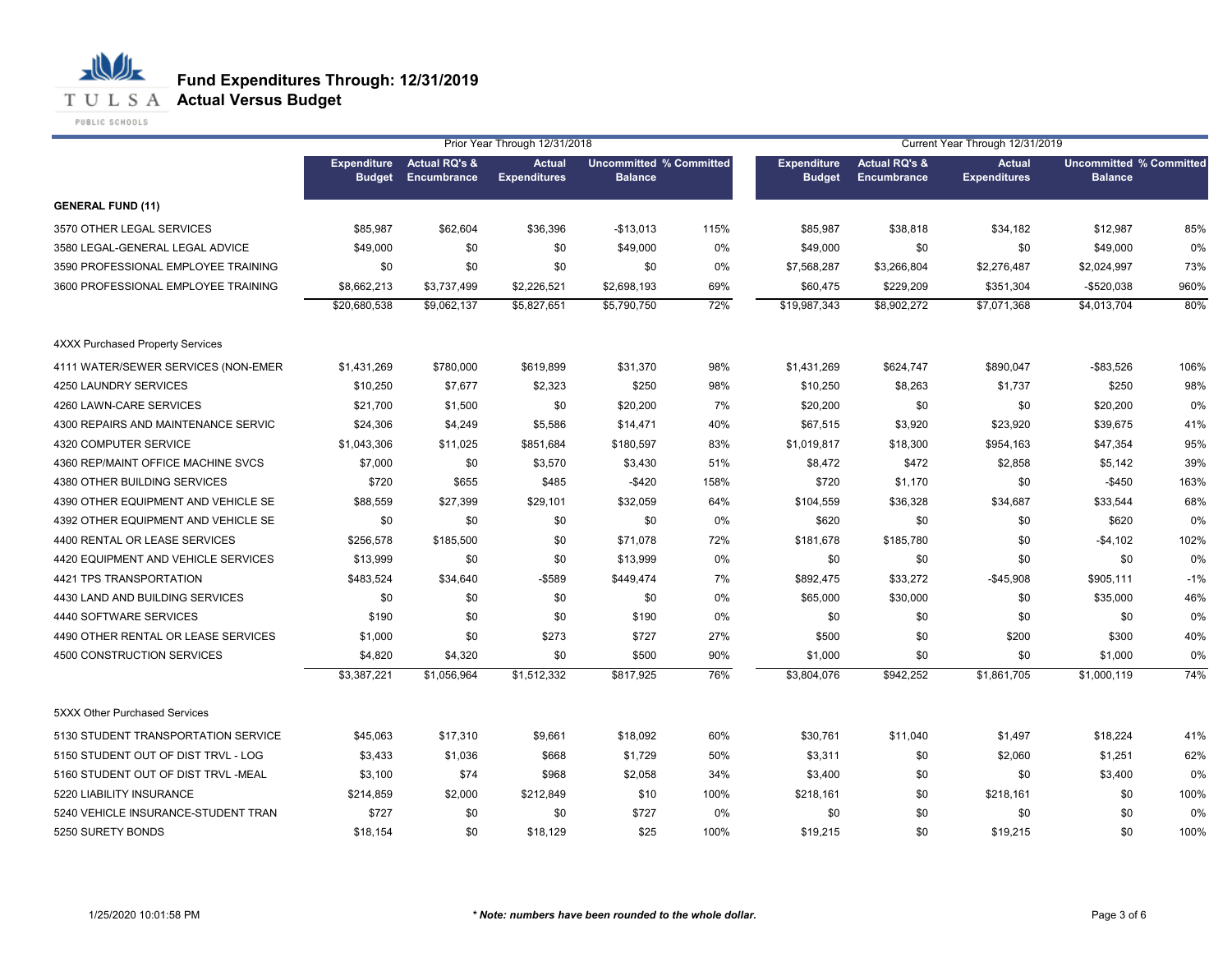**T U L S A Actual Versus Budget** 

PUBLIC SCHOOLS

|                                     |                                     |                                         | Prior Year Through 12/31/2018        |                                                  |      |                                     |                                                | Current Year Through 12/31/2019      |                                                  |         |
|-------------------------------------|-------------------------------------|-----------------------------------------|--------------------------------------|--------------------------------------------------|------|-------------------------------------|------------------------------------------------|--------------------------------------|--------------------------------------------------|---------|
|                                     | <b>Expenditure</b><br><b>Budget</b> | <b>Actual RQ's &amp;</b><br>Encumbrance | <b>Actual</b><br><b>Expenditures</b> | <b>Uncommitted % Committed</b><br><b>Balance</b> |      | <b>Expenditure</b><br><b>Budget</b> | <b>Actual RQ's &amp;</b><br><b>Encumbrance</b> | <b>Actual</b><br><b>Expenditures</b> | <b>Uncommitted % Committed</b><br><b>Balance</b> |         |
| <b>GENERAL FUND (11)</b>            |                                     |                                         |                                      |                                                  |      |                                     |                                                |                                      |                                                  |         |
| 5290 OTHER INSURANCE SERVICES       | \$775,448                           | \$45,555                                | \$40,068                             | \$689,825                                        | 11%  | \$789,308                           | \$45,131                                       | \$354,352                            | \$389,825                                        | 51%     |
| 5300 COMMUNICATION SERVICES         | \$71,858                            | \$726                                   | \$14,428                             | \$56,703                                         | 21%  | \$53,132                            | \$7,688                                        | \$13,492                             | \$31,952                                         | 40%     |
| 5310 POSTAGE SERVICES               | \$101,054                           | \$81,801                                | \$8,053                              | \$11,200                                         | 89%  | \$94,745                            | \$79,276                                       | \$6,697                              | \$8,772                                          | 91%     |
| 5315 COURIER SERVICES               | \$6,000                             | \$2,569                                 | \$1,431                              | \$2,000                                          | 67%  | \$4,000                             | \$2,272                                        | \$1,728                              | \$0                                              | 100%    |
| 5320 TELEPHONE OR TELEGRAPH SERVICE | \$215,750                           | \$141,234                               | \$63,866                             | \$10,650                                         | 95%  | \$200,000                           | \$131,270                                      | \$68,730                             | \$0                                              | 100%    |
| 5340 MOBILE COMM DEVICES            | \$113,701                           | \$75,487                                | \$38,120                             | \$93                                             | 100% | \$103,124                           | \$66,908                                       | \$36,210                             | \$6                                              | 100%    |
| 5350 IPAD SERVICE AGREEMENT         | \$52,139                            | \$36,781                                | \$15,371                             | $-$14$                                           | 100% | \$45,712                            | \$33,070                                       | \$12,785                             | $-$144$                                          | 100%    |
| 5400 ADVERTISING                    | \$26,586                            | \$254                                   | \$7,473                              | \$18,858                                         | 29%  | \$6,395                             | \$5,715                                        | \$523                                | \$157                                            | 98%     |
| 5420 PRINTED ADVERTISING            | \$17,018                            | \$8,514                                 | \$8,504                              | \$0                                              | 100% | \$20,018                            | \$16,577                                       | \$3,424                              | \$18                                             | 100%    |
| 5500 PRINTING AND BINDING           | \$41,200                            | \$23,296                                | \$9,991                              | \$7,913                                          | 81%  | \$27,430                            | \$14,841                                       | \$4,645                              | \$7,944                                          | 71%     |
| 5591 PRINTING IN HOUSE              | \$92,165                            | \$90,418                                | \$79                                 | \$1,668                                          | 98%  | \$114,187                           | \$100,812                                      | \$13,055                             | \$320                                            | 100%    |
| 5592 PRINTING CLICK CHARGES         | \$699.005                           | \$662,609                               | \$30,083                             | \$6,313                                          | 99%  | \$697,265                           | \$348,968                                      | \$331,775                            | \$16,523                                         | 98%     |
| 5610 TUTITIONS TO OTHER DISTRICTS W | \$10,000                            | \$0                                     | \$0                                  | \$10,000                                         | 0%   | \$10,000                            | \$0                                            | \$0                                  | \$10,000                                         | 0%      |
| 5810 TRAVEL IN-DISTRICT / MILEAGE   | \$372,195                           | \$0                                     | \$47,159                             | \$325,036                                        | 13%  | \$369,347                           | \$0                                            | \$50,035                             | \$319,311                                        | 14%     |
| 5820 TRAVEL OUT OF DISTRICT         | \$1,171,176                         | \$294,377                               | \$318,207                            | \$558,593                                        | 52%  | \$1,623,836                         | \$190,360                                      | \$279,465                            | \$1,154,010                                      | 29%     |
| 5990 OTHER PURCHASED SERVICES       | \$3,503,106                         | \$1,958,596                             | \$1,276,341                          | \$268,169                                        | 92%  | \$3,355,877                         | \$2,346,246                                    | \$1,068,249                          | $-$58,618$                                       | 102%    |
|                                     | \$7,553,735                         | \$3,442,636                             | \$2,121,448                          | \$1,989,651                                      | 74%  | \$7,789,223                         | \$3,400,175                                    | \$2,486,097                          | \$1,902,951                                      | 76%     |
| <b>6XXX Supplies and Materials</b>  |                                     |                                         |                                      |                                                  |      |                                     |                                                |                                      |                                                  |         |
| 6110 PAPER AND COPY SUPPLIES        | \$86,884                            | \$33,702                                | \$31,034                             | \$22,148                                         | 75%  | \$79,791                            | \$31,087                                       | \$36,335                             | \$12,369                                         | 84%     |
| 6111 PAPER AND COPY SUPPLIES-WAREHO | \$434,764                           | \$0                                     | \$58,152                             | \$376,612                                        | 13%  | \$395,145                           | \$162                                          | \$63,965                             | \$331,018                                        | 16%     |
| 6112 PAPER AND COPY SUPPLIES-ONLINE | \$131,110                           | \$0                                     | \$12,805                             | \$118,304                                        | 10%  | \$67,658                            | \$42                                           | \$15,435                             | \$52,181                                         | 23%     |
| 6119 ONLINE ORDERING ENCUMBRANCE    | \$121,403                           | \$320,011                               | \$0                                  | $-$198,609$                                      | 264% | \$100                               | \$214,955                                      | \$0                                  | $-$214,855$                                      | 214955% |
| 6120 AUTOMOTIVE/BUS SUPPLIES        | \$790,843                           | \$262,978                               | \$467,215                            | \$60,650                                         | 92%  | \$781,500                           | \$209,791                                      | \$553,367                            | \$18,343                                         | 98%     |
| 6130 CONSUMABLE TECHNOLOGY SUPPLIES | \$0                                 | \$828                                   | \$0                                  | $-$ \$828                                        | 0%   | \$0                                 | \$2,000                                        | \$934                                | $-$2,934$                                        | 0%      |
| 6140 TESTING SUPPLIES AND MATERIALS | \$323,284                           | \$13,027                                | \$51,820                             | \$258,436                                        | 20%  | \$206,769                           | \$3,010                                        | \$56,761                             | \$146,998                                        | 29%     |
| 6150 FILMS VIDEOS AUDIO TAPES AV SU | \$13,900                            | \$0                                     | \$5,363                              | \$8,537                                          | 39%  | \$11,727                            | \$279                                          | \$0                                  | \$11,448                                         | 2%      |
| 6160 FIRST AID SUPPLIES             | \$18,828                            | \$2,454                                 | \$11,662                             | \$4,713                                          | 75%  | \$19,768                            | \$872                                          | \$9,128                              | \$9,768                                          | 51%     |
| 6166 INVENTORY - HEALTH SUPPLIES    | \$17,613                            | \$375                                   | \$3,356                              | \$13,882                                         | 21%  | \$12,613                            | \$0                                            | \$11,151                             | \$1,462                                          | 88%     |
| 6169 INVENTORY - ISSUED             | \$0                                 | \$0                                     | \$888                                | $-$ \$888                                        | 0%   | \$0                                 | \$0                                            | $-$1,408$                            | \$1,408                                          | 0%      |
| 6170 PAPER PRODUCTS                 | \$0                                 | \$0                                     | \$0                                  | \$0                                              | 0%   | \$0                                 | \$0                                            | \$71                                 | $-$71$                                           | 0%      |
| 6180 CLEAN-MAINT SUPPLIES CHEMICALS | \$728,769                           | \$0                                     | \$182,826                            | \$545,944                                        | 25%  | \$728,452                           | \$7,256                                        | \$189,785                            | \$531,411                                        | 27%     |
| 6181 CLEAN-MAINT SUPPLIES CHEMICALS | \$282                               | \$0                                     | \$26                                 | \$256                                            | 9%   | \$282                               | \$0                                            | \$0                                  | \$282                                            | 0%      |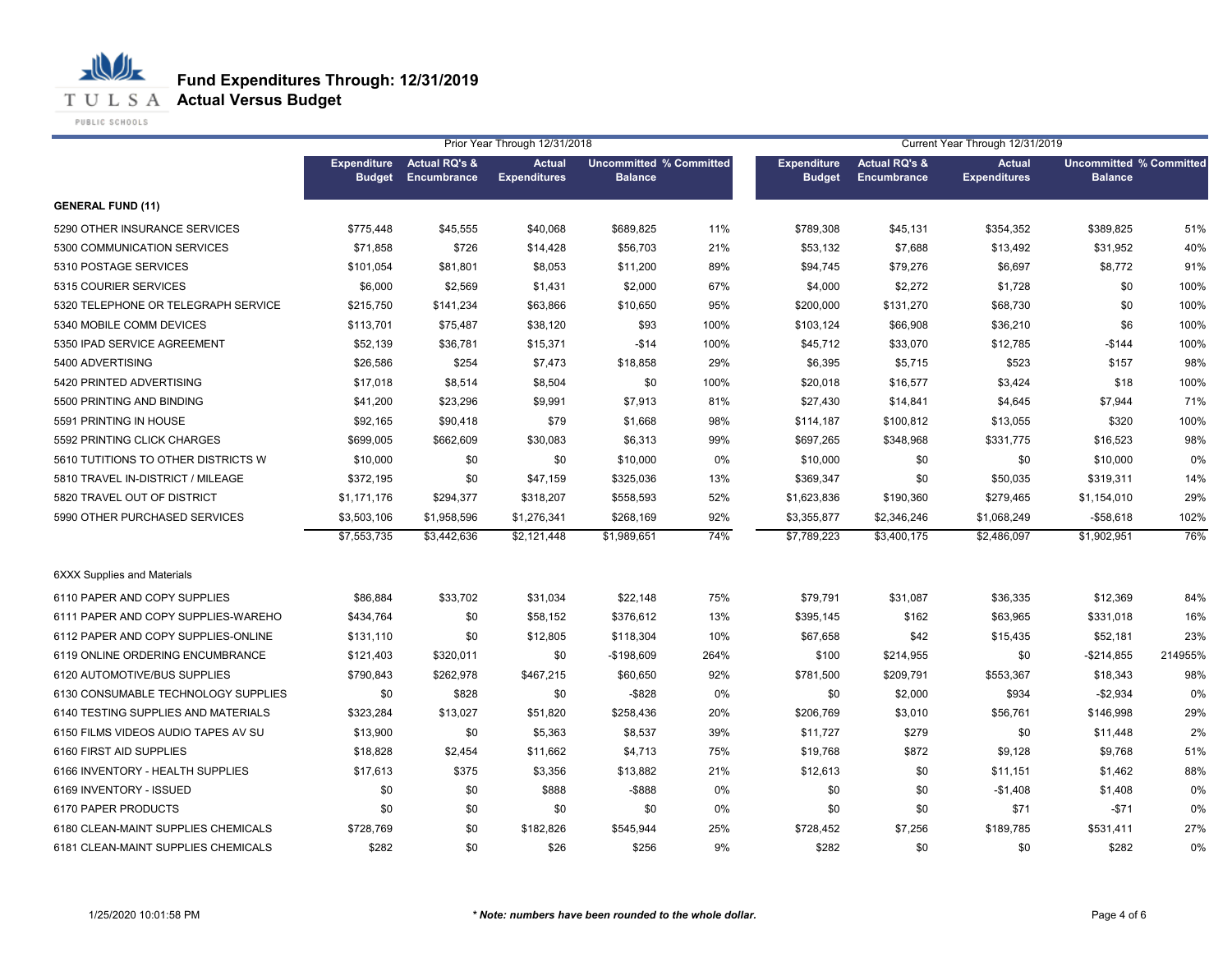**T U L S A Actual Versus Budget** 

PUBLIC SCHOOLS

|                                     |                                     |                                         | Prior Year Through 12/31/2018        |                                                  |      |                                     |                                                | Current Year Through 12/31/2019      |                                                  |      |
|-------------------------------------|-------------------------------------|-----------------------------------------|--------------------------------------|--------------------------------------------------|------|-------------------------------------|------------------------------------------------|--------------------------------------|--------------------------------------------------|------|
|                                     | <b>Expenditure</b><br><b>Budget</b> | <b>Actual RQ's &amp;</b><br>Encumbrance | <b>Actual</b><br><b>Expenditures</b> | <b>Uncommitted % Committed</b><br><b>Balance</b> |      | <b>Expenditure</b><br><b>Budget</b> | <b>Actual RQ's &amp;</b><br><b>Encumbrance</b> | <b>Actual</b><br><b>Expenditures</b> | <b>Uncommitted % Committed</b><br><b>Balance</b> |      |
| <b>GENERAL FUND (11)</b>            |                                     |                                         |                                      |                                                  |      |                                     |                                                |                                      |                                                  |      |
| 6190 GENERAL OFFICE SUPPLIES        | \$829,944                           | \$54,526                                | \$61,624                             | \$713,794                                        | 14%  | \$684,629                           | \$39,963                                       | \$80,787                             | \$563,879                                        | 18%  |
| 6191 GENERAL OFFICE SUPPLIES-WAREHO | \$298,767                           | \$0                                     | \$49,308                             | \$249,459                                        | 17%  | \$295,489                           | \$325                                          | \$57,615                             | \$237,550                                        | 20%  |
| 6192 GENERAL OFFICE SUPPLIES-ONLINE | \$359,113                           | \$0                                     | \$60,905                             | \$298,208                                        | 17%  | \$315,422                           | \$0                                            | \$48,266                             | \$267,157                                        | 15%  |
| 6195 OTHER SUPPLIES AND MATERIALS   | \$8,500                             | \$0                                     | \$289                                | \$8,211                                          | 3%   | \$250                               | \$0                                            | \$1,633                              | $-$1,383$                                        | 653% |
| 6196 INVENTORY - NEW INV SYSTEM     | \$300,000                           | \$81,142                                | \$177,823                            | \$41,036                                         | 86%  | \$200,000                           | \$35,236                                       | \$77,082                             | \$87,682                                         | 56%  |
| 6199 INVENTORY ISSUED               | \$0                                 | \$0                                     | $-$313,505$                          | \$313,505                                        | 0%   | \$0                                 | \$0                                            | -\$328,866                           | \$328,866                                        | 0%   |
| 6240 ELECTRICITY                    | \$5,057,488                         | \$2,180,100                             | \$2,633,835                          | \$243,553                                        | 95%  | \$5,057,488                         | \$2,494,617                                    | \$2,562,871                          | \$0                                              | 100% |
| 6250 GASOLINE                       | \$1,009,834                         | \$303,566                               | \$496,434                            | \$209,834                                        | 79%  | \$1,003,392                         | \$610,215                                      | \$392,281                            | \$897                                            | 100% |
| 6270 NATURAL GAS                    | \$1,055,185                         | \$712,017                               | \$102,983                            | \$240,185                                        | 77%  | \$1,055,185                         | \$681,835                                      | \$133,165                            | \$240,185                                        | 77%  |
| 6305 SE INVENTORY                   | \$0                                 | \$0                                     | $-$137$                              | \$137                                            | 0%   | \$0                                 | \$163                                          | \$0                                  | $-$163$                                          | 0%   |
| 6410 BOOKS                          | \$856,064                           | \$84,709                                | \$151,760                            | \$619,595                                        | 28%  | \$857,159                           | \$65,505                                       | \$110,313                            | \$681,342                                        | 21%  |
| 6420 PERIODICALS                    | \$17,428                            | \$1,000                                 | \$1,444                              | \$14,984                                         | 14%  | \$15,616                            | \$1,442                                        | \$2,024                              | \$12,150                                         | 22%  |
| 6430 STATE ADOPTED TEXTBOOKS        | \$1,702,654                         | \$0                                     | \$0                                  | \$1,702,654                                      | 0%   | \$1,651,010                         | \$29,539                                       | \$0                                  | \$1,621,471                                      | 2%   |
| 6440 SUPPLEMENTAL TEXTBOOKS (NON-ST | \$78,972                            | \$1,143                                 | \$7,841                              | \$69,988                                         | 11%  | \$24,080                            | \$6,918                                        | \$2,243                              | \$14,919                                         | 38%  |
| 6450 WORKBOOKS                      | \$45,863                            | \$64                                    | \$3,175                              | \$42,624                                         | 7%   | \$35,166                            | \$6,785                                        | \$8,139                              | \$20,242                                         | 42%  |
| 6470 NEWSPAPERS                     | \$816                               | \$0                                     | \$0                                  | \$816                                            | 0%   | \$249                               | \$0                                            | \$0                                  | \$249                                            | 0%   |
| 6480 MAGAZINES                      | \$3,188                             | \$0                                     | \$4,799                              | $-$1,612$                                        | 151% | \$1,162                             | \$0                                            | \$3,113                              | $-$1,951$                                        | 268% |
| 6510 APPLIANCES/FURNITURE/FIXTURES  | \$18,575                            | \$9,827                                 | \$540                                | \$8,207                                          | 56%  | \$126,040                           | \$16,074                                       | \$12,892                             | \$97,073                                         | 23%  |
| 6520 AUDIOVISUAL                    | \$3,525                             | \$734                                   | \$14,164                             | $-$11,373$                                       | 423% | \$2,500                             | \$375                                          | \$966                                | \$1,159                                          | 54%  |
| 6530 TECHNOLOGY-RELATED EQUIPMENT   | \$2,077,792                         | \$101,477                               | \$833,914                            | \$1,142,401                                      | 45%  | \$2,750,654                         | \$141,114                                      | \$1,083,375                          | \$1,526,165                                      | 45%  |
| 6540 FURNITURE AND FIXTURES         | \$122,828                           | \$14,274                                | \$82,753                             | \$25,801                                         | 79%  | \$5,036                             | \$12,892                                       | \$3,372                              | $-$11,228$                                       | 323% |
| 6570 UNIFORMS                       | \$42,367                            | \$22,809                                | \$38,383                             | $-$18,825$                                       | 144% | \$39,343                            | \$17,998                                       | \$6,001                              | \$15,345                                         | 61%  |
| 6590 FIREARMS AND AMMUNITION        | \$0                                 | \$0                                     | \$0                                  | \$0                                              | 0%   | \$1,000                             | \$0                                            | \$989                                | \$11                                             | 99%  |
| 6810 COCURRICULAR SUPPLIES          | \$4,040,230                         | \$129,078                               | \$251,083                            | \$3,660,068                                      | 9%   | \$2,628,912                         | \$122,857                                      | \$313,644                            | \$2,192,412                                      | 17%  |
| 6811 COCURRICULAR SUPPLIES-WAREHOUS | \$131,409                           | \$0                                     | \$16,278                             | \$115,131                                        | 12%  | \$96,453                            | \$0                                            | \$11,953                             | \$84,500                                         | 12%  |
| 6820 AWARDS DECOR REGALIA REFRESHME | \$71,485                            | \$20,475                                | \$10,843                             | \$40,168                                         | 44%  | \$74,098                            | \$37,487                                       | \$8,266                              | \$28,346                                         | 62%  |
| 6830 EXTRACURRICULAR SUPPLIES       | \$93,001                            | \$59,512                                | \$62,040                             | $-$28,550$                                       | 131% | \$72,606                            | \$10,719                                       | \$4,043                              | \$57,844                                         | 20%  |
|                                     | \$20,892,708                        | \$4,409,828                             | \$5,573,723                          | \$10,909,157                                     | 48%  | \$19,296,742                        | \$4,801,509                                    | \$5,531,689                          | \$8,963,544                                      | 54%  |
| <b>7XXX Property/Equipment</b>      |                                     |                                         |                                      |                                                  |      |                                     |                                                |                                      |                                                  |      |
| 7100 LAND AND IMPROVEMENTS          | \$1,450                             | \$0                                     | \$1,450                              | \$0                                              | 100% | \$0                                 | \$0                                            | \$0                                  | \$0                                              | 0%   |
| 7310 APPLIANCES/FURNITURE/FIXTURES  | \$0                                 | \$0                                     | \$0                                  | \$0                                              | 0%   | \$0                                 | \$0                                            | \$2,500                              | $-$2,500$                                        | 0%   |
| 7320 EQUIPMENT-AUDIO VISUAL         | \$7,100                             | \$0                                     | \$0                                  | \$7,100                                          | 0%   | \$5,487                             | \$0                                            | \$963                                | \$4,523                                          | 18%  |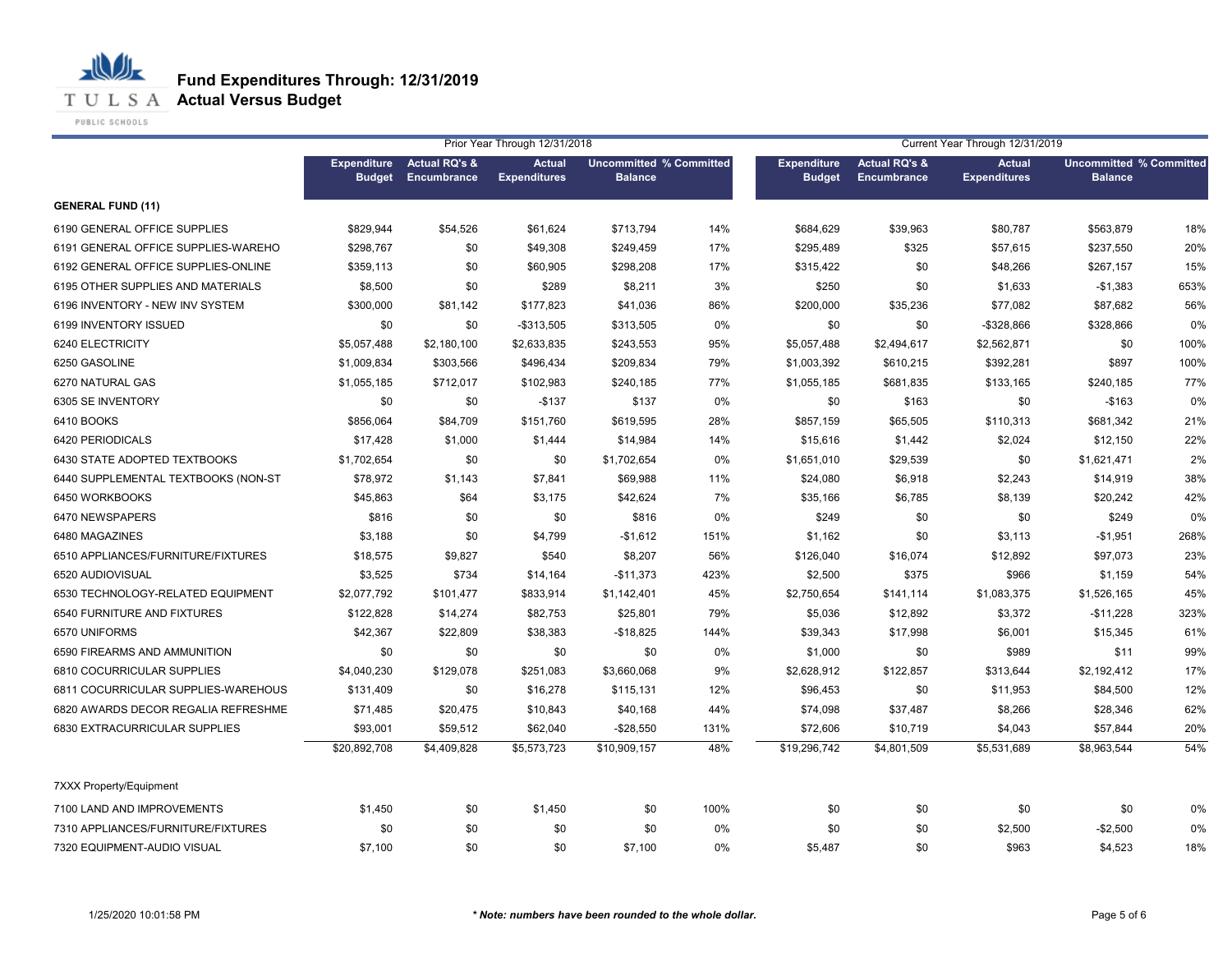

PUBLIC SCHOOLS

|                                      |                              |                                         | Prior Year Through 12/31/2018        |                                                  |         |                                     |                                         | Current Year Through 12/31/2019      |                                                  |      |
|--------------------------------------|------------------------------|-----------------------------------------|--------------------------------------|--------------------------------------------------|---------|-------------------------------------|-----------------------------------------|--------------------------------------|--------------------------------------------------|------|
|                                      | Expenditure<br><b>Budget</b> | <b>Actual RQ's &amp;</b><br>Encumbrance | <b>Actual</b><br><b>Expenditures</b> | <b>Uncommitted % Committed</b><br><b>Balance</b> |         | <b>Expenditure</b><br><b>Budget</b> | <b>Actual RQ's &amp;</b><br>Encumbrance | <b>Actual</b><br><b>Expenditures</b> | <b>Uncommitted % Committed</b><br><b>Balance</b> |      |
| <b>GENERAL FUND (11)</b>             |                              |                                         |                                      |                                                  |         |                                     |                                         |                                      |                                                  |      |
| 7330 COMPUTERS AND RELATED EQUIPMEN  | \$0                          | \$0                                     | \$0                                  | \$0                                              | 0%      | \$23,997                            | \$0                                     | \$5,038                              | \$18,959                                         | 21%  |
| 7360 EQUIPMENT-MACHINERY             | \$2,010                      | \$0                                     | \$0                                  | \$2,010                                          | 0%      | \$0                                 | \$0                                     | \$0                                  | \$0                                              | 0%   |
| 7390 OTHER EQUIPMENT                 | \$2,000                      | \$0                                     | \$0                                  | \$2,000                                          | 0%      | \$2,000                             | \$0                                     | \$0                                  | \$2,000                                          | 0%   |
| <b>7620 BUSES</b>                    | \$47,088                     | \$37,368                                | \$9,720                              | \$0                                              | 100%    | \$51,840                            | \$34,560                                | \$28,990                             | $-$11,710$                                       | 123% |
|                                      | \$59,648                     | \$37,368                                | \$11,170                             | \$11,110                                         | 81%     | \$83,324                            | \$34,560                                | \$37,492                             | \$11,272                                         | 86%  |
| 8XXX Other Objects and Reserves      |                              |                                         |                                      |                                                  |         |                                     |                                         |                                      |                                                  |      |
| 8100 DUES AND FEES FOR SERVICES      | \$188,667                    | \$52,953                                | \$113,136                            | \$22,578                                         | 88%     | \$220,157                           | \$55,292                                | \$129,038                            | \$35,828                                         | 84%  |
| 8400 BUDGET CONTINGENCY              | $-$1,541,846$                | \$7,000                                 | \$4,200                              | $-$1,553,046$                                    | $-1%$   | $-$1,158,624$                       | \$0                                     | \$0                                  | $-$1,158,624$                                    | 0%   |
| 8600 STAFF REGISTRATION AND TUITION  | \$801,163                    | \$233,129                               | \$223,185                            | \$344,849                                        | 57%     | \$1,100,740                         | \$53,272                                | \$164,554                            | \$882,913                                        | 20%  |
| 8622 REGISTRATION - BOARD MEMBERS A  | \$8,113                      | \$1,295                                 | \$785                                | \$6,033                                          | 26%     | \$3,289                             | \$180                                   | \$0                                  | \$3,109                                          | 5%   |
| 8700 COUNTY ASSESSMENTS/REVALUATION  | \$1,505                      | \$0                                     | \$0                                  | \$1,505                                          | 0%      | \$5                                 | \$0                                     | \$0                                  | \$5                                              | 0%   |
| 8900 OTHER MISCELLANEOUS EXPENDITUR  | \$35,217                     | \$0                                     | \$28,617                             | \$6,600                                          | 81%     | \$0                                 | \$0                                     | \$0                                  | \$0                                              | 0%   |
|                                      | $-$507,182$                  | \$294,377                               | \$369,923                            | $-$1,171,482$                                    | $-131%$ | \$165,566                           | \$108,744                               | \$293,592                            | $-$236,770$                                      | 243% |
| 9XXX Other Uses of Funds             |                              |                                         |                                      |                                                  |         |                                     |                                         |                                      |                                                  |      |
| 9300 REIMBURSEMENT                   | \$80,050                     | \$40,000                                | \$13,099                             | \$26,951                                         | 66%     | \$278,314                           | \$169,364                               | \$116,122                            | $-$7,171$                                        | 103% |
| 9600 PETTY CASH                      | \$5,550                      | \$0                                     | \$2,300                              | \$3,250                                          | 41%     | \$6,299                             | \$0                                     | \$1,300                              | \$4,999                                          | 21%  |
| 9700 INTRA FUND TRANSFERS            | \$12,156,608                 | \$0                                     | \$4,672,113                          | \$7,484,495                                      | 38%     | \$15,531,435                        | \$0                                     | \$6,955,635                          | \$8,575,799                                      | 45%  |
|                                      | \$12,242,208                 | \$40,000                                | \$4,687,512                          | \$7,514,696                                      | 39%     | \$15,816,048                        | \$169,364                               | \$7,073,057                          | \$8,573,627                                      | 46%  |
| <b>Total Fund Expend./Encumb/RQs</b> | \$335,135,292                | \$177,143,134                           | \$119,793,563                        | \$38,198,595                                     | 89%     | \$339,488,945                       | \$174,116,080                           | \$126,223,116                        | \$39,149,749                                     | 88%  |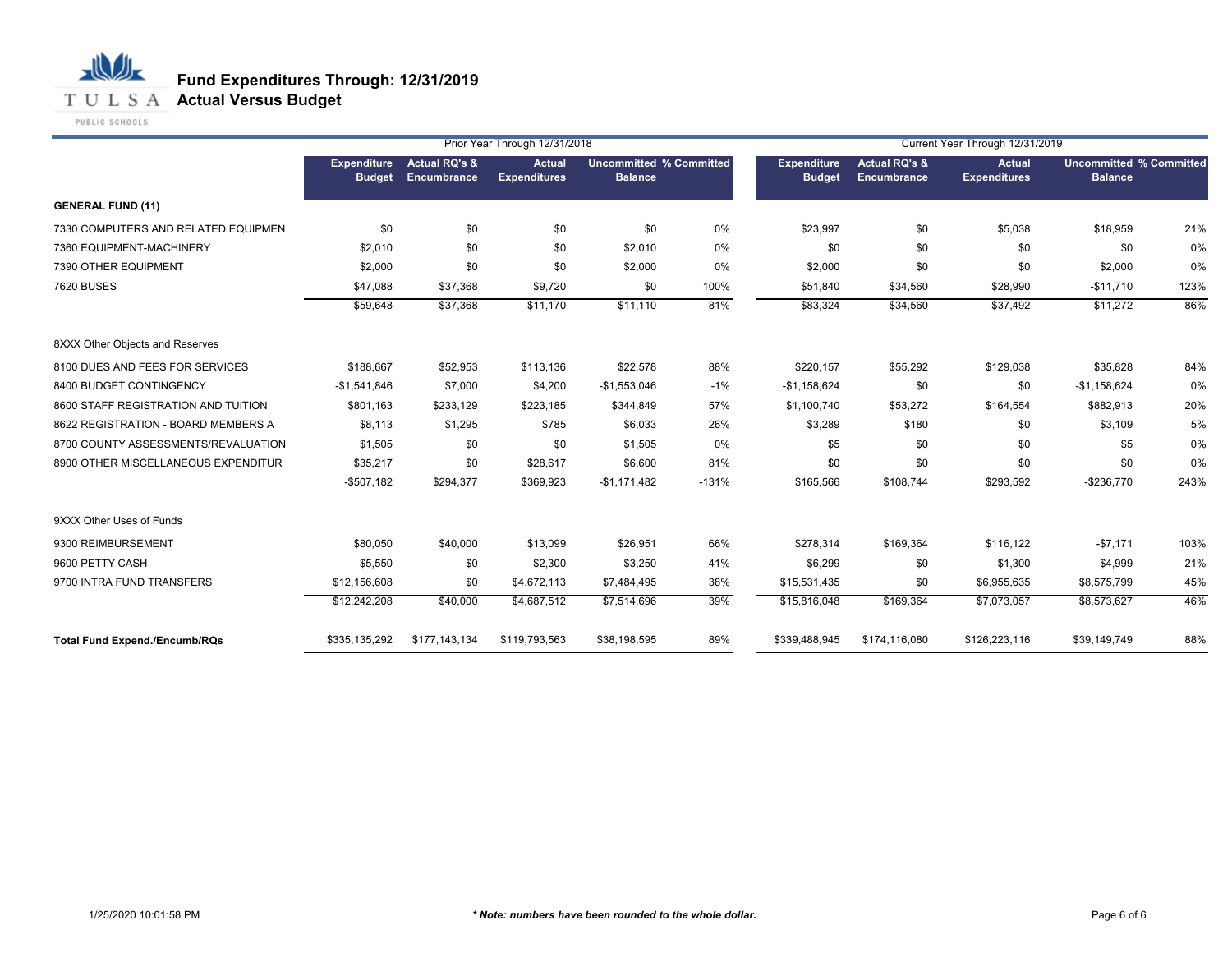# **Fund Expenditures By Project Through: 12/31/2019**

**T U L S A Actual Versus Budget** 

PUBLIC SCHOOLS

|                                     |                                     |                                                 | Prior Year Through 12/31/2018        |                                           |      |                                     |                                                 | Current Year Through 12/31/2019      |                                           |      |
|-------------------------------------|-------------------------------------|-------------------------------------------------|--------------------------------------|-------------------------------------------|------|-------------------------------------|-------------------------------------------------|--------------------------------------|-------------------------------------------|------|
| <b>Project</b> Project Name         | <b>Expenditure</b><br><b>Budget</b> | <b>Actual RQ's &amp;</b><br><b>Encumbrances</b> | <b>Actual</b><br><b>Expenditures</b> | Uncommitted % Committed<br><b>Balance</b> |      | <b>Expenditure</b><br><b>Budget</b> | <b>Actual RQ's &amp;</b><br><b>Encumbrances</b> | <b>Actual</b><br><b>Expenditures</b> | Uncommitted % Committed<br><b>Balance</b> |      |
| <b>GENERAL FUND (11)</b>            |                                     |                                                 |                                      |                                           |      |                                     |                                                 |                                      |                                           |      |
| 0000 UNRESTRICTED FUNDS             | \$220,533,087                       | \$127,334,364                                   | \$80,732,278                         | \$12,466,444                              | 94%  | \$219,806,205                       | \$126,000,395                                   | \$82,276,123                         | \$11,529,687                              | 95%  |
| 0001 SUPERINTENDENT RESERVE         | \$90,000                            | \$7,000                                         | \$4,200                              | \$78,800                                  | 12%  | \$48,944                            | \$0                                             | \$0                                  | \$48,944                                  | 0%   |
| 0002 DISTRICT PROJECT RESERVE       | $-$1,631,846$                       | \$0                                             | \$0                                  | $-$1,631,846$                             | 0%   | $-$1,207,568$                       | \$0                                             | \$0                                  | $-$1,207,568$                             | 0%   |
| 0005 EARLY CHILDHOOD                | \$8,730                             | \$0                                             | \$0                                  | \$8,730                                   | 0%   | \$8,730                             | \$0                                             | \$0                                  | \$8,730                                   | 0%   |
| 0007 MEDIA SERVICES REVENUE         | \$1,445                             | \$0                                             | \$0                                  | \$1,445                                   | 0%   | \$1,445                             | \$0                                             | \$0                                  | \$1,445                                   | 0%   |
| 0008 THOREAU MICRO SOCIETY          | \$25,000                            | \$5,844                                         | \$7,443                              | \$11,713                                  | 53%  | \$25,000                            | \$4,130                                         | \$7,168                              | \$13,702                                  | 45%  |
| 0014 RESERVE FOR ONE TIME MONIES    | \$209,343                           | \$3,915                                         | \$50,047                             | \$155,381                                 | 26%  | \$6,000                             | \$0                                             | \$5,288                              | \$712                                     | 88%  |
| 0020 FINE ARTS                      | \$14,724                            | \$1,363                                         | \$0                                  | \$13,361                                  | 9%   | \$23,316                            | \$9,550                                         | \$12,123                             | \$1,643                                   | 93%  |
| 0044 PROFESSIONS DEVELOPMENT FEES   | \$104,441                           | \$1,222                                         | \$29,828                             | \$73,391                                  | 30%  | \$96,670                            | \$0                                             | \$5,081                              | \$91,589                                  | 5%   |
| 0066 SPECIAL EDUCATION TRANSFERS IN | \$10,000                            | \$0                                             | \$0                                  | \$10,000                                  | 0%   | \$10,000                            | \$0                                             | \$0                                  | \$10,000                                  | 0%   |
| 0067 HOMEBOUND CHILDREN             | \$98,806                            | \$0                                             | \$25,088                             | \$73,718                                  | 25%  | \$98,806                            | \$0                                             | \$17,128                             | \$81,678                                  | 17%  |
| 0068 ATHLETICS                      | \$36,500                            | \$0                                             | \$0                                  | \$36,500                                  | 0%   | \$6,500                             | \$0                                             | \$0                                  | \$6,500                                   | 0%   |
| 0071 GRADUATION                     | \$85,000                            | \$9,925                                         | \$75                                 | \$75,000                                  | 12%  | \$75,000                            | \$27,438                                        | \$2,562                              | \$45,000                                  | 40%  |
| 0072 ACCREDITATION                  | \$10,000                            | \$0                                             | \$0                                  | \$10,000                                  | 0%   | \$10,000                            | \$0                                             | \$0                                  | \$10,000                                  | 0%   |
| 0086 CHARTER COMPACT - NACSA        | \$43,950                            | \$0                                             | \$39,340                             | \$4,610                                   | 90%  | \$0                                 | \$0                                             | \$0                                  | \$0                                       | 0%   |
| 0098 RENTAL/STAGECRAFT              | \$1,000                             | \$0                                             | \$193                                | \$807                                     | 19%  | \$1,000                             | \$0                                             | \$0                                  | \$1,000                                   | 0%   |
| 0100 VIRTUAL SUM SCHL TUITION       | \$35,000                            | \$0                                             | \$0                                  | \$35,000                                  | 0%   | \$35,000                            | \$0                                             | \$0                                  | \$35,000                                  | 0%   |
| 0104 REGULAR ED SUMMER SCHOOL       | \$160,000                           | \$0                                             | \$59,549                             | \$100,451                                 | 37%  | \$160,000                           | \$0                                             | \$83,541                             | \$76,459                                  | 52%  |
| 0115 BBRADSTREET-DISTRICT-TOMLINS   | \$27,622                            | \$6,159                                         | \$20,029                             | \$1,434                                   | 95%  | \$29,700                            | \$11,558                                        | \$17,790                             | \$352                                     | 99%  |
| 0127 TULSA CO JUVENILE TRUST AUTH   | \$0                                 | \$0                                             | \$0                                  | \$0                                       | 0%   | \$53,747                            | \$15,309                                        | \$9,733                              | \$28,706                                  | 47%  |
| 0130 CHEROKEE MOTOR VEHICLE REVENUE | \$225,954                           | \$9,569                                         | \$45,116                             | \$171,269                                 | 24%  | \$191,699                           | \$27,519                                        | \$71,849                             | \$92,331                                  | 52%  |
| 0165 ANY GIVEN CHILD                | \$82,710                            | \$1,904                                         | \$6,613                              | \$74,193                                  | 10%  | \$82,710                            | \$32,861                                        | \$4,762                              | \$45,087                                  | 45%  |
| 0172 AP CAPSTONE - EDISON HS        | \$6,000                             | \$0                                             | \$2,905                              | \$3,095                                   | 48%  | \$6,000                             | \$0                                             | \$0                                  | \$6,000                                   | 0%   |
| 0175 QEP GRANT                      | \$77,250                            | \$16,244                                        | \$9,113                              | \$51,892                                  | 33%  | \$41,130                            | \$2,000                                         | \$2,175                              | \$36,955                                  | 10%  |
| 0181 TRANSPORTATION RENTALS - PAYRO | \$0                                 | \$7,332                                         | $-$185,120$                          | \$177,788                                 | 0%   | \$0                                 | \$9,914                                         | $-$190,513$                          | \$180,599                                 | 0%   |
| 0190 WALLACE FOUNDATION             | \$285,524                           | \$50,000                                        | \$24,750                             | \$210,774                                 | 26%  | \$0                                 | \$0                                             | \$0                                  | \$0                                       | 0%   |
| 0191 CNG BUS LEASE OR CONVERSION    | \$47,088                            | \$37,368                                        | \$9,720                              | \$0                                       | 100% | \$51,840                            | \$34,560                                        | \$17,280                             | \$0                                       | 100% |
| 0201 LEARNING READINESS PE GRANT-MC | \$63,734                            | \$46,000                                        | \$22,917                             | $-$5,183$                                 | 108% | \$0                                 | \$0                                             | \$0                                  | \$0                                       | 0%   |
| 0224 FOUNDATION FOR TULSA SCHOOLS   | \$8,415,082                         | \$4,318,435                                     | \$2,198,737                          | \$1,897,909                               | 77%  | \$7,200,000                         | \$3,944,100                                     | \$2,600,388                          | \$655,513                                 | 91%  |
| 0243 THE BROAD CENTER               | \$156,372                           | \$55,105                                        | \$93,261                             | \$8,005                                   | 95%  | \$264,049                           | \$0                                             | \$73,007                             | \$191,042                                 | 28%  |
| 0244 WALLACE FOUND SEL INITIATIVE   | \$1,417,199                         | \$314,686                                       | \$261,004                            | \$841,509                                 | 41%  | \$1,272,710                         | \$356,927                                       | \$289,346                            | \$626,437                                 | 51%  |
| 0246 NFL FOUNDATION GRANT           | \$114,952                           | \$2,189                                         | \$58,268                             | \$54,496                                  | 53%  | \$70,890                            | \$425                                           | \$18,535                             | \$51,930                                  | 27%  |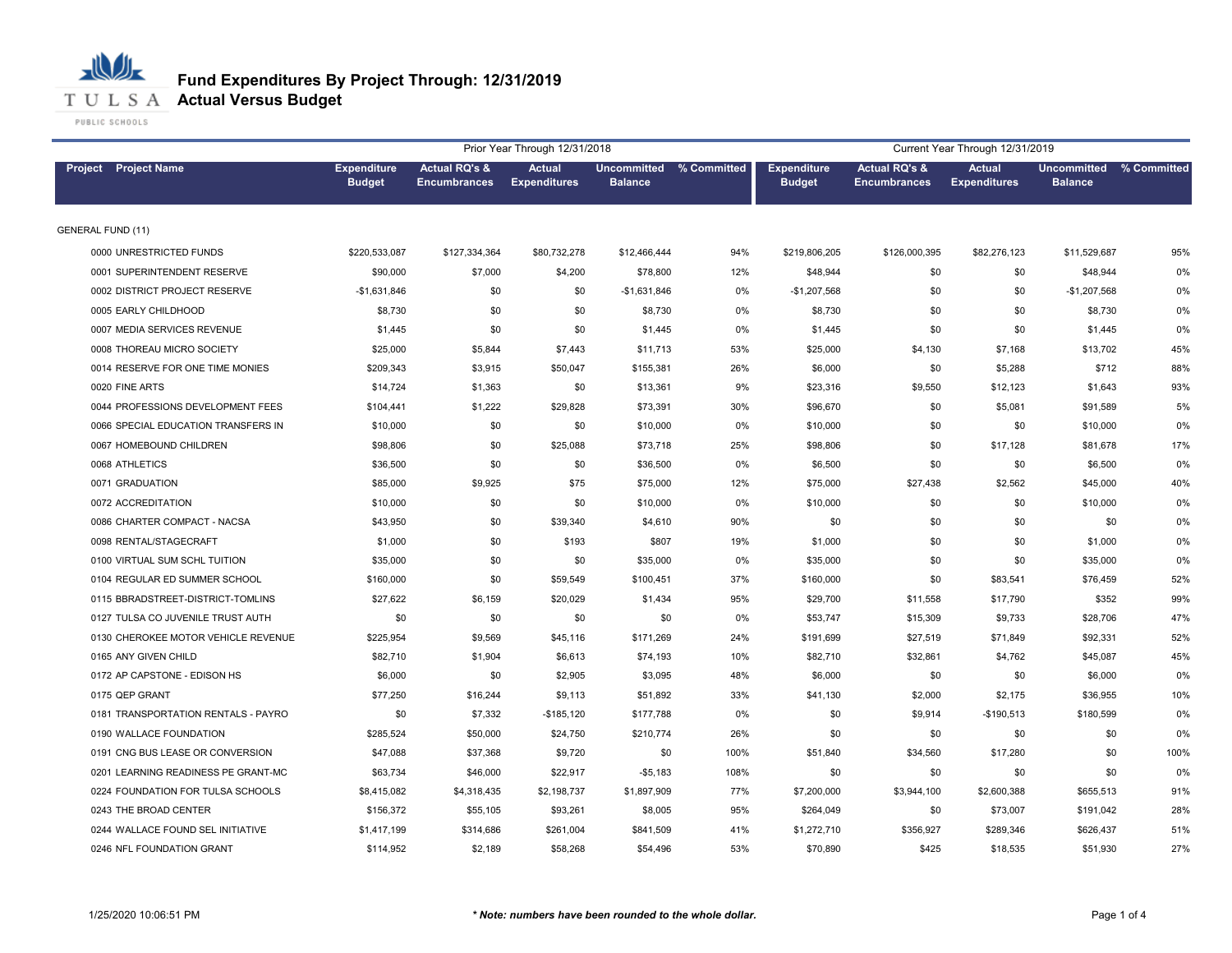

PUBLIC SCHOOLS

|                                     |                                     |                                      | Prior Year Through 12/31/2018        |                                           |       |                                     |                                                 | Current Year Through 12/31/2019      |                                      |             |
|-------------------------------------|-------------------------------------|--------------------------------------|--------------------------------------|-------------------------------------------|-------|-------------------------------------|-------------------------------------------------|--------------------------------------|--------------------------------------|-------------|
| <b>Project</b> Project Name         | <b>Expenditure</b><br><b>Budget</b> | Actual RQ's &<br><b>Encumbrances</b> | <b>Actual</b><br><b>Expenditures</b> | Uncommitted % Committed<br><b>Balance</b> |       | <b>Expenditure</b><br><b>Budget</b> | <b>Actual RQ's &amp;</b><br><b>Encumbrances</b> | <b>Actual</b><br><b>Expenditures</b> | <b>Uncommitted</b><br><b>Balance</b> | % Committed |
| <b>GENERAL FUND (11)</b>            |                                     |                                      |                                      |                                           |       |                                     |                                                 |                                      |                                      |             |
| 0247 WEBSTER - SALE OF IPADS        | \$354                               | \$0                                  | \$0                                  | \$354                                     | 0%    | \$0                                 | \$0                                             | \$0                                  | \$0                                  | 0%          |
| 0248 GREENWOOD LEARN ACAD CHARGABLE | \$4,000                             | \$0                                  | \$0                                  | \$4,000                                   | 0%    | \$4,000                             | \$0                                             | \$0                                  | \$4,000                              | 0%          |
| 0250 BLOOMBERG PHILANTHROPIES       | \$1,284,170                         | \$493,341                            | \$306,584                            | \$484,245                                 | 62%   | \$635,000                           | \$120,845                                       | \$220,324                            | \$293,831                            | 54%         |
| 0251 STRONG TOMORROW                | \$458,569                           | \$166,535                            | \$124,886                            | \$167,148                                 | 64%   | \$395,000                           | \$104,863                                       | \$98,306                             | \$191,831                            | 51%         |
| 0257 ONE TO WORLD DEVICE REPAIRS    | \$120                               | \$0                                  | \$0                                  | \$120                                     | $0\%$ | \$480                               | \$0                                             | \$0                                  | \$480                                | 0%          |
| 0258 DELL FORMATIVE ASSESSMENT GRNT | \$421,973                           | \$193,895                            | \$80,269                             | \$147,810                                 | 65%   | \$120,000                           | \$64,000                                        | \$24,529                             | \$31,471                             | 74%         |
| 0259 TPS ED-FI TECHNICAL FTE GRANT  | \$139,843                           | \$61,285                             | \$52,890                             | \$25,668                                  | 82%   | \$24,000                            | \$61,803                                        | \$53,448                             | $-$91,251$                           | 480%        |
| 0260 XQ                             | \$935,000                           | \$100,021                            | \$76,690                             | \$758,289                                 | 19%   | \$962,500                           | \$335,350                                       | \$286,748                            | \$340,402                            | 65%         |
| 0261 CHEROKEE NATION LOCAL FUNDING  | \$4,150                             | \$1,500                              | \$0                                  | \$2,650                                   | 36%   | \$3,000                             | \$1,000                                         | \$0                                  | \$2,000                              | 33%         |
| 0262 MURPHY FAMILY FOUNDATION       | \$10,000                            | \$0                                  | \$31,468                             | $-$21,468$                                | 315%  | \$0                                 | \$0                                             | \$0                                  | \$0                                  | 0%          |
| 0263 OERB STEM GRANT                | \$112,923                           | \$0                                  | \$16,841                             | \$96,082                                  | 15%   | \$63,750                            | \$0                                             | \$0                                  | \$63,750                             | 0%          |
| 0264 STRONG TOMORROWS OK DEPT HEALT | \$95,000                            | \$7,397                              | \$0                                  | \$87,603                                  | 8%    | \$118,282                           | \$61,485                                        | \$51,594                             | \$5,202                              | 96%         |
| 0267 CAMPUS POLICE/RENTAL SECURITY  | \$0                                 | \$0                                  | \$0                                  | \$0                                       | 0%    | \$0                                 | \$0                                             | \$99                                 | $-$ \$99                             | 0%          |
| 0271 BEST GRANT                     | \$143,780                           | \$76,568                             | \$55,334                             | \$11,878                                  | 92%   | \$363,874                           | \$159,572                                       | \$143,167                            | \$61,135                             | 83%         |
| 0272 CHIEFS FOR CHANGE AWARD        | \$100,000                           | \$25,210                             | \$43,118                             | \$31,672                                  | 68%   | \$0                                 | \$0                                             | \$5,462                              | $-$5,462$                            | 0%          |
| 0273 FOUNDATION TULSA COMMITMENT    | \$389,300                           | \$164,986                            | \$108,194                            | \$116,120                                 | 70%   | \$300,000                           | \$57,051                                        | \$83,169                             | \$159,780                            | 47%         |
| 0274 GENERAL DOLLAR LITERACY - HAMI | \$500                               | \$0                                  | \$498                                | \$2                                       | 100%  | \$0                                 | \$0                                             | \$0                                  | \$0                                  | 0%          |
| 0275 TRSA FLIGHT NIGHT              | \$1,000                             | \$0                                  | \$0                                  | \$1,000                                   | 0%    | \$0                                 | \$0                                             | \$0                                  | \$0                                  | 0%          |
| 0276 PIONEER FELLOWSHIP             | \$0                                 | \$25,939                             | \$8,100                              | $-$34,040$                                | 0%    | \$0                                 | \$0                                             | \$2,328                              | $-$2,328$                            | 0%          |
| 0277 YST - STRONG TOMORROWS         | \$0                                 | \$0                                  | \$0                                  | \$0                                       | $0\%$ | \$100,000                           | \$51,281                                        | \$43,306                             | \$5,413                              | 95%         |
| 0278 BURNSTEIN DESIGN LAB           | \$0                                 | \$0                                  | \$0                                  | \$0                                       | 0%    | \$12,500                            | \$0                                             | \$0                                  | \$12,500                             | 0%          |
| 0279 Q-TRIP PROJECT                 | \$0                                 | \$0                                  | \$0                                  | \$0                                       | 0%    | \$30,000                            | \$0                                             | \$110                                | \$29,890                             | 0%          |
| 0280 BLOOMBERG II                   | \$0                                 | \$0                                  | \$0                                  | \$0                                       | 0%    | \$650,000                           | \$212,230                                       | \$144,115                            | \$293,655                            | 55%         |
| 0281 TULSA TEACHER CORP             | \$0                                 | \$0                                  | \$0                                  | \$0                                       | 0%    | \$376,495                           | -\$266,520                                      | \$266,520                            | \$376,495                            | 0%          |
| 0282 ED DARBY FOUNDATION            | \$0                                 | \$0                                  | \$0                                  | \$0                                       | 0%    | \$0                                 | \$30,660                                        | \$12,358                             | $-$43,019$                           | 0%          |
| 0283 DELL ENROLLMENT GRANT          | \$0                                 | \$0                                  | \$0                                  | \$0                                       | 0%    | \$50,000                            | \$38,041                                        | \$59                                 | \$11,900                             | 76%         |
| 0300 ENERGY MANAGEMENT              | \$7,566,747                         | \$3,741,894                          | \$3,450,245                          | \$374,607                                 | 95%   | \$7,338,217                         | \$3,744,740                                     | \$3,564,568                          | \$28,909                             | 100%        |
| 0301 MANAGED PRINT SERVICES         | \$1,041,261                         | \$893,408                            | \$147,844                            | \$9                                       | 100%  | \$1,041,261                         | \$522,672                                       | \$507,955                            | \$10,634                             | 99%         |
| 0325 INSURANCE DEDUCTIBLE           | \$750,000                           | \$45,131                             | \$15,044                             | \$689,825                                 | 8%    | \$750,000                           | \$45,131                                        | \$315,044                            | \$389,825                            | 48%         |
| 0326 PRINT SHOP REVENUE             | \$241                               | \$0                                  | \$0                                  | \$241                                     | 0%    | \$945                               | \$0                                             | \$0                                  | \$945                                | 0%          |
| 0390 BEFORE AND AFTER SCHOOL ENRICH | \$1,174,427                         | \$738,037                            | \$525,641                            | $-$89,251$                                | 108%  | \$1,308,012                         | \$704,412                                       | \$537,467                            | \$66,134                             | 95%         |
| 0515 CARVER IB PROGRAM              | \$25,000                            | \$2,237                              | \$6,125                              | \$16,639                                  | 33%   | \$25,000                            | \$1,007                                         | \$1,401                              | \$22,592                             | 10%         |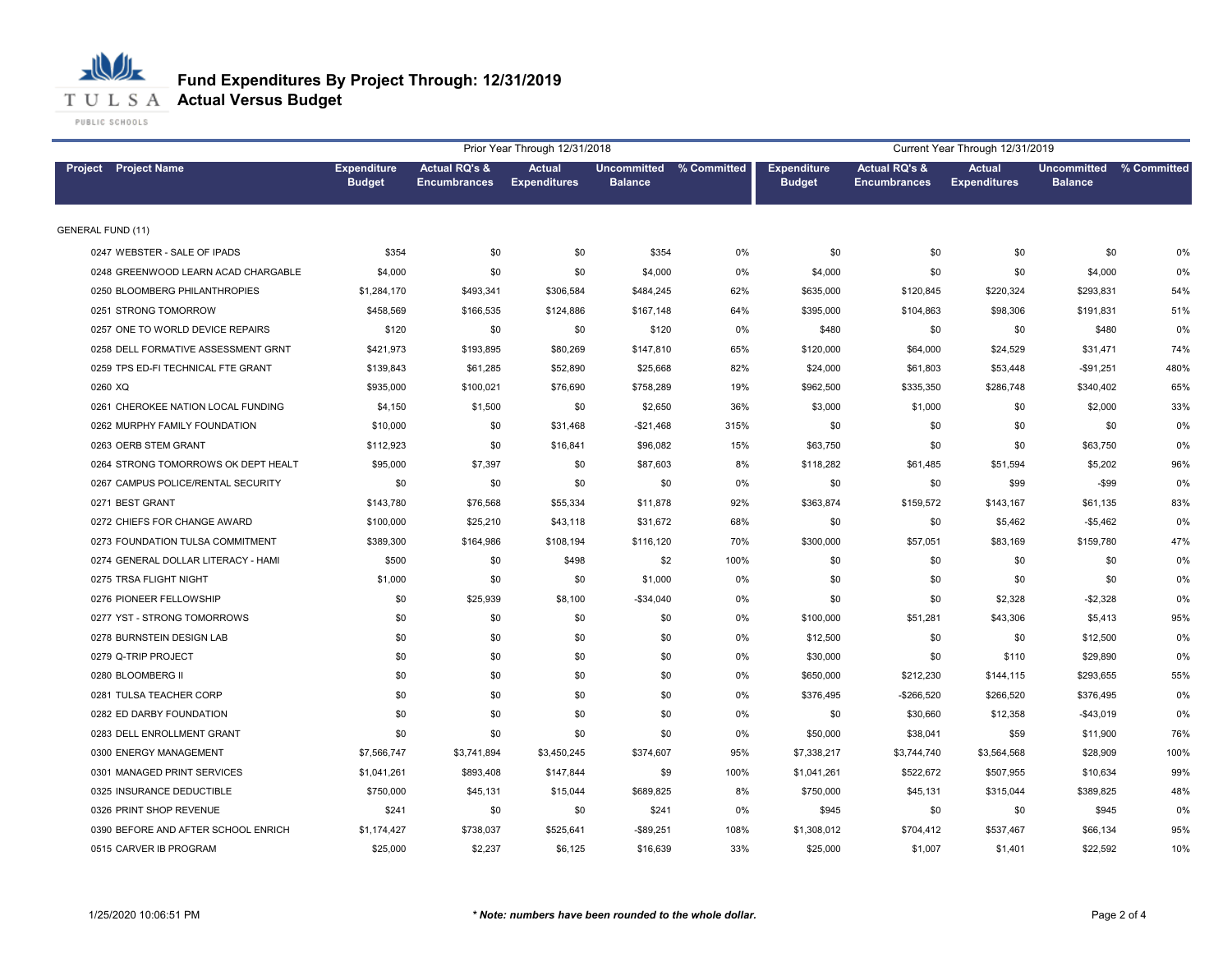

PUBLIC SCHOOLS

|                                     |                                     |                                                 | Prior Year Through 12/31/2018        |                                           |      |                                     |                                                 | Current Year Through 12/31/2019      |                                           |      |
|-------------------------------------|-------------------------------------|-------------------------------------------------|--------------------------------------|-------------------------------------------|------|-------------------------------------|-------------------------------------------------|--------------------------------------|-------------------------------------------|------|
| <b>Project</b> Project Name         | <b>Expenditure</b><br><b>Budget</b> | <b>Actual RQ's &amp;</b><br><b>Encumbrances</b> | <b>Actual</b><br><b>Expenditures</b> | Uncommitted % Committed<br><b>Balance</b> |      | <b>Expenditure</b><br><b>Budget</b> | <b>Actual RQ's &amp;</b><br><b>Encumbrances</b> | <b>Actual</b><br><b>Expenditures</b> | Uncommitted % Committed<br><b>Balance</b> |      |
| <b>GENERAL FUND (11)</b>            |                                     |                                                 |                                      |                                           |      |                                     |                                                 |                                      |                                           |      |
| 0558 PUBLIC CHARTER SCHOOLS NON-FED | \$12,156,608                        | \$0                                             | \$4,672,113                          | \$7,484,495                               | 38%  | \$15,531,435                        | \$0                                             | \$6,955,635                          | \$8,575,799                               | 45%  |
| 0559 CHARTER SCHOOL CUSTODIAL SVCS  | \$397,029                           | \$205,625                                       | \$170,817                            | \$20,587                                  | 95%  | \$442,145                           | \$254,076                                       | \$207,691                            | $-$19,622$                                | 104% |
| 0698 SP ED MEDICAID REIMB II        | \$36,575                            | \$8,912                                         | \$0                                  | \$27,663                                  | 24%  | \$27,987                            | \$85                                            | \$2,890                              | \$25,012                                  | 11%  |
| 0710 CONSOLIDATED SPECIAL FUND      | \$362,175                           | \$15,907                                        | \$101,532                            | \$244,736                                 | 32%  | \$362,175                           | \$16,415                                        | \$124,406                            | \$221,353                                 | 39%  |
| 0730 JUNIOR ROTC - NON-FEDERAL      | \$1,021,112                         | \$525,528                                       | \$443,106                            | \$52,478                                  | 95%  | \$1,130,494                         | \$635,841                                       | \$479,967                            | \$14,687                                  | 99%  |
| 0732 JUNIOR ROTC NON SALARY EXPEND  | \$34,350                            | \$13,556                                        | \$2,808                              | \$17,986                                  | 48%  | \$34,350                            | \$13,539                                        | \$3,534                              | \$17,277                                  | 50%  |
| 0735 BTW IB PROGRAM                 | \$121,262                           | \$25,401                                        | \$32,574                             | \$63,287                                  | 48%  | \$121,262                           | \$33,779                                        | \$48,306                             | \$39,177                                  | 68%  |
| 0841 FOSTER - RESTITUTION           | \$22                                | \$0                                             | \$0                                  | \$22                                      | 0%   | \$22                                | \$0                                             | \$0                                  | \$22                                      | 0%   |
| 0847 ELL (ENGLISH LANGUAGE LEARNERS | \$320,846                           | \$139,395                                       | \$140,468                            | \$40,982                                  | 87%  | \$314,823                           | \$141,726                                       | \$158,584                            | \$14,514                                  | 95%  |
| 0855 OK REGENTS EDUC RISING-EDISON  | \$500                               | \$0                                             | \$199                                | \$301                                     | 40%  | \$0                                 | \$0                                             | \$0                                  | \$0                                       | 0%   |
| 0891 TRANSPORTATION - ATHLETIC EVEN | \$268,100                           | \$34,020                                        | \$137,376                            | \$96,704                                  | 64%  | \$268,100                           | \$18,908                                        | \$142,754                            | \$106,439                                 | 60%  |
| 0950 FEDERAL PROJECTS - ADMIN STATE | \$814,208                           | \$396,498                                       | \$360,783                            | \$56,928                                  | 93%  | \$648,552                           | \$274,526                                       | \$304,757                            | \$69,269                                  | 89%  |
| 0951 CORNERSTONE CHILD DEVELOPMENT  | \$97.947                            | \$48,545                                        | \$49,402                             | \$0                                       | 100% | \$109,120                           | \$104,060                                       | \$36,708                             | $-$31,647$                                | 129% |
| 0953 CROSSTOWN DAY CARE CENTER      | \$71.012                            | \$37,289                                        | \$33,723                             | \$0                                       | 100% | \$74,487                            | \$68,681                                        | \$27,409                             | $-$21,603$                                | 129% |
| 0955 HEADSTART                      | \$3,416,383                         | \$1,864,255                                     | \$1,214,519                          | \$337,608                                 | 90%  | \$3,266,702                         | \$2,106,466                                     | \$960,682                            | \$199,554                                 | 94%  |
| 0956 TULSA TECHNOLOGY               | \$110,300                           | \$14,000                                        | \$78,750                             | \$17,550                                  | 84%  | \$110,300                           | \$5,250                                         | \$87,500                             | \$17,550                                  | 84%  |
| 0960 EDUCARE                        | \$216,639                           | \$122,066                                       | \$94,573                             | \$0                                       | 100% | \$208,894                           | \$142,190                                       | \$66,704                             | \$0                                       | 100% |
| 0961 EDUCARE - CUSTODIAL SERVICES   | \$241,550                           | \$88,256                                        | \$83,533                             | \$69,761                                  | 71%  | \$235,636                           | \$61,266                                        | \$78,747                             | \$95,624                                  | 59%  |
| 3110 PROFESSIONAL DEVELOPMENT/ADA B | \$120,005                           | \$59,583                                        | \$38,438                             | \$21,984                                  | 82%  | \$120,005                           | \$6,800                                         | \$13,769                             | \$99,436                                  | 17%  |
| 3120 STAFF DEVELOPMENT STIPEND      | \$317,382                           | \$0                                             | \$0                                  | \$317,382                                 | 0%   | \$317,382                           | \$0                                             | \$0                                  | \$317,382                                 | 0%   |
| 3310 FBA COMPENSATION - NO MED      | \$462,952                           | \$301,082                                       | \$156,682                            | \$5,188                                   | 99%  | \$434,204                           | \$252,436                                       | \$140,721                            | \$41,047                                  | 91%  |
| 3320 FLEX BENEFIT ALLOWANCE-SUPPORT | \$1,629,608                         | \$1,014,985                                     | \$660,547                            | $-$45,923$                                | 103% | \$1,591,508                         | \$885,044                                       | \$707,549                            | $-$1,085$                                 | 100% |
| 3330 STATE TEXTBOOK                 | \$1,701,857                         | \$0                                             | \$0                                  | \$1,701,857                               | 0%   | \$1,650,212                         | \$91,039                                        | \$10,800                             | \$1,548,373                               | 6%   |
| 3340 BENEFIT ALLOWANCE-CERTIFIED    | \$17,295,713                        | \$10,754,766                                    | \$5,598,180                          | \$942,767                                 | 95%  | \$17,074,745                        | \$10,199,465                                    | \$5,539,881                          | \$1,335,399                               | 92%  |
| 3350 BENEFIT ALLOWANCE-SUPPORT STAF | \$9,740,534                         | \$4,810,811                                     | \$3,406,105                          | \$1,523,618                               | 84%  | \$9,088,783                         | \$4,947,780                                     | \$3,561,188                          | \$579,816                                 | 94%  |
| 3610 ACE TECHNOLOGY                 | \$69,385                            | \$0                                             | \$0                                  | \$69,385                                  | 0%   | \$0                                 | \$0                                             | \$0                                  | \$0                                       | 0%   |
| 3621 DIST FINANCED ACE REMEDIATION  | \$150,720                           | \$11,831                                        | \$88,267                             | \$50,622                                  | 66%  | \$150,680                           | \$1,379                                         | \$37,859                             | \$111,442                                 | 26%  |
| 3670 READING SUFFICIENCY ACT        | \$533,609                           | \$0                                             | \$218,940                            | \$314,669                                 | 41%  | \$544,369                           | \$0                                             | \$249,080                            | \$295,289                                 | 46%  |
| 3880 ALTERNATIVE EDUCATION ACADEMIE | \$1,318,851                         | \$887,354                                       | \$468,414                            | $-$36,918$                                | 103% | \$1,155,780                         | \$813,586                                       | \$481,810                            | $-$139,616$                               | 112% |
| 3890 PUBLIC SCHOOL CLASSROOM SUPPOR | \$0                                 | \$0                                             | \$0                                  | \$0                                       | 0%   | \$4,898                             | \$382                                           | \$4,372                              | \$144                                     | 97%  |
| 4110 VOC ED. SALARY REIMBURSE - GEN | \$103,120                           | \$61,973                                        | \$34,384                             | \$6,763                                   | 93%  | \$106,720                           | \$6,159                                         | \$37,204                             | \$63,357                                  | 41%  |
| 4120 VOCATIONAL EDUCATION           | \$629,777                           | \$182,725                                       | \$248,098                            | \$198,953                                 | 68%  | \$606,803                           | \$89,391                                        | \$217,378                            | \$300,034                                 | 51%  |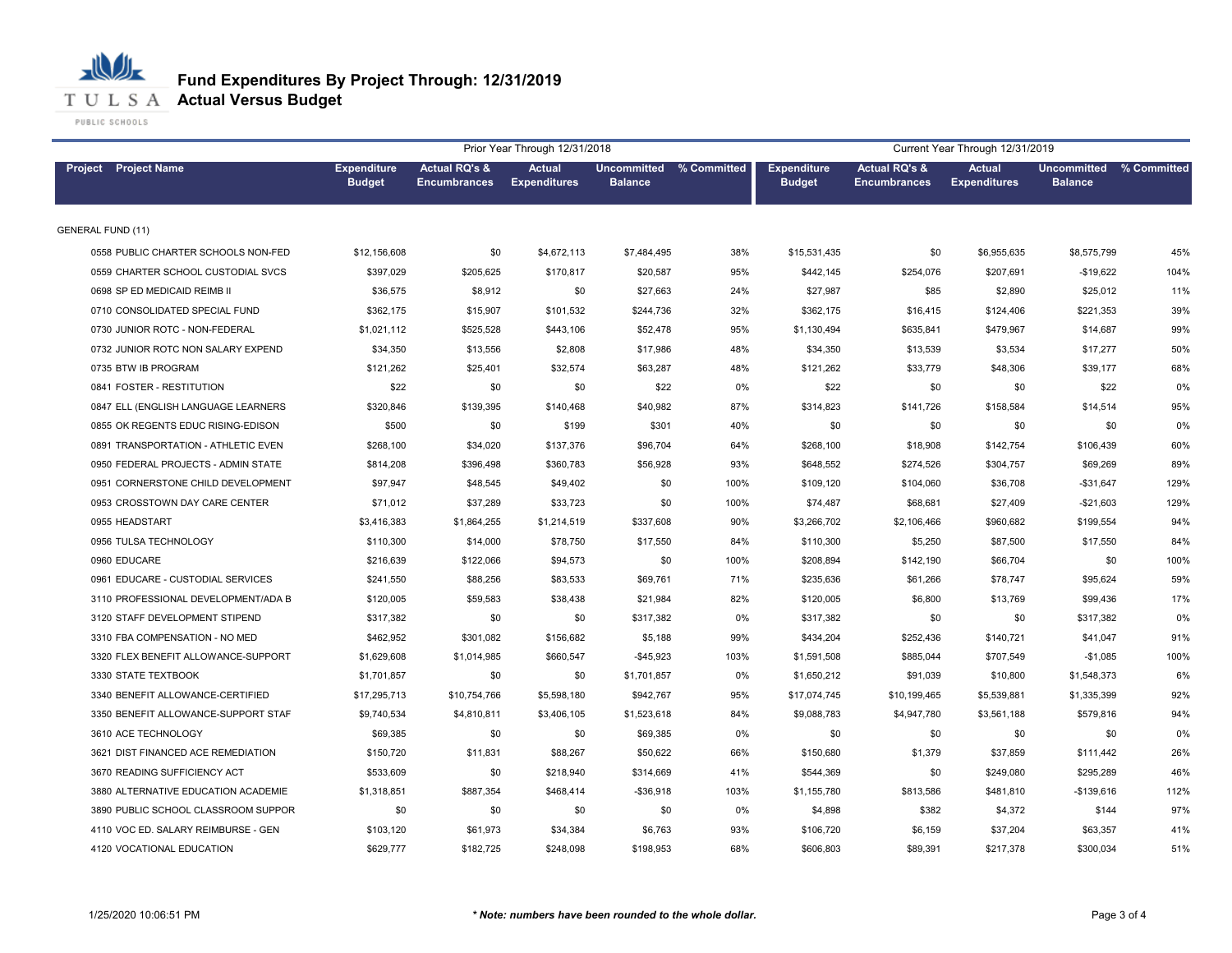

PUBLIC SCHOOLS

|                                     |                                     |                                                 | Prior Year Through 12/31/2018        |                                           |      |                                     |                                                 | Current Year Through 12/31/2019 |                                      |             |
|-------------------------------------|-------------------------------------|-------------------------------------------------|--------------------------------------|-------------------------------------------|------|-------------------------------------|-------------------------------------------------|---------------------------------|--------------------------------------|-------------|
| <b>Project</b> Project Name         | <b>Expenditure</b><br><b>Budget</b> | <b>Actual RQ's &amp;</b><br><b>Encumbrances</b> | <b>Actual</b><br><b>Expenditures</b> | Uncommitted % Committed<br><b>Balance</b> |      | <b>Expenditure</b><br><b>Budget</b> | <b>Actual RQ's &amp;</b><br><b>Encumbrances</b> | Actual<br><b>Expenditures</b>   | <b>Uncommitted</b><br><b>Balance</b> | % Committed |
| <b>GENERAL FUND (11)</b>            |                                     |                                                 |                                      |                                           |      |                                     |                                                 |                                 |                                      |             |
| 4210 C. PERKINS VOC ED. - CUR/SP PO | \$748,312                           | \$454,830                                       | \$293,289                            | \$193                                     | 100% | \$716,923                           | \$370,482                                       | \$264,781                       | \$81,660                             | 89%         |
| 4560 DRS-VOC ED REHAB REIMBURSEMENT | \$157,322                           | \$0                                             | \$16,298                             | \$141,024                                 | 10%  | \$60,000                            | \$0                                             | \$18,840                        | \$41,160                             | 31%         |
| 4690 TECHNOLOGY GRANT               | \$76,400                            | \$9,388                                         | \$50,779                             | \$16,233                                  | 79%  | \$60,000                            | \$386                                           | \$44,167                        | \$15,447                             | 74%         |
| 5118 TITLE 1                        | \$17,163,924                        | \$8,461,434                                     | \$5,770,686                          | \$2,931,804                               | 83%  | \$19,688,718                        | \$9,014,887                                     | \$6,827,518                     | \$3,846,314                          | 80%         |
| 5150 PROGRAM IMPROVEMENT            | \$1,492,776                         | \$189,230                                       | \$899,354                            | \$404,191                                 | 73%  | \$2,337,325                         | \$377,003                                       | \$986,855                       | \$973,467                            | 58%         |
| 5190 SCHOOL IMPROVEMENT GRANT-ACCOU | \$305,773                           | \$42,098                                        | \$129,014                            | \$134,661                                 | 56%  | \$297,500                           | \$70,353                                        | \$141,563                       | \$85,584                             | 71%         |
| 5320 LOCAL DELINQUENT PROGRAM       | \$82,939                            | \$27,168                                        | \$12,807                             | \$42,964                                  | 48%  | \$83,758                            | \$35,446                                        | \$12,940                        | \$35,372                             | 58%         |
| 5380 OK STRIVING READERS COMPREHENS | \$537,103                           | \$358,625                                       | \$39,050                             | \$139,428                                 | 74%  | \$506,760                           | \$267,500                                       | \$128,694                       | \$110,566                            | 78%         |
| 5410 TEACHER AND PRINCIPAL TRAINING | \$2,544,292                         | \$731,198                                       | \$1,086,611                          | \$726,483                                 | 71%  | \$2,548,682                         | \$554,279                                       | \$863,158                       | \$1,131,246                          | 56%         |
| 5520 TITLE IV STUDENT SUPT & ACAD E | \$662,071                           | \$67,594                                        | \$34,418                             | \$560,058                                 | 15%  | \$870,114                           | \$138,702                                       | \$180,438                       | \$550,974                            | 37%         |
| 5610 INDIAN EDUCATION PROGRAM       | \$630,045                           | \$379,995                                       | \$236,805                            | \$13,245                                  | 98%  | \$632,281                           | \$353,243                                       | \$222,391                       | \$56,647                             | 91%         |
| 5630 JOHNSON O'MALLEY CREEK         | \$63,150                            | \$36,068                                        | \$17,254                             | \$9,829                                   | 84%  | \$63,000                            | \$29,544                                        | \$12,655                        | \$20,801                             | 67%         |
| 5631 JOHNSON O'MALLEY CHEROKEE      | \$26,400                            | \$0                                             | \$0                                  | \$26,400                                  | 0%   | \$26,400                            | \$0                                             | \$0                             | \$26,400                             | 0%          |
| 5640 CREEK NATION JOM               | \$42,254                            | \$0                                             | \$41,450                             | \$804                                     | 98%  | \$22,000                            | \$0                                             | \$25,994                        | $-$3,994$                            | 118%        |
| 5710 TITLE III IMMIGRANT            | \$199,544                           | \$58,205                                        | \$73,890                             | \$67,449                                  | 66%  | \$242,593                           | \$67,302                                        | \$77,746                        | \$97,545                             | 60%         |
| 5720 TITLE III LEP                  | \$776,295                           | \$348,100                                       | \$330,741                            | \$97,454                                  | 87%  | \$790,752                           | \$327,044                                       | \$297,043                       | \$166,665                            | 79%         |
| 5960 HOMELESS CHILD                 | \$205,230                           | \$10,723                                        | \$23,050                             | \$171,456                                 | 16%  | \$47,883                            | \$19,198                                        | \$10,363                        | \$18,323                             | 62%         |
| 6130 SPECIAL ED DISCRETIONARY       | \$2,332                             | \$526                                           | \$0                                  | \$1,806                                   | 23%  | \$8,500                             | \$660                                           | \$1,755                         | \$6,085                              | 28%         |
| 6150 PROJECT ECCO                   | \$103,020                           | \$80,903                                        | \$20,297                             | \$1,821                                   | 98%  | \$103,000                           | \$0                                             | \$2,037                         | \$100,963                            | 2%          |
| 6210 FEDERAL SP.ED. - FLOW THRU-NEW | \$7,570,142                         | \$4,090,800                                     | \$2,821,487                          | \$657,855                                 | 91%  | \$8,900,094                         | \$3,537,543                                     | \$2,851,133                     | \$2,511,417                          | 72%         |
| 6230 SPECIAL EDUCATION EARLY INTERV | \$485,245                           | \$177,081                                       | \$92,531                             | \$215,634                                 | 56%  | \$484,165                           | \$214,049                                       | \$114,109                       | \$156,007                            | 68%         |
| 6250 FLOW THRU, IDEA-PART B, PRIVAT | \$11,996                            | \$0                                             | \$0                                  | \$11,996                                  | 0%   | \$3,163                             | \$2,340                                         | \$0                             | \$823                                | 74%         |
| 6410 FEDERAL HANDICAPPED PRESCHOOL  | \$162,223                           | \$94,234                                        | \$50,454                             | \$17,535                                  | 89%  | \$218,737                           | \$96,000                                        | \$52,562                        | \$70,176                             | 68%         |
| 6980 SP ED MEDICAID REIMB           | \$205,000                           | \$80,000                                        | \$0                                  | \$125,000                                 | 39%  | \$205,000                           | \$209,347                                       | \$653                           | $-$5,000$                            | 102%        |
| 7730 JUNIOR ROTC                    | \$682,334                           | \$353,171                                       | \$292,323                            | \$36,840                                  | 95%  | \$598,386                           | \$249,203                                       | \$264,852                       | \$84,331                             | 86%         |
| 7789 THE SCHOOL LEADERSHIP PROJECT  | \$391,017                           | \$195,574                                       | \$109,568                            | \$85,876                                  | 78%  | \$0                                 | \$0                                             | \$715                           | $-$715$                              | 0%          |
| 7860 CONSOLIDATION OF ADMIN COSTS   | \$635,000                           | \$305,815                                       | \$251,956                            | \$77,230                                  | 88%  | \$1,098,800                         | \$484,994                                       | \$446,831                       | \$166,975                            | 85%         |
| Total Project Expenditures for Fund | \$335,135,292                       | \$177,143,134                                   | \$119,793,563                        | \$38,198,595                              | 89%  | \$339,488,945                       | \$174,116,080                                   | \$126,223,116                   | \$39,149,749                         | 88%         |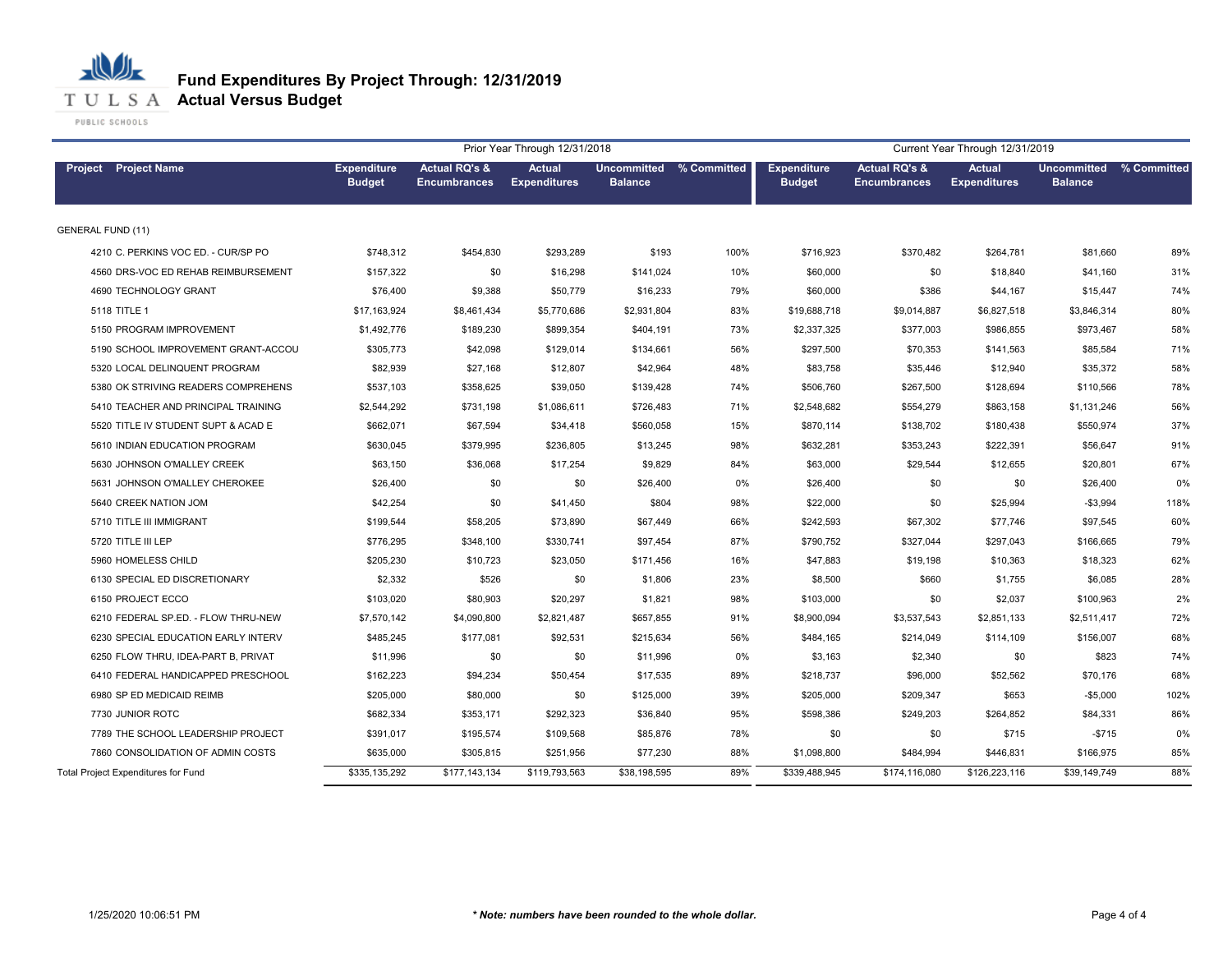**T U L S A Actual Versus Budget** 

PUBLIC SCHOOLS

|                                    |                                     |                                                 | Prior Year Through 12/31/2018        |                                           |       |                                     |                                                 | Current Year Through 12/31/2019      |                                      |             |
|------------------------------------|-------------------------------------|-------------------------------------------------|--------------------------------------|-------------------------------------------|-------|-------------------------------------|-------------------------------------------------|--------------------------------------|--------------------------------------|-------------|
| <b>Site Name</b><br><b>Site</b>    | <b>Expenditure</b><br><b>Budget</b> | <b>Actual RQ's &amp;</b><br><b>Encumbrances</b> | <b>Actual</b><br><b>Expenditures</b> | Uncommitted % Committed<br><b>Balance</b> |       | <b>Expenditure</b><br><b>Budget</b> | <b>Actual RQ's &amp;</b><br><b>Encumbrances</b> | <b>Actual</b><br><b>Expenditures</b> | <b>Uncommitted</b><br><b>Balance</b> | % Committed |
| <b>GENERAL FUND (11)</b>           |                                     |                                                 |                                      |                                           |       |                                     |                                                 |                                      |                                      |             |
| 000 DISTRICT WIDE                  | $-$1,011,405$                       | \$0                                             | $-$1$                                | $-$1,011,404$                             | 0%    | $-$1,094,934$                       | \$0                                             | $-$20,306$                           | $-$1,074,628$                        | 2%          |
| 002 MAINTENANCE & PLANT OPERATIONS | \$1,374,235                         | \$428,578                                       | \$521,298                            | \$424,359                                 | 69%   | \$1,654,179                         | \$405,610                                       | \$528,903                            | \$719,666                            | 56%         |
| 003 TRANSPORTATION                 | \$10,761,785                        | \$4,983,032                                     | \$5,087,165                          | \$691,588                                 | 94%   | \$10,983,889                        | \$5,174,654                                     | \$5,314,582                          | \$494,653                            | 95%         |
| 005 DESIGN & INNOVATION OFFICE     | \$3,452,920                         | \$825,100                                       | \$1,033,211                          | \$1,594,609                               | 54%   | \$2,634,336                         | \$607,609                                       | \$585,049                            | \$1,441,679                          | 45%         |
| 006 GENERAL COUNSEL                | \$1,197,597                         | \$609,297                                       | \$456,456                            | \$131,845                                 | 89%   | \$1,167,082                         | \$590,259                                       | \$456,923                            | \$119,900                            | 90%         |
| 007 DATA STRATEGY & ANALYTICS      | \$1,691,162                         | \$617,284                                       | \$459,298                            | \$614,580                                 | 64%   | \$1,523,883                         | \$796,464                                       | \$508,407                            | \$219,012                            | 86%         |
| 008 WAREHOUSE                      | \$29,271                            | \$0                                             | \$4,711                              | \$24,560                                  | 16%   | \$29,271                            | \$0                                             | \$5,672                              | \$23,599                             | 19%         |
| 020 STUDENT & FAMILY SERVICES      | \$3,258,746                         | \$1,328,636                                     | \$890,461                            | \$1,039,649                               | 68%   | \$2,839,540                         | \$1,162,708                                     | \$870,887                            | \$805,945                            | 72%         |
| 021 DEPUTY SUPERINTENDENT          | \$827,238                           | \$370,047                                       | \$365,846                            | \$91,346                                  | 89%   | \$1,544,588                         | \$572,737                                       | \$465,197                            | \$506,654                            | 67%         |
| 024 HELMZAR CHALLENGE COURSE       | \$8,000                             | \$0                                             | \$7,903                              | \$97                                      | 99%   | \$8,000                             | \$0                                             | \$15,852                             | $-$7,852$                            | 198%        |
| 025 SUPPORT SERVICES               | \$1,856,466                         | \$3,800,952                                     | \$659,356                            | $-$2,603,842$                             | 240%  | \$2,378,183                         | \$4,299,620                                     | \$1,078,582                          | $-$3,000,019$                        | 226%        |
| 026 ISS OPERATIONS                 | \$1,311,336                         | \$475,394                                       | \$586,897                            | \$249,045                                 | 81%   | \$1,050,024                         | \$390,954                                       | \$593,433                            | \$65,636                             | 94%         |
| 028 CLIENT SERVICES                | \$1,213,566                         | \$503,227                                       | \$603,463                            | \$106,876                                 | 91%   | \$1,061,119                         | \$502,371                                       | \$477,022                            | \$81,727                             | 92%         |
| 030 INFORMATION TECHNOLOGY         | \$336,207                           | \$150,549                                       | \$133,217                            | \$52,441                                  | 84%   | \$304,861                           | \$168,931                                       | \$133,616                            | \$2,314                              | 99%         |
| 031 PRINT SHOP                     | \$835,175                           | \$386,031                                       | \$193,310                            | \$255,834                                 | 69%   | \$598,879                           | \$292,234                                       | \$273,777                            | \$32,868                             | 95%         |
| 037 BOND PROJECTS/ENERGY MGMT      | \$207,924                           | \$112,418                                       | \$92,489                             | \$3,017                                   | 99%   | \$220,606                           | \$120,321                                       | \$98,618                             | \$1,667                              | 99%         |
| 039 BEFORE & AFTER CARE            | $-$57,251$                          | \$347,499                                       | \$132,210                            | -\$536,960                                | -838% | \$453,731                           | \$320,840                                       | \$236,716                            | $-$103,825$                          | 123%        |
| 041 TALENT MANAGEMENT              | \$7,379,427                         | \$3,958,644                                     | \$2,053,069                          | \$1,367,715                               | 81%   | \$9,657,873                         | \$4,136,540                                     | \$3,500,596                          | \$2,020,737                          | 79%         |
| 044 EDUC EFFCTNESS & PROF LEARNING | \$3,083,921                         | \$834,101                                       | \$1,191,874                          | \$1,057,946                               | 66%   | \$2,222,839                         | \$2,195,659                                     | \$1,569,825                          | $-$1,542,645$                        | 169%        |
| 049 CAMPUS POLICE & SECURITY SERV  | \$6,295                             | \$259                                           | \$6,036                              | \$0                                       | 100%  | \$2,327                             | \$271                                           | \$2,011                              | \$45                                 | 98%         |
| 052 ACCOUNTING/PAYROLL             | \$1,828,678                         | \$764,932                                       | \$662,485                            | \$401,262                                 | 78%   | \$1,689,196                         | \$603,753                                       | \$590,874                            | \$494,569                            | 71%         |
| 054 MATERIALS MANAGEMENT           | \$1,850,387                         | \$961,808                                       | \$514,465                            | \$374,115                                 | 80%   | \$1.698.094                         | \$877,088                                       | \$353,957                            | \$467,050                            | 72%         |
| 056 APPLICATION DEVELOPMENT        | \$1,784,980                         | \$427,053                                       | \$941,630                            | \$416,296                                 | 77%   | \$1,894,862                         | \$537,059                                       | \$1,045,702                          | \$312,101                            | 84%         |
| 057 SERVICE DESK                   | \$588,398                           | \$295,093                                       | \$251,517                            | \$41,788                                  | 93%   | \$604,219                           | \$269,355                                       | \$290,552                            | \$44,312                             | 93%         |
| 058 ENROLLMENT & STUDENT SERVICES  | \$2,005,649                         | \$1,047,438                                     | \$918,409                            | \$39,802                                  | 98%   | \$1,991,411                         | \$951,184                                       | \$936,580                            | \$103,646                            | 95%         |
| 059 HEALTH & WELLNESS              | \$263,919                           | \$102,039                                       | \$91,048                             | \$70,832                                  | 73%   | \$231,408                           | \$99,190                                        | \$96,941                             | \$35,278                             | 85%         |
| 060 CHIEF LEARNING OFFICER         | \$1,175,983                         | \$1,087,760                                     | \$52,053                             | \$36,170                                  | 97%   | \$291,613                           | \$146,418                                       | \$100,922                            | \$44,274                             | 85%         |
| 062 COMMUNICATIONS                 | \$621,753                           | \$229,083                                       | \$238,212                            | \$154,457                                 | 75%   | \$566,141                           | \$297,941                                       | \$273,088                            | $-$4,888$                            | 101%        |
| 064 SECONDARY PATHWAYS             | \$1,127,207                         | \$512,134                                       | \$503,201                            | \$111,872                                 | 90%   | \$1,005,096                         | \$352,096                                       | \$336,164                            | \$316,837                            | 68%         |
| 065 CHIEF OF SCHOOLS               | \$631,721                           | \$93,684                                        | \$155,191                            | \$382,846                                 | 39%   | \$408,899                           | \$50,897                                        | \$109,442                            | \$248,561                            | 39%         |
| 066 SPECIAL EDUCATION              | \$7,964,171                         | \$1,907,676                                     | \$2,315,532                          | \$3,740,964                               | 53%   | \$5,619,176                         | \$2,566,669                                     | \$1,743,207                          | \$1,309,300                          | 77%         |
| 068 ATHLETICS/ACTIVITIES           | \$973,214                           | \$317,423                                       | \$327,340                            | \$328,451                                 | 66%   | \$949,947                           | \$316,551                                       | \$345,071                            | \$288,326                            | 70%         |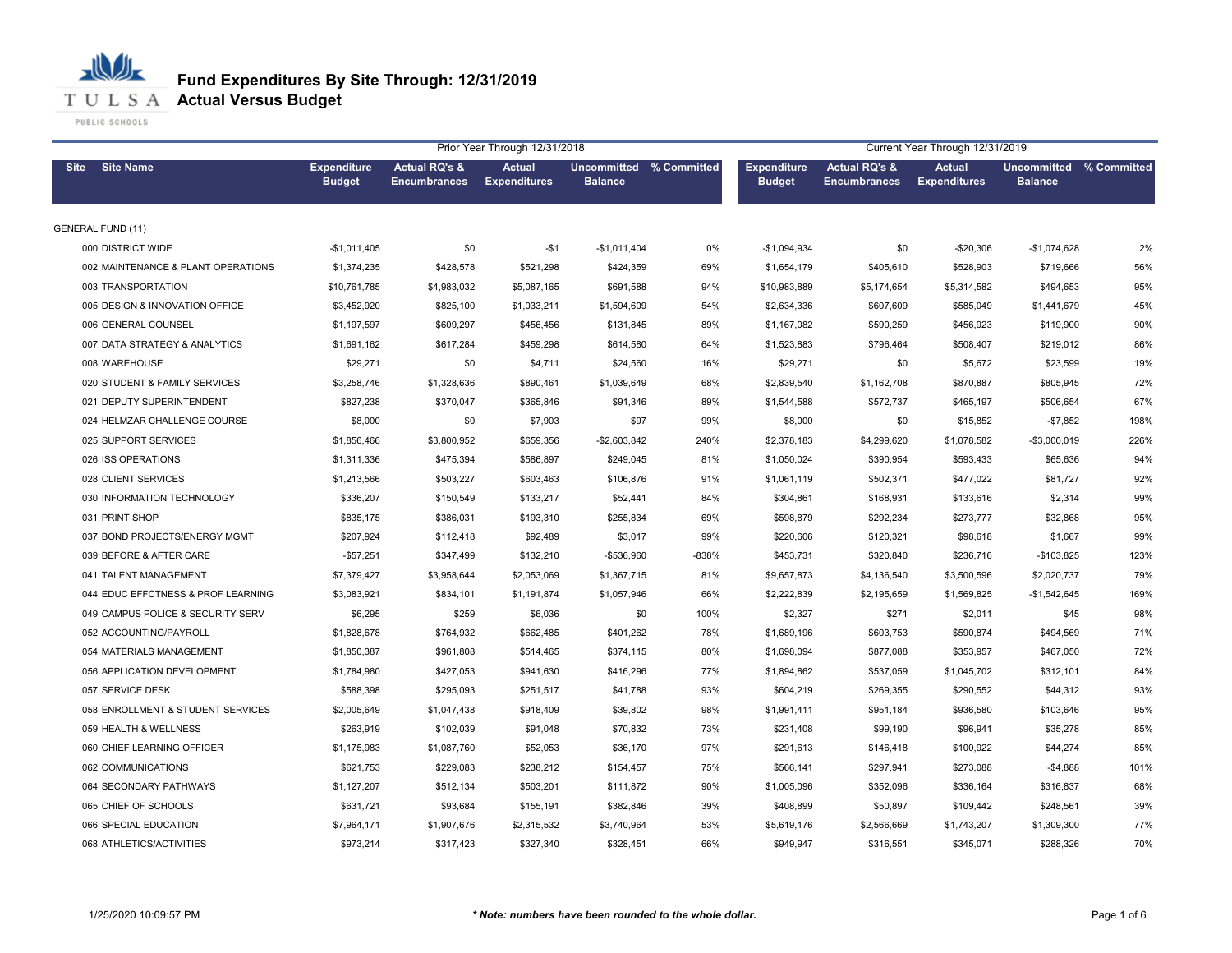**T U L S A Actual Versus Budget** 

PUBLIC SCHOOLS

|                                     | Prior Year Through 12/31/2018       |                                                 |                                      |                                           |      |                                     | Current Year Through 12/31/2019                 |                                      |                                                  |      |  |  |
|-------------------------------------|-------------------------------------|-------------------------------------------------|--------------------------------------|-------------------------------------------|------|-------------------------------------|-------------------------------------------------|--------------------------------------|--------------------------------------------------|------|--|--|
| Site Site Name                      | <b>Expenditure</b><br><b>Budget</b> | <b>Actual RQ's &amp;</b><br><b>Encumbrances</b> | <b>Actual</b><br><b>Expenditures</b> | Uncommitted % Committed<br><b>Balance</b> |      | <b>Expenditure</b><br><b>Budget</b> | <b>Actual RQ's &amp;</b><br><b>Encumbrances</b> | <b>Actual</b><br><b>Expenditures</b> | <b>Uncommitted % Committed</b><br><b>Balance</b> |      |  |  |
| <b>GENERAL FUND (11)</b>            |                                     |                                                 |                                      |                                           |      |                                     |                                                 |                                      |                                                  |      |  |  |
| 069 PERSONALIZED LEARNING           | \$214,645                           | \$12,147                                        | \$5,480                              | \$197,018                                 | 8%   | \$91,883                            | \$4,944                                         | \$10,810                             | \$76,129                                         | 17%  |  |  |
| 070 TEACHING & LEARNING             | \$7,764,641                         | \$4,030,126                                     | \$2,624,566                          | \$1,109,950                               | 86%  | \$12,693,895                        | \$2,112,467                                     | \$2,845,914                          | \$7,735,515                                      | 39%  |  |  |
| 071 ILD 1                           | \$184,794                           | \$95,976                                        | \$84,071                             | \$4,748                                   | 97%  | \$181,770                           | \$95,582                                        | \$82,654                             | \$3,534                                          | 98%  |  |  |
| 072 ILD 2                           | \$183,984                           | \$93,650                                        | \$83,698                             | \$6,636                                   | 96%  | \$176,133                           | \$93,782                                        | \$85,810                             | $-$3,458$                                        | 102% |  |  |
| 073 ILD 3                           | \$177,246                           | \$93,409                                        | \$79,749                             | \$4,088                                   | 98%  | \$178,390                           | \$94,245                                        | \$82,243                             | \$1,902                                          | 99%  |  |  |
| 076 ILD 5                           | \$325,852                           | \$116,816                                       | \$83,139                             | \$125,897                                 | 61%  | \$313,758                           | \$134,982                                       | \$89,682                             | \$89,094                                         | 72%  |  |  |
| 078 ILD 6                           | \$194,634                           | \$97,789                                        | \$87,653                             | \$9,192                                   | 95%  | \$186,437                           | \$97,805                                        | \$91,643                             | $-$3,011$                                        | 102% |  |  |
| 079 LEAD ILD                        | \$566,677                           | \$109,314                                       | \$91,601                             | \$365,761                                 | 35%  | \$566,272                           | \$110,649                                       | \$93,564                             | \$362,059                                        | 36%  |  |  |
| 080 ILD 7                           | \$174,192                           | \$91,470                                        | \$77,877                             | \$4,844                                   | 97%  | \$173,840                           | \$92,376                                        | \$80,204                             | \$1,259                                          | 99%  |  |  |
| 087 TEACHER LEADER EFFECTIVENESS    | \$20,160                            | \$0                                             | \$6,921                              | \$13,239                                  | 34%  | \$20,160                            | \$0                                             | \$0                                  | \$20,160                                         | 0%   |  |  |
| 091 OFFICE OF THE SUPERINTENDENT    | \$949,131                           | \$435,014                                       | \$361,261                            | \$152,857                                 | 84%  | \$899,928                           | \$351,781                                       | \$370,761                            | \$177,386                                        | 80%  |  |  |
| 092 BOARD OF EDUCATION              | \$206,093                           | \$16,993                                        | \$8,692                              | \$180,407                                 | 12%  | \$164,833                           | \$222                                           | \$3,851                              | \$160,760                                        | 2%   |  |  |
| 093 FEDERAL PROGRAMS/SPECIAL PROJ   | \$9,247,992                         | \$1,195,988                                     | \$2,094,152                          | \$5,957,852                               | 36%  | \$6,224,560                         | \$2,059,086                                     | \$1,930,856                          | \$2,234,619                                      | 64%  |  |  |
| 095 ESC CUSTODIANS                  | \$240,283                           | \$130,143                                       | \$108,600                            | \$1,540                                   | 99%  | \$255,208                           | \$136,305                                       | \$121,973                            | $-$3,070$                                        | 101% |  |  |
| 097 TREASURER                       | \$3,711,504                         | \$2,029,231                                     | \$1,350,855                          | \$331,418                                 | 91%  | \$848,456                           | \$420,418                                       | \$381,640                            | \$46,398                                         | 95%  |  |  |
| 098 FINANCIAL SERVICES & BUDGET     | \$2,221,213                         | \$1,042,010                                     | \$1,127,641                          | \$51,562                                  | 98%  | \$1,882,005                         | \$808,138                                       | \$898,660                            | \$175,207                                        | 91%  |  |  |
| 100 EDUCATION SERVICE CENTER        | \$180,652                           | \$0                                             | \$82,806                             | \$97,846                                  | 46%  | \$180,652                           | \$0                                             | \$85,244                             | \$95,409                                         | 47%  |  |  |
| 103 ACADEMY CENTRAL ELEMENTARY      | \$1,367,670                         | \$703,106                                       | \$503,878                            | \$160,686                                 | 88%  | \$1,220,607                         | \$599,179                                       | \$471,177                            | \$150,252                                        | 88%  |  |  |
| 105 ADDAMS ELEMENTARY               | \$15,000                            | \$0                                             | \$2,872                              | \$12,128                                  | 19%  | \$4,000                             | \$0                                             | \$0                                  | \$4,000                                          | 0%   |  |  |
| <b>111 ANDERSON ELEMENTARY</b>      | \$2,583,736                         | \$1,577,101                                     | \$938,304                            | \$68,331                                  | 97%  | \$3,014,224                         | \$1,639,686                                     | \$1,094,080                          | \$280,457                                        | 91%  |  |  |
| 112 ZARROW INTERNATIONAL SCHOOL     | \$2,536,979                         | \$1,562,149                                     | \$916,015                            | \$58,815                                  | 98%  | \$2,676,424                         | \$1,602,902                                     | \$973,730                            | \$99,793                                         | 96%  |  |  |
| 118 BELL ELEMENTARY                 | \$3,477,422                         | \$1,822,536                                     | \$1,131,287                          | \$523,599                                 | 85%  | \$2,915,426                         | \$1,606,316                                     | \$995,779                            | \$313,330                                        | 89%  |  |  |
| 135 BURROUGHS ELEMENTARY            | \$2,358,106                         | \$1,405,152                                     | \$856,998                            | \$95,956                                  | 96%  | \$2,233,007                         | \$1,303,352                                     | \$805,737                            | \$123,917                                        | 94%  |  |  |
| <b>140 CARNEGIE ELEMENTARY</b>      | \$2,389,351                         | \$1,469,126                                     | \$848,043                            | \$72,182                                  | 97%  | \$2,593,435                         | \$1,403,906                                     | \$925,733                            | \$263,795                                        | 90%  |  |  |
| <b>145 CELIA CLINTON ELEMENTARY</b> | \$3,627,439                         | \$2,135,054                                     | \$1,258,125                          | \$234,260                                 | 94%  | \$3,139,067                         | \$1,853,647                                     | \$1,199,602                          | \$85,818                                         | 97%  |  |  |
| 155 WAYMAN TISDALE FINE ARTS ACADE  | \$2,545,584                         | \$1,493,983                                     | \$939,681                            | \$111,920                                 | 96%  | \$2,512,337                         | \$1,432,125                                     | \$928,657                            | \$151,555                                        | 94%  |  |  |
| 156 DOLORES HUERTA ELEMENTARY       | \$2,503,630                         | \$1,443,628                                     | \$872,778                            | \$187,225                                 | 93%  | \$2,508,764                         | \$1,441,214                                     | \$890,349                            | \$177,201                                        | 93%  |  |  |
| 158 COOPER ELEMENTARY               | \$4,033,923                         | \$2,440,747                                     | \$1,392,610                          | \$200,565                                 | 95%  | \$4,140,088                         | \$2,421,984                                     | \$1,437,955                          | \$280,149                                        | 93%  |  |  |
| 161 CLINTON WEST ELEMENTARY         | \$3,082,608                         | \$1,830,987                                     | \$1,140,979                          | \$110,642                                 | 96%  | \$3,188,695                         | \$1,899,210                                     | \$1,173,435                          | \$116,049                                        | 96%  |  |  |
| 163 DUAL LANGUAGE IMMERSION PROG    | \$1,592,554                         | \$991,127                                       | \$604,312                            | $-$2,885$                                 | 100% | \$1,702,307                         | \$1,068,821                                     | \$650,208                            | $-$16,721$                                       | 101% |  |  |
| 167 ECDC-BUNCHE                     | \$1,086,883                         | \$620,124                                       | \$417,136                            | \$49,623                                  | 95%  | \$7,693                             | \$6,107                                         | \$30,701                             | $-$29,114$                                       | 478% |  |  |
| 168 ECDC-PORTER                     | \$0                                 | \$0                                             | \$7,593                              | $-$7,593$                                 | 0%   | \$3,119                             | \$0                                             | \$0                                  | \$3,119                                          | 0%   |  |  |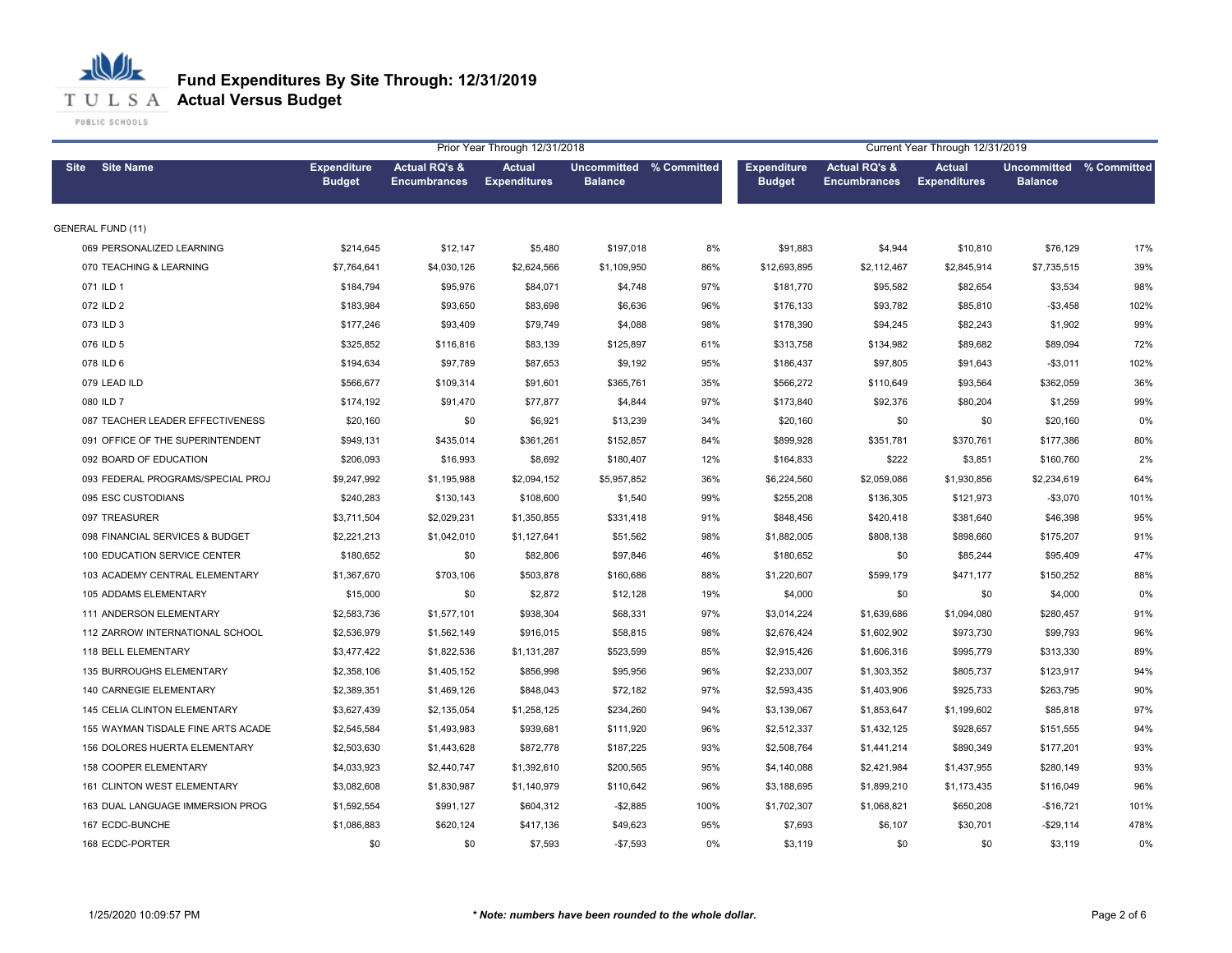**T U L S A Actual Versus Budget** 

PUBLIC SCHOOLS

|                                    |                                     |                                                 | Prior Year Through 12/31/2018        |                                           |       | Current Year Through 12/31/2019     |                                                 |                                      |                                                  |      |
|------------------------------------|-------------------------------------|-------------------------------------------------|--------------------------------------|-------------------------------------------|-------|-------------------------------------|-------------------------------------------------|--------------------------------------|--------------------------------------------------|------|
| Site Site Name                     | <b>Expenditure</b><br><b>Budget</b> | <b>Actual RQ's &amp;</b><br><b>Encumbrances</b> | <b>Actual</b><br><b>Expenditures</b> | Uncommitted % Committed<br><b>Balance</b> |       | <b>Expenditure</b><br><b>Budget</b> | <b>Actual RQ's &amp;</b><br><b>Encumbrances</b> | <b>Actual</b><br><b>Expenditures</b> | <b>Uncommitted % Committed</b><br><b>Balance</b> |      |
| <b>GENERAL FUND (11)</b>           |                                     |                                                 |                                      |                                           |       |                                     |                                                 |                                      |                                                  |      |
| 170 EISENHOWER ELEMENTARY          | \$3,485,517                         | \$2,076,810                                     | \$1,215,865                          | \$192,841                                 | 94%   | \$3,613,420                         | \$2,140,210                                     | \$1,262,269                          | \$210,941                                        | 94%  |
| 175 ELIOT ELEMENTARY               | \$2,112,744                         | \$1,272,147                                     | \$741,146                            | \$99,451                                  | 95%   | \$2,032,783                         | \$1,234,159                                     | \$719,994                            | \$78,630                                         | 96%  |
| 180 EMERSON ELEMENTARY             | \$2,095,727                         | \$1,253,838                                     | \$768,074                            | \$73,815                                  | 96%   | \$2,758,400                         | \$1,382,789                                     | \$1,032,238                          | \$343,373                                        | 88%  |
| 181 EMERSON UPPER                  | \$5,465                             | \$0                                             | \$0                                  | \$5,465                                   | 0%    | \$0                                 | \$0                                             | \$0                                  | \$0                                              | 0%   |
| 185 EUGENE FIELD ELEMENTARY        | \$2,512,875                         | \$1,458,290                                     | \$963,682                            | \$90,903                                  | 96%   | \$2,465,389                         | \$1,437,908                                     | \$942,273                            | \$85,208                                         | 97%  |
| 194 GREENWOOD LEADERSHIP ACADEMY   | \$683,148                           | \$33,933                                        | \$628,967                            | \$20,248                                  | 97%   | \$1,889,713                         | \$25,184                                        | \$917,931                            | \$946,598                                        | 50%  |
| 195 WILSON TEACHING & LEARNING ACA | \$0                                 | \$0                                             | \$0                                  | \$0                                       | 0%    | \$0                                 | \$0                                             | \$12,440                             | $-$12,440$                                       | 0%   |
| 198 JOHN HOPE FRANKLIN ELEMENTARY  | \$2,382,286                         | \$1,375,516                                     | \$878,566                            | \$128,204                                 | 95%   | \$2,923,536                         | \$1,607,702                                     | \$1,082,586                          | \$233,249                                        | 92%  |
| 199 GRIMES ELEMENTARY              | \$2,031,612                         | \$1,210,591                                     | \$746,405                            | \$74,616                                  | 96%   | \$1,757,239                         | \$939,472                                       | \$648,913                            | \$168,853                                        | 90%  |
| 200 HAWTHORNE ELEMENTARY           | \$1,935,531                         | \$1,172,606                                     | \$706,817                            | \$56,108                                  | 97%   | \$2,242,683                         | \$1,367,143                                     | \$818,367                            | \$57,172                                         | 97%  |
| 204 HAMILTON ELEMENTARY            | \$3,691,305                         | \$2,058,456                                     | \$1,321,891                          | \$310,958                                 | 92%   | \$3,518,641                         | \$1,919,431                                     | \$1,362,911                          | \$236,299                                        | 93%  |
| 205 PATRICK HENRY ELEMENTARY       | \$2,677,572                         | \$1,588,661                                     | \$927,791                            | \$161,120                                 | 94%   | \$2,418,310                         | \$1,394,763                                     | \$832,000                            | \$191,547                                        | 92%  |
| 215 HOOVER ELEMENTARY              | \$3,235,491                         | \$1,977,507                                     | \$1,242,318                          | \$15,665                                  | 100%  | \$3,560,628                         | \$2,105,732                                     | \$1,300,479                          | \$154,418                                        | 96%  |
| 230 UNITY LEARNING ACADEMY         | \$2,262,718                         | \$1,411,446                                     | \$833,016                            | \$18,257                                  | 99%   | \$2,189,072                         | \$1,211,038                                     | \$786,628                            | \$191,407                                        | 91%  |
| 245 JONES ELEMENTARY               | \$2,230,564                         | \$1,410,713                                     | \$790,722                            | \$29,129                                  | 99%   | \$2,308,699                         | \$1,402,719                                     | \$824,314                            | \$81,666                                         | 96%  |
| 251 KENDALL-WHITTIER ELEMENTARY    | \$5,583,383                         | \$3,477,576                                     | \$2,013,149                          | \$92,659                                  | 98%   | \$5,673,785                         | \$3,481,876                                     | \$2,111,179                          | \$80,730                                         | 99%  |
| 252 KERR ELEMENTARY                | \$3,148,731                         | \$1,881,882                                     | \$1,059,397                          | \$207,453                                 | 93%   | \$3,174,924                         | \$1,979,627                                     | \$1,176,234                          | \$19,062                                         | 99%  |
| 255 KEY ELEMENTARY                 | \$2,543,638                         | \$1,605,197                                     | \$935,725                            | \$2,716                                   | 100%  | \$2,612,334                         | \$1,536,503                                     | \$979,347                            | \$96,483                                         | 96%  |
| 260 LANIER ELEMENTARY              | \$2,177,432                         | \$1,331,246                                     | \$766,655                            | \$79,532                                  | 96%   | \$2,160,853                         | \$1,292,840                                     | \$778,158                            | \$89,855                                         | 96%  |
| 265 COUNCIL OAK ELEMENTARY         | \$2,512,509                         | \$1,455,036                                     | \$857,869                            | \$199,604                                 | 92%   | \$2,598,091                         | \$1,465,041                                     | \$922,706                            | \$210,344                                        | 92%  |
| 269 LEWIS & CLARK ELEMENTARY       | \$3,850,868                         | \$2,369,066                                     | \$1,374,023                          | \$107,779                                 | 97%   | \$3,808,003                         | \$2,339,639                                     | \$1,314,844                          | \$153,520                                        | 96%  |
| 275 LINDBERGH ELEMENTARY           | \$2,814,971                         | \$1,718,354                                     | \$969,088                            | \$127,529                                 | 95%   | \$2,708,236                         | \$1,698,291                                     | \$997,845                            | \$12,100                                         | 100% |
| 305 MACARTHUR ELEMENTARY           | \$3,310,508                         | \$1,953,626                                     | \$1,244,375                          | \$112,508                                 | 97%   | \$3,145,143                         | \$1,954,163                                     | \$1,044,632                          | \$146,348                                        | 95%  |
| 310 MARSHALL ELEMENTARY            | \$2,259,147                         | \$1,398,578                                     | \$814,102                            | \$46,467                                  | 98%   | \$2,305,303                         | \$1,426,869                                     | \$835,903                            | \$42,531                                         | 98%  |
| 315 MAYO DEMONSTRATION SCHOOL      | \$2,536,997                         | \$1,523,102                                     | \$841,269                            | \$172,626                                 | 93%   | \$2,506,286                         | \$1,449,856                                     | \$890,924                            | \$165,506                                        | 93%  |
| 320 MCCLURE ELEMENTARY             | \$2,801,708                         | \$1,692,686                                     | \$1,075,674                          | \$33,347                                  | 99%   | \$2,948,848                         | \$1,678,144                                     | \$1,096,172                          | \$174,533                                        | 94%  |
| 325 MCKINLEY ELEMENTARY            | \$3,215,004                         | \$2,003,704                                     | \$1,195,574                          | \$15,726                                  | 100%  | \$3,325,279                         | \$1,991,941                                     | \$1,192,565                          | \$140,773                                        | 96%  |
| 330 MITCHELL ELEMENTARY            | \$2,864,871                         | \$1,753,404                                     | \$1,010,095                          | \$101,371                                 | 96%   | \$2,870,763                         | \$1,680,569                                     | \$1,020,879                          | \$169,315                                        | 94%  |
| 345 OWEN ELEMENTARY                | \$2,890,032                         | \$1,749,587                                     | \$1,032,707                          | \$107,738                                 | 96%   | \$2,855,872                         | \$1,680,541                                     | \$980,638                            | \$194,694                                        | 93%  |
| 350 PARK ELEMENTARY                | \$400                               | \$0                                             | \$6,181                              | $-$5,781$                                 | 1545% | \$400                               | \$0                                             | \$0                                  | \$400                                            | 0%   |
| 351 PEARY ELEMENTARY               | \$2,452,355                         | \$1,536,370                                     | \$877,727                            | \$38,258                                  | 98%   | \$2,576,172                         | \$1,559,975                                     | \$920,450                            | \$95,747                                         | 96%  |
| 355 PENN ELEMENTARY                | \$2,084,670                         | \$1,176,777                                     | \$749,946                            | \$157,948                                 | 92%   | \$40,966                            | \$14,543                                        | \$37,845                             | $-$11,422$                                       | 128% |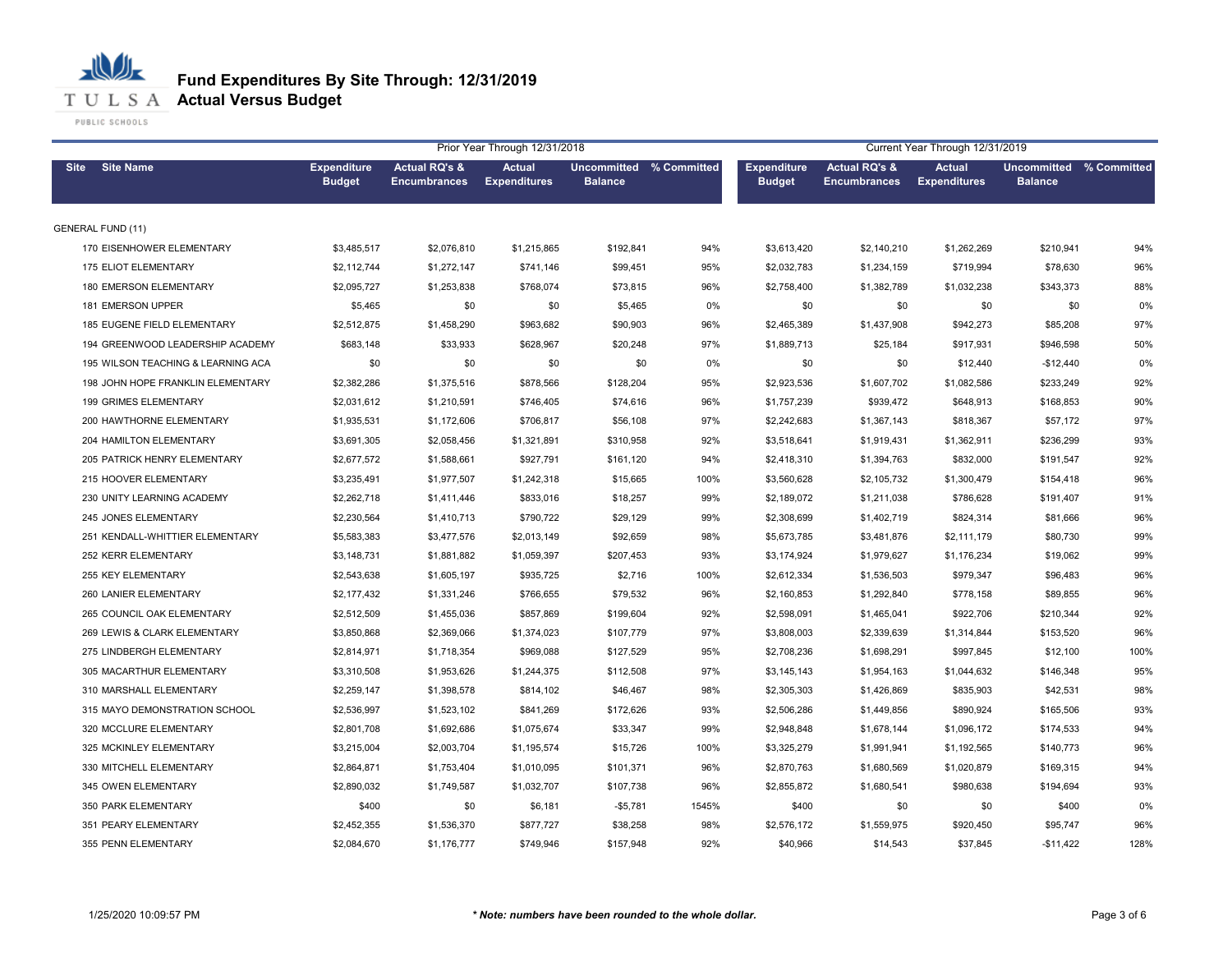**T U L S A Actual Versus Budget** 

PUBLIC SCHOOLS

|                                   |                                     |                                                 | Prior Year Through 12/31/2018        |                |                                | Current Year Through 12/31/2019     |                                                 |                                      |                                           |      |  |
|-----------------------------------|-------------------------------------|-------------------------------------------------|--------------------------------------|----------------|--------------------------------|-------------------------------------|-------------------------------------------------|--------------------------------------|-------------------------------------------|------|--|
| <b>Site Name</b><br><b>Site</b>   | <b>Expenditure</b><br><b>Budget</b> | <b>Actual RQ's &amp;</b><br><b>Encumbrances</b> | <b>Actual</b><br><b>Expenditures</b> | <b>Balance</b> | <b>Uncommitted % Committed</b> | <b>Expenditure</b><br><b>Budget</b> | <b>Actual RQ's &amp;</b><br><b>Encumbrances</b> | <b>Actual</b><br><b>Expenditures</b> | Uncommitted % Committed<br><b>Balance</b> |      |  |
| <b>GENERAL FUND (11)</b>          |                                     |                                                 |                                      |                |                                |                                     |                                                 |                                      |                                           |      |  |
| 378 REMINGTON ELEMENTARY          | \$1,517                             | \$0                                             | \$6,734                              | $-$5,217$      | 444%                           | \$1,407                             | \$0                                             | \$0                                  | \$1,407                                   | 0%   |  |
| 395 ROBERTSON ELEMENTARY          | \$2,613,282                         | \$1,537,607                                     | \$916,837                            | \$158,838      | 94%                            | \$2,325,095                         | \$1,302,405                                     | \$799,725                            | \$222,966                                 | 90%  |  |
| 397 ROOSEVELT ELEMENTARY          | \$26,465                            | \$13,758                                        | \$11,120                             | \$1,587        | 94%                            | \$26,923                            | \$14,245                                        | \$11,971                             | \$707                                     | 97%  |  |
| <b>400 ROSS</b>                   | \$39,950                            | \$0                                             | \$19,660                             | \$20,290       | 49%                            | \$39,950                            | \$0                                             | \$19,147                             | \$20,803                                  | 48%  |  |
| 402 SALK ELEMENTARY               | \$3,858,176                         | \$2,206,300                                     | \$1,280,235                          | \$371,640      | 90%                            | \$3,903,237                         | \$2,419,333                                     | \$1,410,523                          | \$73,381                                  | 98%  |  |
| 403 SANDBURG ELEMENTARY           | \$14,860                            | \$0                                             | \$7,398                              | \$7,462        | 50%                            | \$14,860                            | \$0                                             | \$7,841                              | \$7,019                                   | 53%  |  |
| <b>405 SEQUOYAH ELEMENTARY</b>    | \$3,661,666                         | \$2,198,300                                     | \$1,244,386                          | \$218,980      | 94%                            | \$3,539,522                         | \$2,118,410                                     | \$1,329,452                          | \$91,660                                  | 97%  |  |
| 410 SKELLY ELEMENTARY             | \$5,485,057                         | \$3,380,764                                     | \$1,969,213                          | \$135,080      | 98%                            | \$5,652,375                         | \$3,296,499                                     | \$2,033,471                          | \$322,405                                 | 94%  |  |
| 411 SKELLY - LOWER                | \$46,109                            | \$8,926                                         | \$5,610                              | \$31,573       | 32%                            | \$5,552                             | \$600                                           | \$1,863                              | \$3,090                                   | 44%  |  |
| 415 SPRINGDALE ELEMENTARY         | \$2,913,920                         | \$1,755,409                                     | \$1,047,287                          | \$111,224      | 96%                            | \$2,830,452                         | \$1,681,364                                     | \$996,541                            | \$152,546                                 | 95%  |  |
| 423 PROJECT ACCEPT-TRAICE ELEM    | \$1,328,577                         | \$808,808                                       | \$501,697                            | \$18,072       | 99%                            | \$1,392,515                         | \$681,058                                       | \$564,962                            | \$146,496                                 | 89%  |  |
| 425 MARK TWAIN ELEMENTARY         | \$2,643,095                         | \$1,613,356                                     | \$938,444                            | \$91,295       | 97%                            | \$2,560,964                         | \$1,409,267                                     | \$943,590                            | \$208,107                                 | 92%  |  |
| 435 WHITMAN ELEMENTARY            | \$2,358,574                         | \$1,269,354                                     | \$797,376                            | \$291,844      | 88%                            | \$2,208,786                         | \$1,015,829                                     | \$738,510                            | \$454,447                                 | 79%  |  |
| <b>444 WRIGHT ELEMENTARY</b>      | \$3,258,039                         | \$1,726,967                                     | \$1,210,999                          | \$320,074      | 90%                            | \$3,210,654                         | \$1,726,086                                     | \$1,136,702                          | \$347,867                                 | 89%  |  |
| 447 DISNEY ELEMENTARY             | \$4,233,218                         | \$2,660,313                                     | \$1,513,331                          | \$59,574       | 99%                            | \$4,407,235                         | \$2,721,121                                     | \$1,593,612                          | \$92,501                                  | 98%  |  |
| 449 GRISSOM ELEMENTARY            | \$2,225,000                         | \$1,354,409                                     | \$771,573                            | \$99,018       | 96%                            | \$2,090,211                         | \$1,253,180                                     | \$761,821                            | \$75,210                                  | 96%  |  |
| 515 CARVER MIDDLE SCHOOL          | \$2,974,426                         | \$1,792,194                                     | \$1,057,787                          | \$124,445      | 96%                            | \$2,954,164                         | \$1,802,423                                     | \$1,100,926                          | \$50,814                                  | 98%  |  |
| 530 WEBSTER MIDDLE SCHOOL         | \$2,633,848                         | \$1,583,622                                     | \$831,047                            | \$219,179      | 92%                            | \$2,558,934                         | \$1,569,651                                     | \$925,269                            | \$64,014                                  | 97%  |  |
| 537 EDISON PREPARATORY MIDDLE     | \$4,318,471                         | \$2,734,112                                     | \$1,553,850                          | \$30,509       | 99%                            | \$4,649,448                         | \$2,668,436                                     | \$1,621,235                          | \$359,777                                 | 92%  |  |
| 563 MONROE DEMONSTRATION (6-8)    | \$1,825,092                         | \$1,067,846                                     | \$682,885                            | \$74,361       | 96%                            | \$5,257,668                         | \$2,614,717                                     | \$2,017,806                          | \$625,145                                 | 88%  |  |
| 573 THOREAU DEMONSTRATION ACADEMY | \$3,181,650                         | \$1,861,528                                     | \$1,187,221                          | \$132,901      | 96%                            | \$3,218,246                         | \$1,781,702                                     | \$1,216,518                          | \$220,026                                 | 93%  |  |
| 574 TRAICE MIDDLE SCHOOL          | \$148,435                           | \$102,298                                       | \$57,576                             | $-$11,439$     | 108%                           | \$13,921                            | \$7,091                                         | \$23,363                             | $-$16,533$                                | 219% |  |
| 600 TULSA TECHNOLOGY              | \$92,750                            | \$14,000                                        | \$78,750                             | \$0            | 100%                           | \$92,750                            | \$5,250                                         | \$87,500                             | \$0                                       | 100% |  |
| 601 MARGARET HUDSON               | \$272,909                           | \$0                                             | \$26,081                             | \$246,828      | 10%                            | \$102,000                           | \$0                                             | \$35,841                             | \$66,159                                  | 35%  |  |
| 603 LEARNING CENTER               | \$17,550                            | \$0                                             | \$0                                  | \$17,550       | 0%                             | \$17,550                            | \$0                                             | \$0                                  | \$17,550                                  | 0%   |  |
| 604 INDIAN PUPIL EDUCATION        | \$843,277                           | \$418,913                                       | \$329,094                            | \$95,271       | 89%                            | \$905,504                           | \$405,628                                       | \$330,941                            | \$168,936                                 | 81%  |  |
| 606 STREET SCHOOL                 | \$632,109                           | \$397,465                                       | \$239,226                            | $-$4,581$      | 101%                           | \$826,677                           | \$513,042                                       | \$307,612                            | \$6,023                                   | 99%  |  |
| 607 SHADOW MT BEHAVIORAL HLTH SYS | \$316,486                           | \$150,647                                       | \$87,922                             | \$77,917       | 75%                            | \$261,626                           | \$36,326                                        | \$33,766                             | \$191,534                                 | 27%  |  |
| 609 POSITIVE CHANGE               | \$383,164                           | \$205,775                                       | \$92,419                             | \$84,970       | 78%                            | \$420,461                           | \$315,732                                       | \$150,337                            | $-$45,609$                                | 111% |  |
| 613 CALM CENTER                   | \$48,619                            | \$30,067                                        | \$18,657                             | $-$104$        | 100%                           | \$49,366                            | \$30,637                                        | \$19,135                             | $-$405$                                   | 101% |  |
| 615 JUVENILE DETENTION CENTER     | \$299,419                           | \$164,765                                       | \$69,600                             | \$65,054       | 78%                            | \$315,299                           | \$198,277                                       | \$107,340                            | \$9,683                                   | 97%  |  |
| 621 PARKSIDE                      | \$304,368                           | \$201,985                                       | \$102,271                            | \$112          | 100%                           | \$300,161                           | \$199,663                                       | \$107,166                            | $-$6,668$                                 | 102% |  |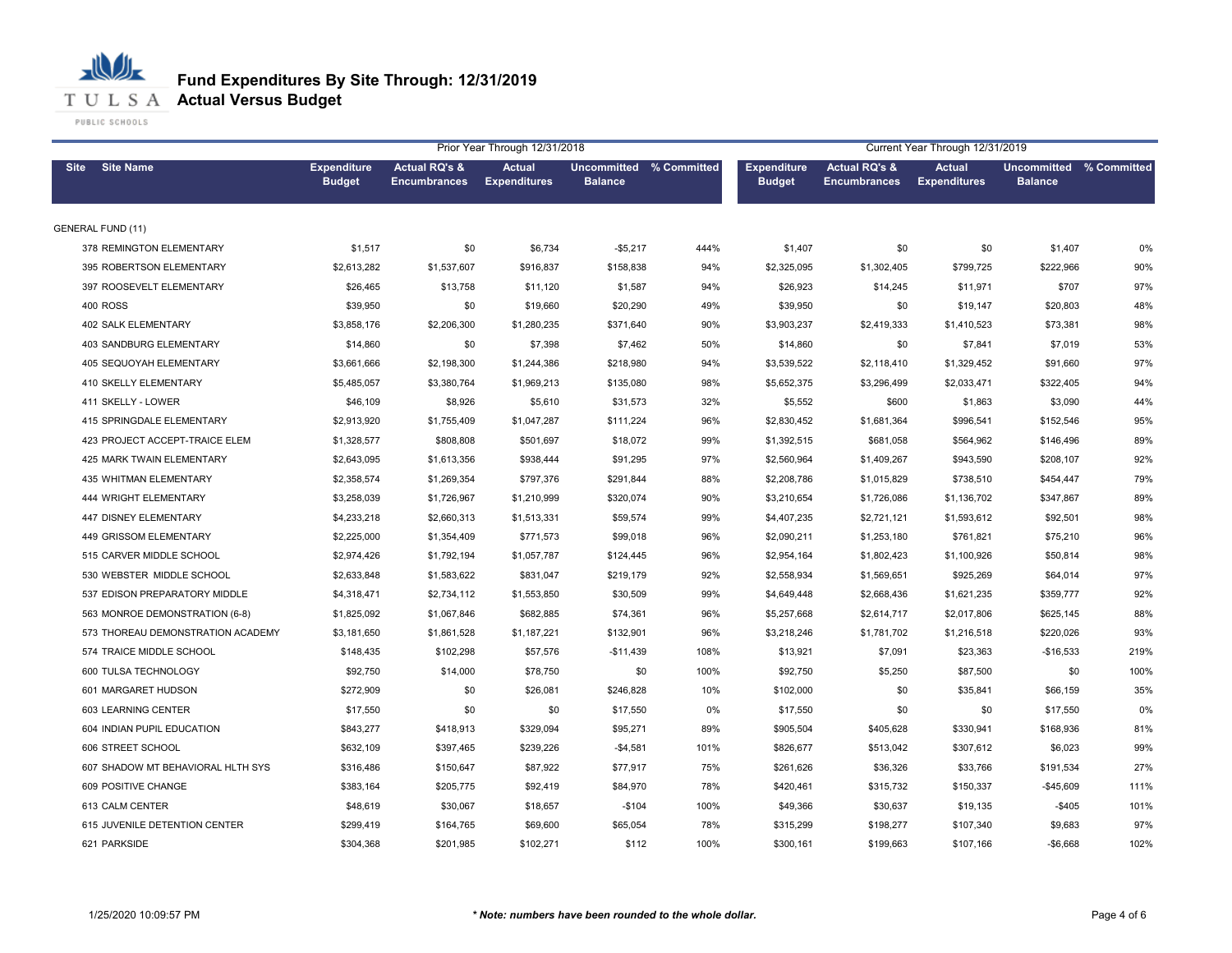**T U L S A Actual Versus Budget** 

PUBLIC SCHOOLS

|                                   |                                     |                                                 | Prior Year Through 12/31/2018        |                                           |      | Current Year Through 12/31/2019     |                                                 |                                      |                                      |             |  |
|-----------------------------------|-------------------------------------|-------------------------------------------------|--------------------------------------|-------------------------------------------|------|-------------------------------------|-------------------------------------------------|--------------------------------------|--------------------------------------|-------------|--|
| <b>Site Name</b><br><b>Site</b>   | <b>Expenditure</b><br><b>Budget</b> | <b>Actual RQ's &amp;</b><br><b>Encumbrances</b> | <b>Actual</b><br><b>Expenditures</b> | Uncommitted % Committed<br><b>Balance</b> |      | <b>Expenditure</b><br><b>Budget</b> | <b>Actual RQ's &amp;</b><br><b>Encumbrances</b> | <b>Actual</b><br><b>Expenditures</b> | <b>Uncommitted</b><br><b>Balance</b> | % Committed |  |
| <b>GENERAL FUND (11)</b>          |                                     |                                                 |                                      |                                           |      |                                     |                                                 |                                      |                                      |             |  |
| 628 PHOENIX RISING                | \$676,652                           | \$426,285                                       | \$241,894                            | \$8,473                                   | 99%  | \$823,449                           | \$465,013                                       | \$280,068                            | \$78,368                             | 90%         |  |
| 631 SHADOW MT RIVERSIDE           | \$285,575                           | \$167,218                                       | \$90,122                             | \$28,234                                  | 90%  | \$58,087                            | \$10,888                                        | \$13,298                             | \$33,901                             | 42%         |  |
| 636 TLA/VIRTUAL SCHOOL            | \$845,370                           | \$437,226                                       | \$338,528                            | \$69,616                                  | 92%  | \$991,221                           | \$596,910                                       | \$432,644                            | $-$38,333$                           | 104%        |  |
| 640 DAVID L MOSS CORRECTIONAL CTR | \$184,944                           | \$121,424                                       | \$60,520                             | \$3,000                                   | 98%  | \$234,086                           | \$163,584                                       | \$94,733                             | $-$24,231$                           | 110%        |  |
| 643 VIRTUAL SCHOOL                | \$35,000                            | \$0                                             | \$0                                  | \$35,000                                  | 0%   | \$35,000                            | \$0                                             | \$0                                  | \$35,000                             | 0%          |  |
| 644 LAURA DESTER SHELTER          | \$216,135                           | \$45,728                                        | \$10,026                             | \$160,380                                 | 26%  | \$118,234                           | \$48,774                                        | \$27,479                             | \$41,981                             | 64%         |  |
| 657 SHADOW MT HOPE                | \$70,459                            | \$13,742                                        | \$25,326                             | \$31,391                                  | 55%  | \$20,174                            | \$10,887                                        | \$8,919                              | \$369                                | 98%         |  |
| 658 CENTRAL JUNIOR HIGH SCHOOL    | \$1,553,908                         | \$937,888                                       | \$540,219                            | \$75,801                                  | 95%  | \$1,581,558                         | \$863,421                                       | \$539,484                            | \$178,653                            | 89%         |  |
| 659 EAST CENTRAL JUNIOR HIGH      | \$3,439,033                         | \$2,079,210                                     | \$1,224,243                          | \$135,580                                 | 96%  | \$3,745,155                         | \$2,114,799                                     | \$1,405,291                          | \$225,066                            | 94%         |  |
| 661 HALE JUNIOR HIGH              | \$3,407,054                         | \$2,015,044                                     | \$1,128,394                          | \$263,616                                 | 92%  | \$3,551,804                         | \$2,165,441                                     | \$1,400,578                          | $-$14,215$                           | 100%        |  |
| 662 MCLAIN JUNIOR HIGH SCHOOL     | \$1,214,129                         | \$801,523                                       | \$446,423                            | $- $33,817$                               | 103% | \$150,024                           | \$21,270                                        | \$57,280                             | \$71,474                             | 52%         |  |
| 663 MEMORIAL JUNIOR HIGH          | \$2,928,039                         | \$1,795,159                                     | \$1,050,120                          | \$82,759                                  | 97%  | \$3,013,836                         | \$1,723,314                                     | \$1,080,021                          | \$210,501                            | 93%         |  |
| 664 ROGERS COLLEGE JR HIGH        | \$2,836,000                         | \$1,815,221                                     | \$1,004,159                          | \$16,620                                  | 99%  | \$2,893,703                         | \$1,955,705                                     | \$1,076,687                          | $-$138,689$                          | 105%        |  |
| 667 TULSA MET JUNIOR HIGH         | \$258,866                           | \$186,166                                       | \$95,908                             | $-$23,207$                                | 109% | \$259,218                           | \$109,167                                       | \$103,318                            | \$46,732                             | 82%         |  |
| 668 MCLAIN 7TH GRADE ACADEMY      | \$1,283,341                         | \$788,818                                       | \$447,687                            | \$46,837                                  | 96%  | \$37,912                            | \$6,010                                         | \$20,981                             | \$10,921                             | 71%         |  |
| 676 CROSSTOWN DAYCARE HEAD START  | \$71,012                            | \$37,289                                        | \$33,723                             | \$0                                       | 100% | \$74,487                            | \$68,681                                        | \$27,409                             | $-$21,603$                           | 129%        |  |
| 687 FROST                         | \$177,789                           | \$38,660                                        | \$49,028                             | \$90,101                                  | 49%  | \$137,545                           | \$42,074                                        | \$50,312                             | \$45,159                             | 67%         |  |
| 688 REED HEADSTART                | \$198,520                           | \$100,737                                       | \$86,367                             | \$11,416                                  | 94%  | \$192,341                           | \$3,730                                         | \$1,354                              | \$187,258                            | 3%          |  |
| 691 IN DISTRICT HEAD START        | \$405,273                           | \$216,458                                       | \$164,255                            | \$24,560                                  | 94%  | \$3,135,477                         | \$2,147,597                                     | \$968,626                            | \$19,253                             | 99%         |  |
| 692 OUT OF DISTRICT HEAD START    | \$0                                 | \$22,021                                        | \$0                                  | $-$22,021$                                | 0%   | \$74,721                            | \$32,732                                        | \$21,752                             | \$20,238                             | 73%         |  |
| 694 CORNERSTONE CHILD DEVELOPMENT | \$97,947                            | \$48,545                                        | \$49,402                             | \$0                                       | 100% | \$109,120                           | \$104,060                                       | \$36,708                             | -\$31,647                            | 129%        |  |
| 696 EDUCARE                       | \$314,076                           | \$161,905                                       | \$127,949                            | \$24,222                                  | 92%  | \$391,752                           | \$185,857                                       | \$120,104                            | \$85,792                             | 78%         |  |
| 698 EDUCARE II                    | \$92,270                            | \$39,449                                        | \$32,531                             | \$20,289                                  | 78%  | \$112,925                           | \$26,457                                        | \$38,209                             | \$48,259                             | 57%         |  |
| 699 EDUCARE III                   | \$100,624                           | \$48,058                                        | \$33,792                             | \$18,773                                  | 81%  | \$101,307                           | \$22,374                                        | \$35,131                             | \$43,802                             | 57%         |  |
| 705 CENTRAL HIGH SCHOOL           | \$3,906,060                         | \$2,060,329                                     | \$1,376,451                          | \$469,280                                 | 88%  | \$3,594,472                         | \$1,771,973                                     | \$1,353,460                          | \$469,039                            | 87%         |  |
| 710 EAST CENTRAL HIGH SCHOOL      | \$5,914,775                         | \$3,431,852                                     | \$2,077,116                          | \$405,806                                 | 93%  | \$6,144,879                         | \$3,505,758                                     | \$2,216,731                          | \$422,389                            | 93%         |  |
| 712 EDISON PREPARATORY HS         | \$6,488,978                         | \$3,566,949                                     | \$2,367,629                          | \$554,399                                 | 91%  | \$6,538,069                         | \$3,717,073                                     | \$2,464,472                          | \$356,523                            | 95%         |  |
| 715 HALE HIGH SCHOOL              | \$6,721,781                         | \$3,878,307                                     | \$2,371,239                          | \$472,235                                 | 93%  | \$6,638,084                         | \$3,922,162                                     | \$2,503,009                          | \$212,913                            | 97%         |  |
| 720 MCLAIN HS FOR SCIENCE & TECH  | \$4,188,800                         | \$2,342,624                                     | \$1,496,273                          | \$349,903                                 | 92%  | \$4,822,892                         | \$2,556,145                                     | \$1,840,769                          | \$425,977                            | 91%         |  |
| 725 MEMORIAL HIGH SCHOOL          | \$6,234,080                         | \$3,692,800                                     | \$2,282,422                          | \$258,858                                 | 96%  | \$6,274,604                         | \$3,599,841                                     | \$2,375,018                          | \$299,745                            | 95%         |  |
| 730 ROGERS COLLEGE HIGH           | \$4,457,439                         | \$2,524,853                                     | \$1,600,454                          | \$332,132                                 | 93%  | \$4,800,099                         | \$2,698,454                                     | \$1,863,375                          | \$238,270                            | 95%         |  |
| 735 WASHINGTON HIGH SCHOOL        | \$6,787,035                         | \$3,948,207                                     | \$2,433,085                          | \$405,742                                 | 94%  | \$6,833,637                         | \$3,892,355                                     | \$2,562,140                          | \$379,142                            | 94%         |  |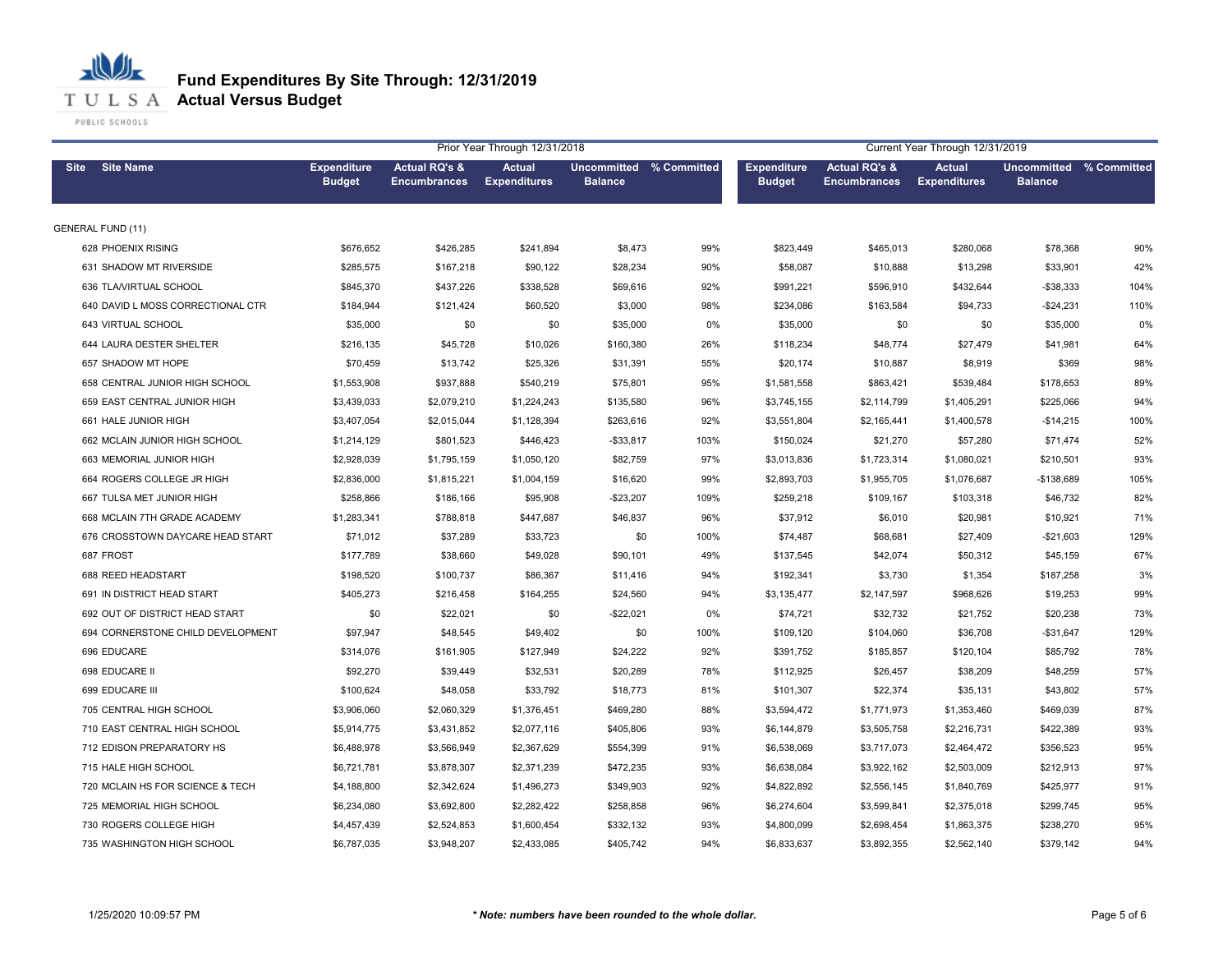# **T U L S A Actual Versus Budget**

PUBLIC SCHOOLS

|                                    |                                     |                                                 | Prior Year Through 12/31/2018        |                                      |             | Current Year Through 12/31/2019     |                                                 |                               |                                      |             |
|------------------------------------|-------------------------------------|-------------------------------------------------|--------------------------------------|--------------------------------------|-------------|-------------------------------------|-------------------------------------------------|-------------------------------|--------------------------------------|-------------|
| <b>Site Name</b><br><b>Site</b>    | <b>Expenditure</b><br><b>Budget</b> | <b>Actual RQ's &amp;</b><br><b>Encumbrances</b> | <b>Actual</b><br><b>Expenditures</b> | <b>Uncommitted</b><br><b>Balance</b> | % Committed | <b>Expenditure</b><br><b>Budget</b> | <b>Actual RQ's &amp;</b><br><b>Encumbrances</b> | Actual<br><b>Expenditures</b> | <b>Uncommitted</b><br><b>Balance</b> | % Committed |
| <b>GENERAL FUND (11)</b>           |                                     |                                                 |                                      |                                      |             |                                     |                                                 |                               |                                      |             |
| 740 WEBSTER HIGH SCHOOL            | \$3,677,259                         | \$2,076,355                                     | \$1,368,543                          | \$232,361                            | 94%         | \$3,676,433                         | \$1,959,998                                     | \$1,530,970                   | \$185,465                            | 95%         |
| 745 TULSA MET HIGH SCHOOL          | \$1,698,935                         | \$1,009,023                                     | \$611,644                            | \$78,268                             | 95%         | \$1,642,713                         | \$976,999                                       | \$625,414                     | \$40,299                             | 98%         |
| 750 TRAICE ACADEMY HS              | \$2,046,337                         | \$1,283,278                                     | \$778,012                            | $-$14,953$                           | 101%        | \$2,430,906                         | \$1,435,919                                     | \$828,458                     | \$166,529                            | 93%         |
| 799 CONCURRENT ENROLLMENT          | \$0                                 | \$0                                             | \$0                                  | \$0                                  | 0%          | \$0                                 | \$18,000                                        | \$0                           | $-$18,000$                           | 0%          |
| 974 TULSA SCHOOL OF ARTS & SCIENCE | \$2,476,839                         | \$38,893                                        | \$982,958                            | \$1,454,989                          | 41%         | \$2,790,614                         | \$39,296                                        | \$1,246,915                   | \$1,504,403                          | 46%         |
| 975 TULSA KIPP ACADEMY             | \$2,132,899                         | \$37,931                                        | \$733,134                            | \$1,361,834                          | 36%         | \$2,707,679                         | \$77,834                                        | \$1,224,826                   | \$1,405,019                          | 48%         |
| 976 TULSA LEGACY                   | \$3,311,372                         | \$74,651                                        | \$1,326,740                          | \$1,909,981                          | 42%         | \$3,815,725                         | \$67,071                                        | \$1,715,049                   | \$2,033,604                          | 47%         |
| 977 COLLEGE BOUND ACADEMY          | \$2,005,150                         | \$55,771                                        | \$779,923                            | \$1,169,456                          | 42%         | \$2,736,239                         | \$52,047                                        | \$1,216,632                   | \$1,467,561                          | 46%         |
| 978 TULSA HONOR ACADEMY            | \$1,682,837                         | \$29,277                                        | \$667,270                            | \$986,290                            | 41%         | \$2,637,950                         | \$50,536                                        | \$1,187,759                   | \$1,399,654                          | 47%         |
| 979 COLLEGIATE HALL CHARTER SCHOOL | \$979,589                           | \$0                                             | \$376,234                            | \$603,355                            | 38%         | \$1,329,822                         | \$2,024                                         | \$584,483                     | \$743,315                            | 44%         |
| 986 KIPP TULSA UNIVERSITY PREP HS  | \$0                                 | \$0                                             | \$0                                  | \$0                                  | 0%          | \$0                                 | \$0                                             | \$14,591                      | $-$14,591$                           | 0%          |
| Total Site Expenditures for Fund   | \$335,135,292                       | \$177,143,134                                   | \$119,793,563                        | \$38,198,595                         | 89%         | \$339,488,945                       | \$174,116,080                                   | \$126,223,116                 | \$39,149,749                         | 88%         |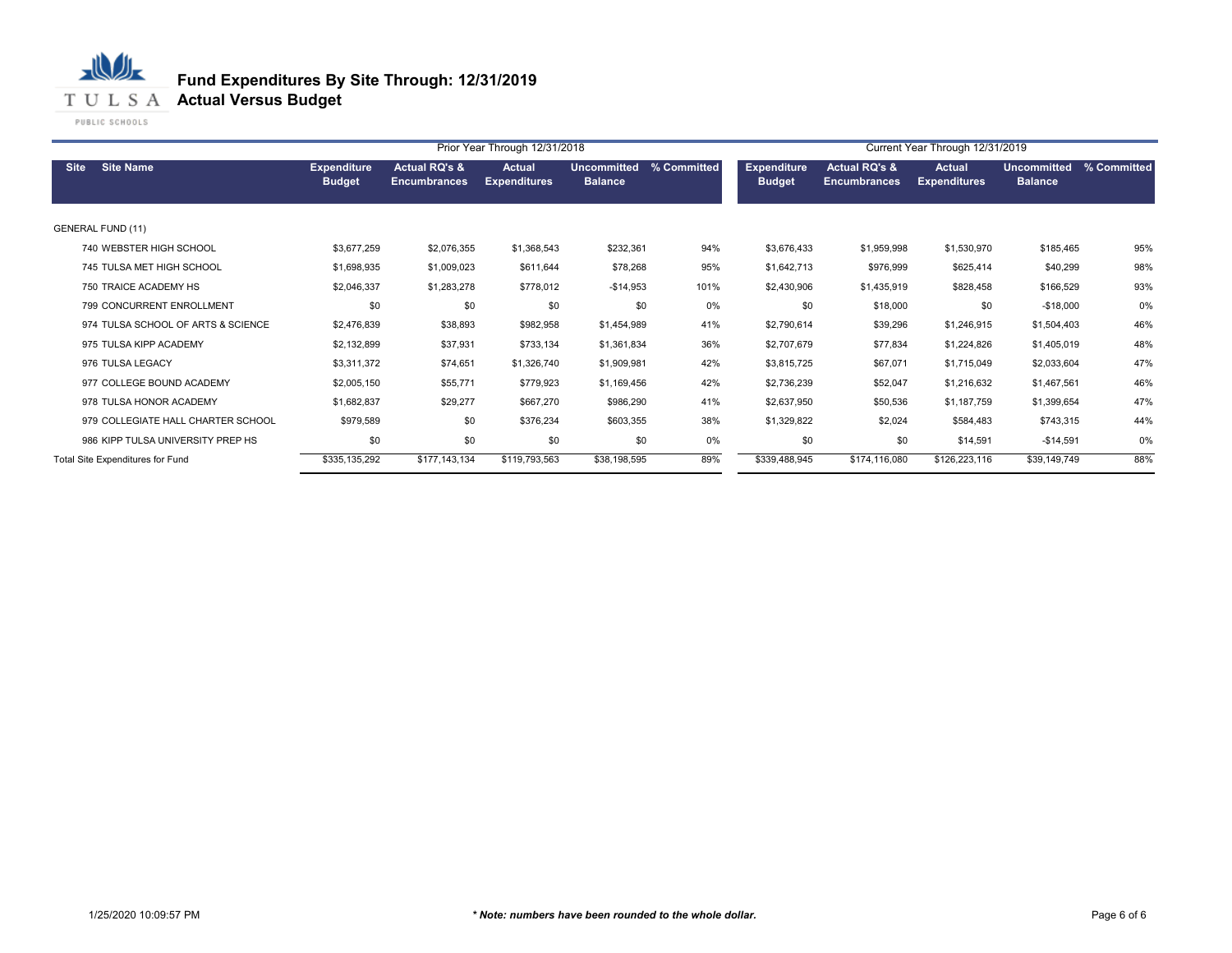

PUBLIC SCHOOLS

丛

业

|                                                  |                                     | Prior Year Through 12/31/2018                  |                               |                                                  |      |                                     | Current Year Through 12/31/2019                |                                      |                                                  |      |  |
|--------------------------------------------------|-------------------------------------|------------------------------------------------|-------------------------------|--------------------------------------------------|------|-------------------------------------|------------------------------------------------|--------------------------------------|--------------------------------------------------|------|--|
|                                                  | <b>Expenditure</b><br><b>Budget</b> | <b>Actual RQ's &amp;</b><br><b>Encumbrance</b> | Actual<br><b>Expenditures</b> | <b>Uncommitted % Committed</b><br><b>Balance</b> |      | <b>Expenditure</b><br><b>Budget</b> | <b>Actual RQ's &amp;</b><br><b>Encumbrance</b> | <b>Actual</b><br><b>Expenditures</b> | <b>Uncommitted % Committed</b><br><b>Balance</b> |      |  |
| <b>BUILDING FUND (21)</b>                        |                                     |                                                |                               |                                                  |      |                                     |                                                |                                      |                                                  |      |  |
| 1XXX Salaries                                    |                                     |                                                |                               |                                                  |      |                                     |                                                |                                      |                                                  |      |  |
| 1210 FULL TIME NON-CERTIFIED SALARI              | \$6,937,494                         | \$3,457,882                                    | \$2,973,346                   | \$506,265                                        | 93%  | \$6,897,831                         | \$3,708,023                                    | \$3,104,590                          | \$85,218                                         | 99%  |  |
| 1212 RETROACTIVE SUPPORT PAY                     | \$0                                 | \$0                                            | \$2,688                       | $-$2,688$                                        | 0%   | \$0                                 | \$0                                            | \$156                                | $-$156$                                          | 0%   |  |
| 1250 BENEFIT ALLOWANCE-SUPPORT STAF              | \$91,051                            | \$44,103                                       | \$34,903                      | \$12,045                                         | 87%  | \$70,565                            | \$34,239                                       | \$28,738                             | \$7,588                                          | 89%  |  |
| 1500 OVERTIME SALARIES - NON-CERTIF              | \$168,937                           | \$0                                            | \$138,733                     | \$30,204                                         | 82%  | \$166,822                           | \$0                                            | \$211,893                            | $-$45,071$                                       | 127% |  |
| 1800 STIPENDS - NON-CERTIFIED                    | \$27,500                            | \$0                                            | \$9,065                       | \$18,435                                         | 33%  | \$27,500                            | \$0                                            | \$8,535                              | \$18,965                                         | 31%  |  |
| 1930 OPTIONAL SPECIAL ASSIGNMENT -               | \$0                                 | \$0                                            | \$1,950                       | $-$1,950$                                        | 0%   | \$0                                 | \$0                                            | \$1,200                              | $-$1,200$                                        | 0%   |  |
|                                                  | \$7,224,982                         | \$3,501,985                                    | \$3,160,686                   | \$562,311                                        | 92%  | \$7,162,718                         | \$3,742,263                                    | \$3,355,112                          | \$65,343                                         | 99%  |  |
| 2XXX Benefits                                    |                                     |                                                |                               |                                                  |      |                                     |                                                |                                      |                                                  |      |  |
| 2220 DENTAL INSURANCE - NON-CERTIFI              | \$16,987                            | \$7,875                                        | \$6,415                       | \$2,698                                          | 84%  | \$18,236                            | \$8,403                                        | \$7,009                              | \$2,824                                          | 85%  |  |
| 2230 HEALTH INSURANCE - NON-CERTIFI              | \$1,027,969                         | \$491,653                                      | \$388,818                     | \$147,498                                        | 86%  | \$1,085,098                         | \$536,048                                      | \$432,625                            | \$116,424                                        | 89%  |  |
| 2240 LIFE INSURANCE - NON-CERTIFIED              | \$14,117                            | \$7,322                                        | \$5,722                       | \$1,074                                          | 92%  | \$15,902                            | \$4,141                                        | \$6,213                              | \$5,548                                          | 65%  |  |
| 2250 L-T DISB INSUR                              | \$15,100                            | \$9,764                                        | \$6,579                       | $-$1,244$                                        | 108% | \$20,940                            | \$5,453                                        | \$8,179                              | \$7,308                                          | 65%  |  |
| 2410 FICA - EMPLOYER'S CONTRIBUTION              | \$395,350                           | \$204,652                                      | \$190,212                     | \$486                                            | 100% | \$420,090                           | \$219,114                                      | \$201,024                            | $-$47$                                           | 100% |  |
| 2420 MEDICARE - EMPLOYER'S CONTRIBU              | \$92,461                            | \$48,142                                       | \$44,574                      | $-$254$                                          | 100% | \$98,250                            | \$51,244                                       | \$47,144                             | $-$138$                                          | 100% |  |
| 2610 RETIREMENT - DISTRICT PAID NON              | \$2,755                             | \$0                                            | \$1,297                       | \$1,458                                          | 47%  | \$2,834                             | \$0                                            | \$1,301                              | \$1,534                                          | 46%  |  |
| 2630 RETIREMENT - EMPLOYER'S CONTRI              | \$304,171                           | \$178,776                                      | \$160,438                     | $-$35,043$                                       | 112% | \$357,070                           | \$185,742                                      | \$172,998                            | $-$1,671$                                        | 100% |  |
|                                                  | \$1,868,911                         | \$948,184                                      | \$804,054                     | \$116,672                                        | 94%  | \$2,018,420                         | \$1,010,145                                    | \$876,493                            | \$131,782                                        | 93%  |  |
| 3XXX Purchased Professional & Technical Services |                                     |                                                |                               |                                                  |      |                                     |                                                |                                      |                                                  |      |  |
| 3360 MEDICAL SERVICES                            | \$2,975                             | \$2,275                                        | \$525                         | \$175                                            | 94%  | \$2,975                             | \$2,800                                        | \$0                                  | \$175                                            | 94%  |  |
| 3370 OTHER PROFESSIONAL SERVICES                 | \$11,220                            | \$4,500                                        | \$1,275                       | \$5,445                                          | 51%  | \$14,220                            | \$3,000                                        | \$3,000                              | \$8,220                                          | 42%  |  |
| 3400 TECHNICAL SERVICES                          | \$8,000                             | \$4,355                                        | \$3,645                       | \$0                                              | 100% | \$0                                 | \$0                                            | \$0                                  | \$0                                              | 0%   |  |
| 3440 SECURITY SERVICES                           | \$111,800                           | \$27,374                                       | \$54,749                      | \$29,677                                         | 73%  | \$204,933                           | \$125,750                                      | \$74,250                             | \$4,933                                          | 98%  |  |
| 3442 SECURITY - ATHLETICS                        | \$56,554                            | \$3,587                                        | \$3,413                       | \$49,554                                         | 12%  | \$26,554                            | \$5,428                                        | \$1,573                              | \$19,554                                         | 26%  |  |
| 3460 OTHER TECHNICAL SERVICES                    | \$0                                 | \$0                                            | \$0                           | \$0                                              | 0%   | \$8,000                             | \$8,000                                        | \$0                                  | \$0                                              | 100% |  |
| 3590 PROFESSIONAL EMPLOYEE TRAINING              | \$0                                 | \$0                                            | \$0                           | \$0                                              | 0%   | \$300                               | \$0                                            | \$0                                  | \$300                                            | 0%   |  |
| 3600 PROFESSIONAL EMPLOYEE TRAINING              | \$300                               | \$0                                            | \$211                         | \$89                                             | 70%  | \$0                                 | \$0                                            | \$0                                  | \$0                                              | 0%   |  |
|                                                  | \$190,849                           | \$42,090                                       | \$63,818                      | \$84,940                                         | 55%  | \$256,982                           | \$144,978                                      | \$78,822                             | \$33,182                                         | 87%  |  |

4XXX Purchased Property Services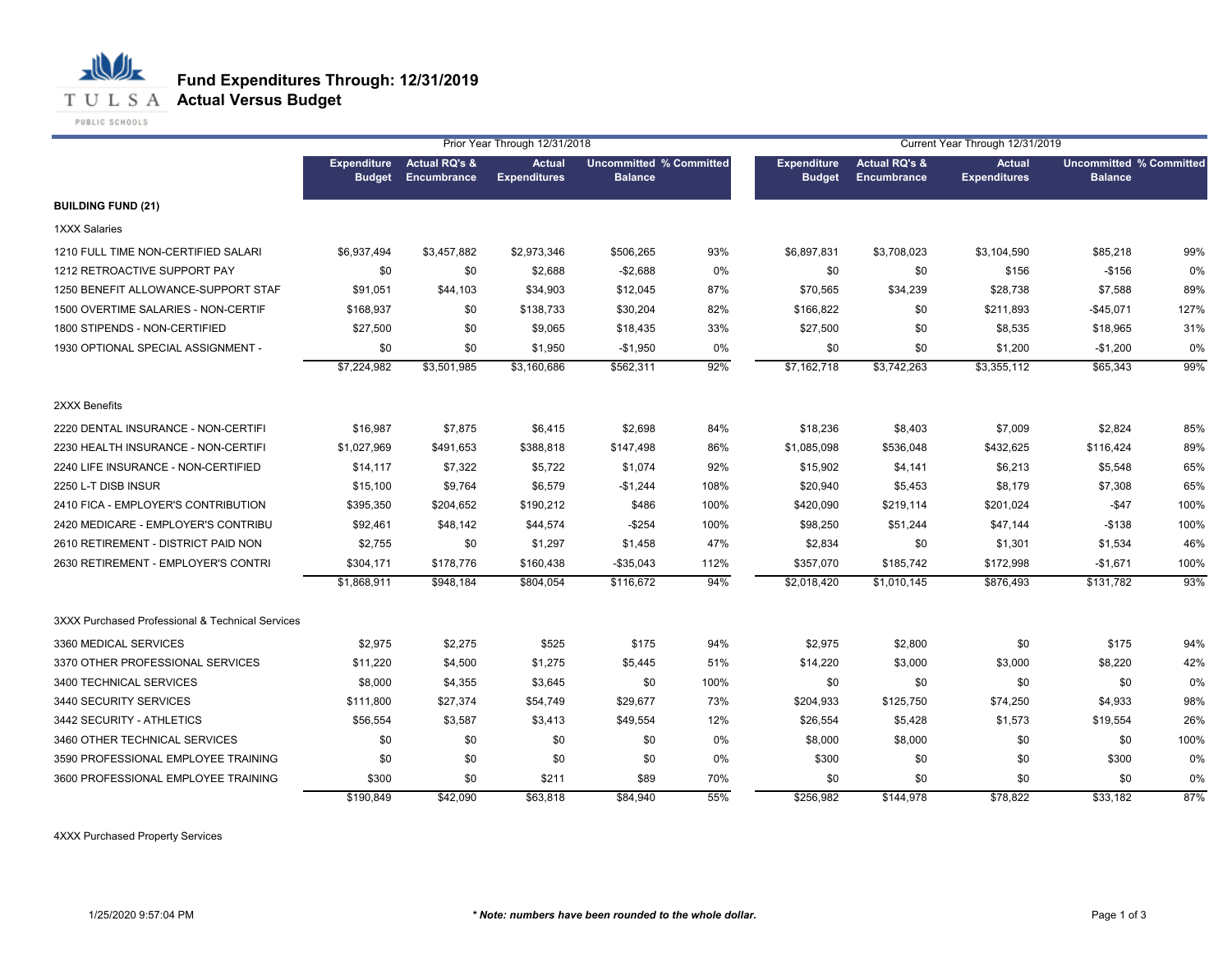

PUBLIC SCHOOLS

心儿

|                                     |                                     |                                         | Prior Year Through 12/31/2018        |                                                  |      | Current Year Through 12/31/2019     |                                         |                                      |                                                  |      |  |
|-------------------------------------|-------------------------------------|-----------------------------------------|--------------------------------------|--------------------------------------------------|------|-------------------------------------|-----------------------------------------|--------------------------------------|--------------------------------------------------|------|--|
|                                     | <b>Expenditure</b><br><b>Budget</b> | <b>Actual RQ's &amp;</b><br>Encumbrance | <b>Actual</b><br><b>Expenditures</b> | <b>Uncommitted % Committed</b><br><b>Balance</b> |      | <b>Expenditure</b><br><b>Budget</b> | <b>Actual RQ's &amp;</b><br>Encumbrance | <b>Actual</b><br><b>Expenditures</b> | <b>Uncommitted % Committed</b><br><b>Balance</b> |      |  |
| <b>BUILDING FUND (21)</b>           |                                     |                                         |                                      |                                                  |      |                                     |                                         |                                      |                                                  |      |  |
| 4200 SODEXO MANAGEMENT FEE          | \$1,163,810                         | \$665,449                               | \$475,321                            | \$23,040                                         | 98%  | \$1,163,810                         | \$665,449                               | \$475,321                            | \$23,040                                         | 98%  |  |
| 4230 DISPOSAL SERVICES              | \$398.729                           | \$271,638                               | \$126,525                            | \$566                                            | 100% | \$398,729                           | \$262,293                               | \$132,450                            | \$3,986                                          | 99%  |  |
| 4250 LAUNDRY SERVICES               | \$2,000                             | \$976                                   | \$224                                | \$800                                            | 60%  | \$2,000                             | \$1,200                                 | \$0                                  | \$800                                            | 60%  |  |
| 4300 REPAIRS AND MAINTENANCE SERVIC | \$1,048,413                         | \$474,203                               | \$402,792                            | \$171,419                                        | 84%  | \$1,154,748                         | \$531,264                               | \$523,340                            | \$100,144                                        | 91%  |  |
| 4302 REPAIRS/MAINTENANCE CONTRACT L | \$35,000                            | \$35,000                                | \$0                                  | \$0                                              | 100% | \$35,000                            | \$1,220                                 | \$17,639                             | \$16,141                                         | 54%  |  |
| 4310 NONTECHNOLOGY SERVICES         | \$0                                 | \$0                                     | \$0                                  | \$0                                              | 0%   | \$87,450                            | \$18,883                                | \$42,976                             | \$25,591                                         | 71%  |  |
| 4320 COMPUTER SERVICE               | \$0                                 | \$0                                     | \$0                                  | \$0                                              | 0%   | \$2,500                             | \$0                                     | \$0                                  | \$2,500                                          | 0%   |  |
| 4330 COOLING SERVICES               | \$0                                 | \$0                                     | \$0                                  | \$0                                              | 0%   | \$20,000                            | \$0                                     | \$11,018                             | \$8,982                                          | 55%  |  |
| 4340 ELECTRICAL SERVICES            | \$0                                 | \$0                                     | \$0                                  | \$0                                              | 0%   | \$3,700                             | \$0                                     | \$0                                  | \$3,700                                          | 0%   |  |
| 4350 HEATING SERVICES               | \$0                                 | \$0                                     | \$0                                  | \$0                                              | 0%   | \$5,000                             | \$0                                     | \$0                                  | \$5,000                                          | 0%   |  |
| 4360 REP/MAINT OFFICE MACHINE SVCS  | \$0                                 | \$0                                     | \$0                                  | \$0                                              | 0%   | \$2,500                             | \$0                                     | \$0                                  | \$2,500                                          | 0%   |  |
| 4370 PLUMBING SERVICES              | \$0                                 | \$0                                     | \$0                                  | \$0                                              | 0%   | \$5,000                             | \$0                                     | \$0                                  | \$5,000                                          | 0%   |  |
| 4380 OTHER BUILDING SERVICES        | \$574,990                           | \$305,724                               | \$243,426                            | \$25,840                                         | 96%  | \$393,700                           | \$193,007                               | \$188,954                            | \$11,738                                         | 97%  |  |
| 4390 OTHER EQUIPMENT AND VEHICLE SE | \$0                                 | \$0                                     | \$0                                  | \$0                                              | 0%   | \$5,000                             | \$1,370                                 | \$630                                | \$3,000                                          | 40%  |  |
| 4400 RENTAL OR LEASE SERVICES       | \$9,420                             | \$0                                     | \$0                                  | \$9,420                                          | 0%   | \$0                                 | \$0                                     | \$0                                  | \$0                                              | 0%   |  |
| 4490 OTHER RENTAL OR LEASE SERVICES | \$33,097                            | \$0                                     | \$0                                  | \$33,097                                         | 0%   | \$33,097                            | \$0                                     | \$0                                  | \$33,097                                         | 0%   |  |
| 4500 CONSTRUCTION SERVICES          | \$409,574                           | \$231,481                               | \$817,330                            | -\$639,237                                       | 256% | \$1,669,069                         | \$884,392                               | \$1,305,163                          | -\$520,486                                       | 131% |  |
| 4530 HVAC                           | \$0                                 | \$0                                     | \$0                                  | \$0                                              | 0%   | \$0                                 | \$0                                     | \$15,349                             | $-$15,349$                                       | 0%   |  |
|                                     | \$3,675,033                         | \$1,984,470                             | \$2,065,618                          | $-$ \$375,055                                    | 110% | \$4,981,303                         | \$2,559,078                             | \$2,712,840                          | $-$290,615$                                      | 106% |  |
| 5XXX Other Purchased Services       |                                     |                                         |                                      |                                                  |      |                                     |                                         |                                      |                                                  |      |  |
| 5230 PROPERTY INSURANCE             | \$1,074,240                         | \$8,335                                 | \$1,065,905                          | \$0                                              | 100% | \$1,343,433                         | \$0                                     | \$1,343,433                          | \$0                                              | 100% |  |
| 5340 MOBILE COMM DEVICES            | \$71,680                            | \$41,558                                | \$30,122                             | \$0                                              | 100% | \$75,731                            | \$43,546                                | \$32,185                             | \$0                                              | 100% |  |
| 5400 ADVERTISING                    | \$225                               | \$0                                     | \$0                                  | \$225                                            | 0%   | \$225                               | \$0                                     | \$0                                  | \$225                                            | 0%   |  |
| 5500 PRINTING AND BINDING           | \$0                                 | \$103                                   | \$397                                | $-$500$                                          | 0%   | \$0                                 | \$0                                     | \$0                                  | \$0                                              | 0%   |  |
| 5592 PRINTING CLICK CHARGES         | \$5,500                             | \$0                                     | \$0                                  | \$5,500                                          | 0%   | \$5,500                             | \$0                                     | \$0                                  | \$5,500                                          | 0%   |  |
| 5810 TRAVEL IN-DISTRICT / MILEAGE   | \$1,000                             | \$0                                     | \$0                                  | \$1,000                                          | 0%   | \$1,000                             | \$0                                     | \$0                                  | \$1,000                                          | 0%   |  |
| 5820 TRAVEL OUT OF DISTRICT         | \$9,700                             | \$512                                   | \$223                                | \$8,965                                          | 8%   | \$9,700                             | \$875                                   | \$0                                  | \$8,825                                          | 9%   |  |
| 5990 OTHER PURCHASED SERVICES       | \$7,962                             | \$7,818                                 | \$0                                  | \$144                                            | 98%  | \$12,962                            | \$0                                     | \$700                                | \$12,262                                         | 5%   |  |
|                                     | \$1,170,307                         | \$58,326                                | \$1,096,647                          | \$15,334                                         | 99%  | \$1,448,551                         | \$44,421                                | \$1,376,318                          | \$27,812                                         | 98%  |  |

6XXX Supplies and Materials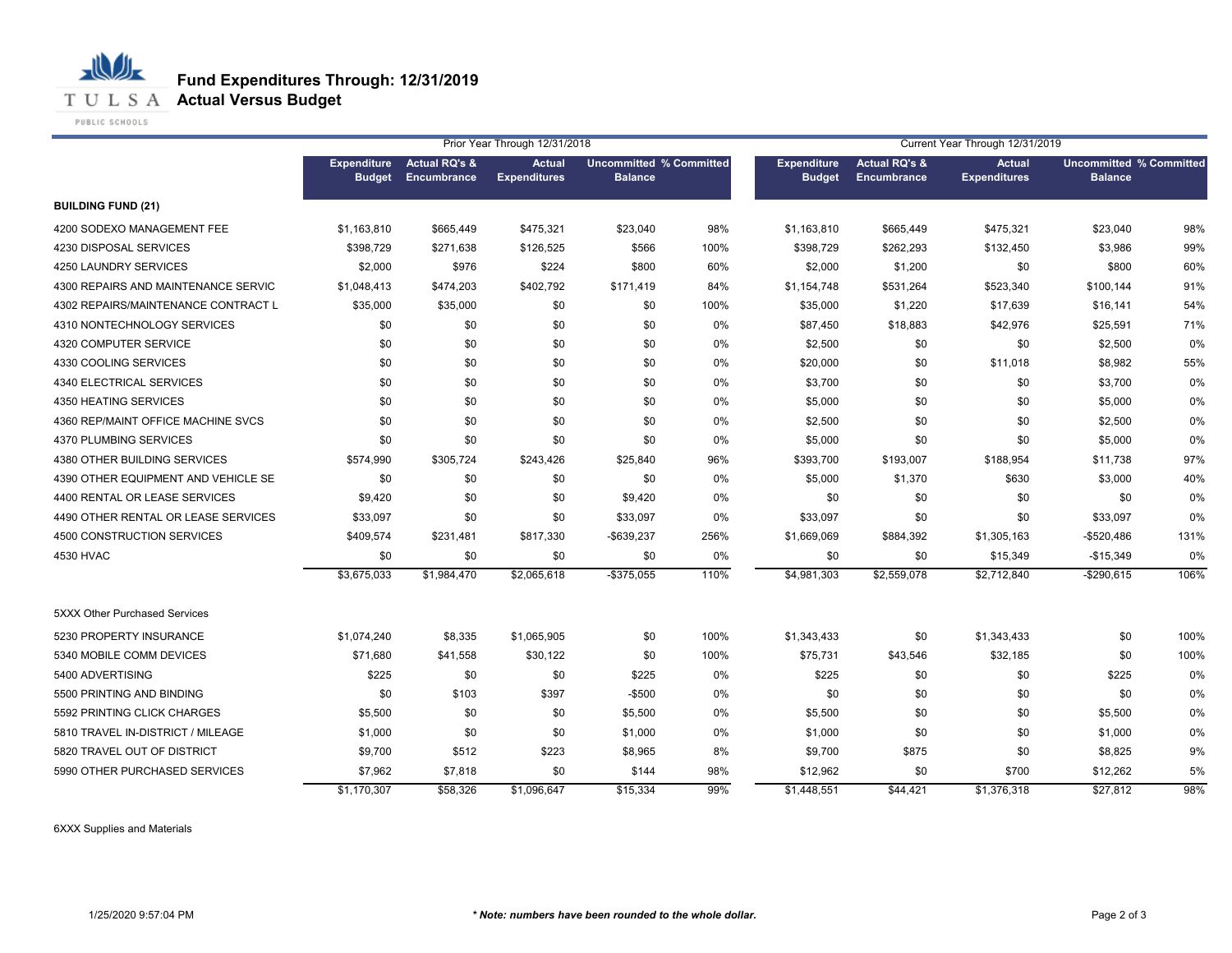

PUBLIC SCHOOLS

|                                      |                                     | Prior Year Through 12/31/2018<br>Current Year Through 12/31/2019 |                                      |                                                  |       |                                     |                                         |                                      |                                                  |      |
|--------------------------------------|-------------------------------------|------------------------------------------------------------------|--------------------------------------|--------------------------------------------------|-------|-------------------------------------|-----------------------------------------|--------------------------------------|--------------------------------------------------|------|
|                                      | <b>Expenditure</b><br><b>Budget</b> | <b>Actual RQ's &amp;</b><br><b>Encumbrance</b>                   | <b>Actual</b><br><b>Expenditures</b> | <b>Uncommitted % Committed</b><br><b>Balance</b> |       | <b>Expenditure</b><br><b>Budget</b> | <b>Actual RQ's &amp;</b><br>Encumbrance | <b>Actual</b><br><b>Expenditures</b> | <b>Uncommitted % Committed</b><br><b>Balance</b> |      |
| <b>BUILDING FUND (21)</b>            |                                     |                                                                  |                                      |                                                  |       |                                     |                                         |                                      |                                                  |      |
| 6111 PAPER AND COPY SUPPLIES-WAREHO  | \$3,515                             | \$0                                                              | \$377                                | \$3,138                                          | 11%   | \$3,515                             | \$0                                     | \$37                                 | \$3,478                                          | 1%   |
| 6112 PAPER AND COPY SUPPLIES-ONLINE  | \$1,053                             | \$0                                                              | \$0                                  | \$1,053                                          | $0\%$ | \$1,053                             | \$0                                     | \$0                                  | \$1,053                                          | 0%   |
| 6119 ONLINE ORDERING ENCUMBRANCE     | \$0                                 | \$7,780                                                          | \$0                                  | $-$7,780$                                        | 0%    | \$0                                 | \$9,704                                 | \$0                                  | $-$9,704$                                        | 0%   |
| 6180 CLEAN-MAINT SUPPLIES CHEMICALS  | \$908,428                           | \$179,643                                                        | \$360,286                            | \$368,499                                        | 59%   | \$762,093                           | \$170,536                               | \$362,418                            | \$229,140                                        | 70%  |
| 6190 GENERAL OFFICE SUPPLIES         | \$12,460                            | \$0                                                              | \$0                                  | \$12,460                                         | 0%    | \$12,460                            | \$0                                     | \$1,650                              | \$10,810                                         | 13%  |
| 6191 GENERAL OFFICE SUPPLIES-WAREHO  | \$3,265                             | \$0                                                              | \$340                                | \$2,925                                          | 10%   | \$3,265                             | \$0                                     | \$0                                  | \$3,265                                          | 0%   |
| 6192 GENERAL OFFICE SUPPLIES-ONLINE  | \$10,052                            | \$0                                                              | \$3,325                              | \$6,727                                          | 33%   | \$10,052                            | \$0                                     | \$1,401                              | \$8,651                                          | 14%  |
| 6510 APPLIANCES/FURNITURE/FIXTURES   | \$0                                 | \$0                                                              | \$0                                  | \$0                                              | 0%    | \$45,661                            | \$0                                     | \$32,215                             | \$13,446                                         | 71%  |
| 6530 TECHNOLOGY-RELATED EQUIPMENT    | \$20,260                            | \$2,099                                                          | \$8,346                              | \$9,815                                          | 52%   | \$15,909                            | \$239                                   | \$11,206                             | \$4,464                                          | 72%  |
| 6540 FURNITURE AND FIXTURES          | \$95,840                            | \$5,000                                                          | \$0                                  | \$90,840                                         | 5%    | \$0                                 | \$0                                     | \$0                                  | \$0                                              | 0%   |
| 6570 UNIFORMS                        | \$14,064                            | \$12,070                                                         | \$1,930                              | \$65                                             | 100%  | \$14,064                            | \$1,585                                 | \$4,563                              | \$7,916                                          | 44%  |
| 6590 FIREARMS AND AMMUNITION         | \$9,001                             | \$5,545                                                          | \$3,455                              | \$1                                              | 100%  | \$9,001                             | \$0                                     | \$0                                  | \$9,001                                          | 0%   |
|                                      | \$1,077,939                         | \$212,138                                                        | \$378,058                            | \$487,743                                        | 55%   | \$877,073                           | \$182,064                               | \$413,489                            | \$281,520                                        | 68%  |
| 7XXX Property/Equipment              |                                     |                                                                  |                                      |                                                  |       |                                     |                                         |                                      |                                                  |      |
| 7140 LANDSCAPING                     | \$0                                 | \$0                                                              | \$0                                  | \$0                                              | 0%    | \$0                                 | \$0                                     | \$43,785                             | $-$43,785$                                       | 0%   |
| 7320 EQUIPMENT-AUDIO VISUAL          | \$13,127                            | \$0                                                              | \$13,127                             | \$0                                              | 100%  | \$13,127                            | \$0                                     | \$0                                  | \$13,127                                         | 0%   |
| 7360 EQUIPMENT-MACHINERY             | \$58,258                            | \$8,314                                                          | \$13,857                             | \$36,086                                         | 38%   | \$58,758                            | \$22,172                                | \$29,210                             | \$7,376                                          | 87%  |
| 7600 VEHICLES                        | \$5,000                             | \$0                                                              | \$0                                  | \$5,000                                          | 0%    | \$5,000                             | \$0                                     | \$0                                  | \$5,000                                          | 0%   |
|                                      | \$76,385                            | \$8,314                                                          | \$26,985                             | \$41,086                                         | 46%   | \$76,885                            | \$22,172                                | \$72,995                             | $-$18,282$                                       | 124% |
| 8XXX Other Objects and Reserves      |                                     |                                                                  |                                      |                                                  |       |                                     |                                         |                                      |                                                  |      |
| 8100 DUES AND FEES FOR SERVICES      | \$1,239                             | \$0                                                              | \$0                                  | \$1,239                                          | 0%    | \$1,239                             | \$0                                     | \$500                                | \$739                                            | 40%  |
| 8400 BUDGET CONTINGENCY              | \$4,006,290                         | \$0                                                              | \$0                                  | \$4,006,290                                      | 0%    | \$1,155,267                         | \$0                                     | \$0                                  | \$1,155,267                                      | 0%   |
| 8600 STAFF REGISTRATION AND TUITION  | \$7,000                             | \$425                                                            | \$0                                  | \$6,575                                          | 6%    | \$7,000                             | \$0                                     | \$560                                | \$6,440                                          | 8%   |
| 8700 COUNTY ASSESSMENTS/REVALUATION  | \$716,675                           | \$0                                                              | \$716,675                            | \$0                                              | 100%  | \$717,839                           | \$0                                     | \$717,839                            | \$0                                              | 100% |
|                                      | \$4,731,204                         | \$425                                                            | \$716,675                            | \$4,014,104                                      | 15%   | \$1,881,345                         | $\sqrt{50}$                             | \$718,899                            | \$1,162,446                                      | 38%  |
| <b>Total Fund Expend./Encumb/RQs</b> | \$20,015,609                        | \$6,755,933                                                      | \$8,312,541                          | \$4,947,136                                      | 75%   | \$18,703,277                        | \$7,705,120                             | \$9,604,968                          | \$1,393,189                                      | 93%  |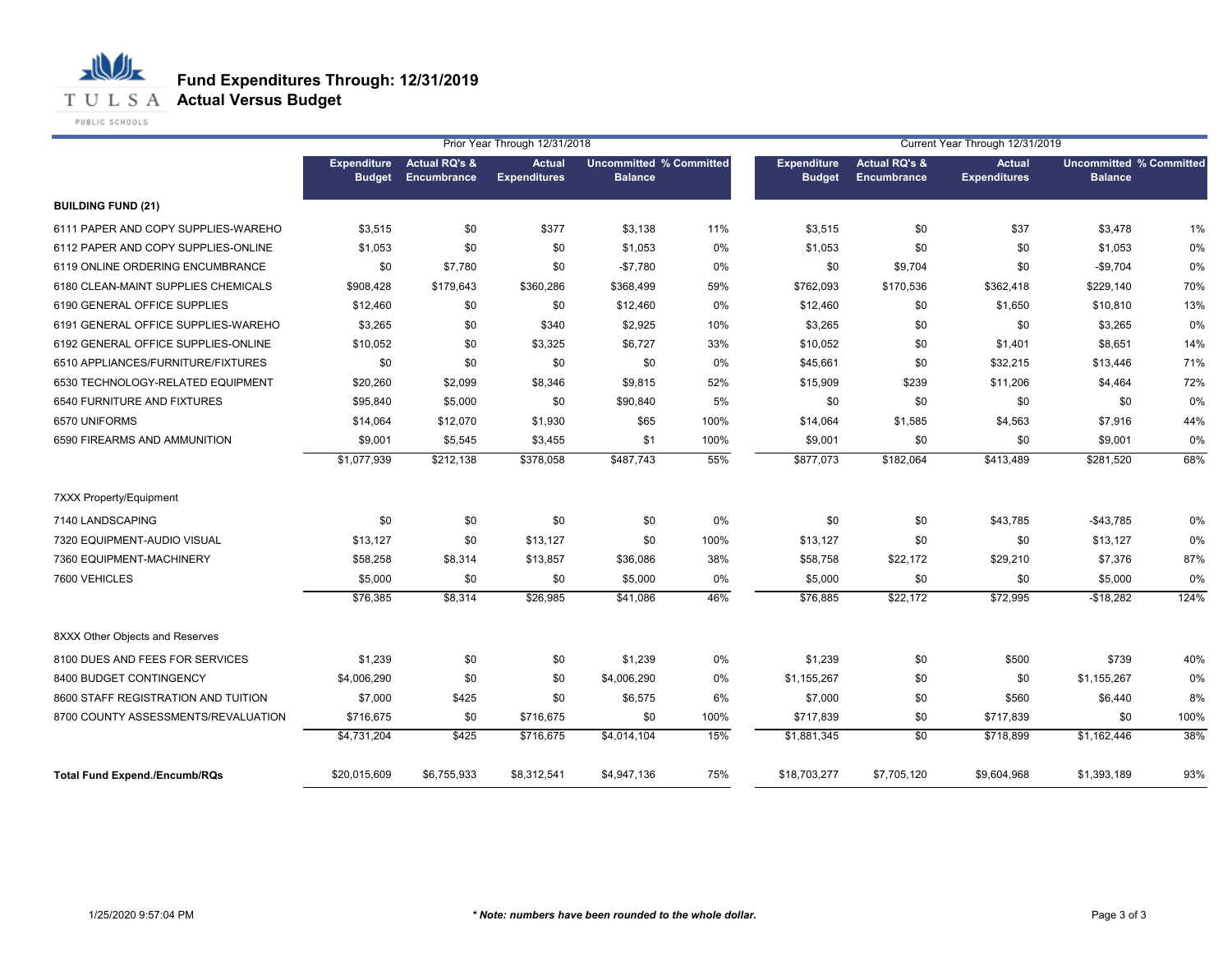

PUBLIC SCHOOLS

|                                                  |                                     | Prior Year Through 12/31/2018           |                                      |                                                  |      | Current Year Through 12/31/2019     |                                         |                                      |                                                  |      |
|--------------------------------------------------|-------------------------------------|-----------------------------------------|--------------------------------------|--------------------------------------------------|------|-------------------------------------|-----------------------------------------|--------------------------------------|--------------------------------------------------|------|
|                                                  | <b>Expenditure</b><br><b>Budget</b> | <b>Actual RQ's &amp;</b><br>Encumbrance | <b>Actual</b><br><b>Expenditures</b> | <b>Uncommitted % Committed</b><br><b>Balance</b> |      | <b>Expenditure</b><br><b>Budget</b> | <b>Actual RQ's &amp;</b><br>Encumbrance | <b>Actual</b><br><b>Expenditures</b> | <b>Uncommitted % Committed</b><br><b>Balance</b> |      |
| <b>CHILD NUTRITION (22)</b>                      |                                     |                                         |                                      |                                                  |      |                                     |                                         |                                      |                                                  |      |
| 1XXX Salaries                                    |                                     |                                         |                                      |                                                  |      |                                     |                                         |                                      |                                                  |      |
| 1200 REGULAR NONCERTIFIED SALARIES               | $-$ \$697,005                       | \$0                                     | \$0                                  | $-$697,005$                                      | 0%   | \$0                                 | \$0                                     | \$0                                  | \$0                                              | 0%   |
| 1210 FULL TIME NON-CERTIFIED SALARI              | \$9,830,304                         | \$5,828,938                             | \$4,569,346                          | -\$567,979                                       | 106% | \$10,306,055                        | \$5,315,151                             | \$4,172,569                          | \$818,335                                        | 92%  |
| 1212 RETROACTIVE SUPPORT PAY                     | \$0                                 | \$0                                     | \$2,512                              | $-$2,512$                                        | 0%   | \$0                                 | \$0                                     | $-$ \$929                            | \$929                                            | 0%   |
| 1240 UNUSED SICK LEAVE - NON-CERTIF              | \$0                                 | \$0                                     | \$0                                  | \$0                                              | 0%   | \$0                                 | \$0                                     | \$5,977                              | $-$5,977$                                        | 0%   |
| 1250 BENEFIT ALLOWANCE-SUPPORT STAF              | \$514,439                           | \$336,321                               | \$212,647                            | -\$34,529                                        | 107% | \$532,650                           | \$252,288                               | \$204,676                            | \$75,686                                         | 86%  |
| 1500 OVERTIME SALARIES - NON-CERTIF              | \$0                                 | \$0                                     | \$1,856                              | $-$1,856$                                        | 0%   | \$0                                 | \$0                                     | \$1,527                              | $-$1,527$                                        | 0%   |
| 1800 STIPENDS - NON-CERTIFIED                    | \$0                                 | \$0                                     | \$710                                | $-$710$                                          | 0%   | \$0                                 | \$0                                     | \$1,539                              | $-$1,539$                                        | 0%   |
|                                                  | \$9,647,739                         | \$6,165,259                             | \$4,787,071                          | $-$1,304,591$                                    | 114% | \$10,838,704                        | \$5,567,439                             | \$4,385,359                          | \$885,907                                        | 92%  |
| 2XXX Benefits                                    |                                     |                                         |                                      |                                                  |      |                                     |                                         |                                      |                                                  |      |
| 2220 DENTAL INSURANCE - NON-CERTIFI              | \$41,747                            | \$17,830                                | \$11,646                             | \$12,271                                         | 71%  | \$38,909                            | \$17,430                                | \$11,062                             | \$10,417                                         | 73%  |
| 2230 HEALTH INSURANCE - NON-CERTIFI              | \$2,498,157                         | \$1,307,268                             | \$774,418                            | \$416,472                                        | 83%  | \$2,102,478                         | \$1,231,039                             | \$751,147                            | \$120,293                                        | 94%  |
| 2240 LIFE INSURANCE - NON-CERTIFIED              | \$22,233                            | \$12,596                                | \$7,510                              | \$2,127                                          | 90%  | \$24,328                            | \$7,205                                 | \$7,392                              | \$9,731                                          | 60%  |
| 2250 L-T DISB INSUR                              | \$21,544                            | \$19,794                                | \$8,351                              | $-$ \$6,601                                      | 131% | \$30,484                            | \$9,234                                 | \$9,345                              | \$11,906                                         | 61%  |
| 2410 FICA - EMPLOYER'S CONTRIBUTION              | \$577,476                           | \$343,305                               | \$280,112                            | \$45,940                                         | 108% | \$648,066                           | \$324,011                               | \$259,591                            | \$64,464                                         | 90%  |
| 2420 MEDICARE - EMPLOYER'S CONTRIBU              | \$142,299                           | \$80,406                                | \$67,829                             | -\$5,936                                         | 104% | \$152,057                           | \$89,132                                | \$61,904                             | \$1,021                                          | 99%  |
| 2630 RETIREMENT - EMPLOYER'S CONTRI              | \$307,326                           | \$185,743                               | \$131,124                            | -\$9,541                                         | 103% | \$316,280                           | \$165,373                               | \$121,459                            | \$29,449                                         | 91%  |
| 2831 WORKERS' COMPENSATION - NON-CE              | \$500,000                           | \$500,000                               | \$0                                  | \$0                                              | 100% | \$210,000                           | \$0                                     | \$0                                  | \$210,000                                        | 0%   |
|                                                  | \$4,110,783                         | \$2,466,941                             | \$1,280,990                          | \$362,852                                        | 91%  | \$3,522,604                         | \$1,843,424                             | \$1,221,900                          | \$457,280                                        | 87%  |
| 3XXX Purchased Professional & Technical Services |                                     |                                         |                                      |                                                  |      |                                     |                                         |                                      |                                                  |      |
| 3460 OTHER TECHNICAL SERVICES                    | \$8,640                             | \$0                                     | \$8,640                              | \$0                                              | 100% | \$7,390                             | \$0                                     | \$6,760                              | \$630                                            | 91%  |
| 3590 PROFESSIONAL EMPLOYEE TRAINING              | \$0                                 | \$0                                     | \$0                                  | \$0                                              | 0%   | \$3,000                             | \$0                                     | \$0                                  | \$3,000                                          | 0%   |
| 3600 PROFESSIONAL EMPLOYEE TRAINING              | \$3,000                             | \$213                                   | \$2,550                              | \$238                                            | 92%  | \$0                                 | \$0                                     | \$0                                  | \$0                                              | 0%   |
|                                                  | \$11,640                            | \$213                                   | \$11,190                             | \$238                                            | 98%  | \$10,390                            | $\overline{50}$                         | \$6,760                              | \$3,630                                          | 65%  |
| 4XXX Purchased Property Services                 |                                     |                                         |                                      |                                                  |      |                                     |                                         |                                      |                                                  |      |
| 4301 REPAIRS/MAINTENANCE MATERIALS               | \$253,077                           | \$86,603                                | \$76,701                             | \$89,773                                         | 65%  | \$299,433                           | \$60,478                                | \$129,447                            | \$109,509                                        | 63%  |
| 4302 REPAIRS/MAINTENANCE CONTRACT L              | \$85,850                            | \$58,747                                | \$18,853                             | \$8,250                                          | 90%  | \$47,150                            | \$33,218                                | \$13,932                             | \$0                                              | 100% |
| 4390 OTHER EQUIPMENT AND VEHICLE SE              | \$46,356                            | \$1,000                                 | \$12,841                             | \$32,515                                         | 30%  | \$0                                 | \$0                                     | \$0                                  | \$0                                              | 0%   |
|                                                  | \$385,283                           | \$146,350                               | \$108,396                            | \$130,538                                        | 66%  | \$346,583                           | \$93.695                                | \$143,379                            | \$109,509                                        | 68%  |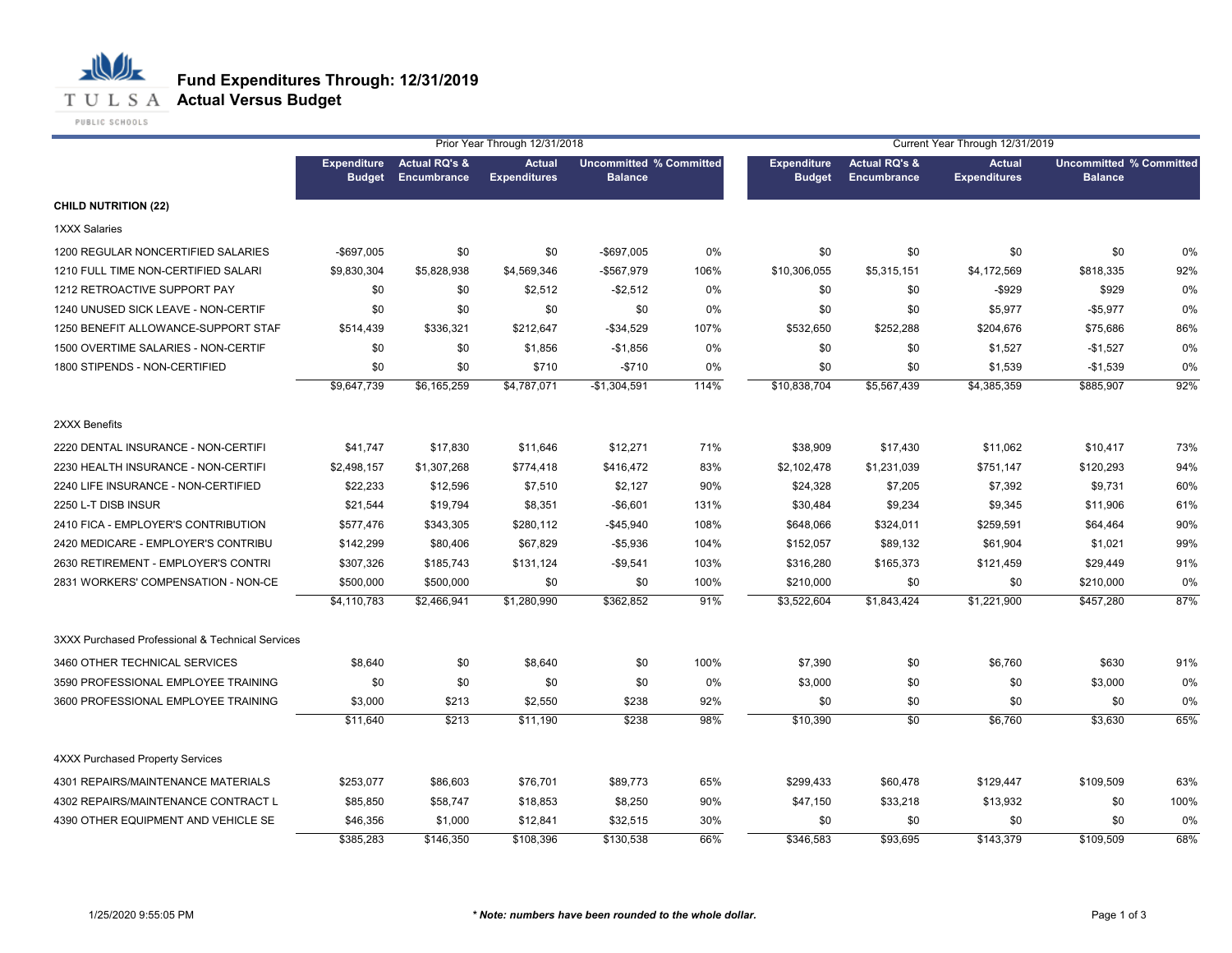

PUBLIC SCHOOLS

|                                      |                    |                                                       | Prior Year Through 12/31/2018        |                                                  |      |                                     |                                         | Current Year Through 12/31/2019      |                                                  |       |
|--------------------------------------|--------------------|-------------------------------------------------------|--------------------------------------|--------------------------------------------------|------|-------------------------------------|-----------------------------------------|--------------------------------------|--------------------------------------------------|-------|
|                                      | <b>Expenditure</b> | <b>Actual RQ's &amp;</b><br><b>Budget Encumbrance</b> | <b>Actual</b><br><b>Expenditures</b> | <b>Uncommitted % Committed</b><br><b>Balance</b> |      | <b>Expenditure</b><br><b>Budget</b> | <b>Actual RQ's &amp;</b><br>Encumbrance | <b>Actual</b><br><b>Expenditures</b> | <b>Uncommitted % Committed</b><br><b>Balance</b> |       |
| <b>CHILD NUTRITION (22)</b>          |                    |                                                       |                                      |                                                  |      |                                     |                                         |                                      |                                                  |       |
| <b>5XXX Other Purchased Services</b> |                    |                                                       |                                      |                                                  |      |                                     |                                         |                                      |                                                  |       |
| 5310 POSTAGE SERVICES                | \$1,000            | \$500                                                 | \$0                                  | \$500                                            | 50%  | \$1,000                             | \$0                                     | \$0                                  | \$1,000                                          | 0%    |
| 5340 MOBILE COMM DEVICES             | \$14,899           | \$9,319                                               | \$5,579                              | \$0                                              | 100% | \$14,899                            | \$9,066                                 | \$5,833                              | \$0                                              | 100%  |
| 5400 ADVERTISING                     | \$3,000            | \$0                                                   | \$0                                  | \$3,000                                          | 0%   | \$2,000                             | \$0                                     | \$0                                  | \$2,000                                          | 0%    |
| 5591 PRINTING IN HOUSE               | \$13,909           | \$13,909                                              | \$0                                  | \$0                                              | 100% | \$21,909                            | \$19,463                                | \$2,446                              | \$0                                              | 100%  |
| 5592 PRINTING CLICK CHARGES          | \$13,305           | \$12,879                                              | \$0                                  | \$426                                            | 97%  | \$13,305                            | \$2,182                                 | \$2,181                              | \$8,943                                          | 33%   |
| 5700 FOOD SERRVICE MANAGEMENT        | \$570,369          | \$540,978                                             | \$29,391                             | \$0                                              | 100% | \$7,278,464                         | \$6,972,773                             | \$305,691                            | \$0                                              | 100%  |
| 5810 TRAVEL IN-DISTRICT / MILEAGE    | \$26,401           | \$0                                                   | \$18,170                             | \$8,231                                          | 69%  | \$26,401                            | \$0                                     | \$16,670                             | \$9,731                                          | 63%   |
| 5820 TRAVEL OUT OF DISTRICT          | \$221              | \$0                                                   | \$199                                | \$22                                             | 90%  | \$221                               | \$0                                     | \$0                                  | \$221                                            | 0%    |
| 5990 OTHER PURCHASED SERVICES        | \$11,605           | \$2,158                                               | \$9,546                              | $-$ \$99                                         | 101% | \$11,605                            | \$1,305                                 | \$10,300                             | \$0                                              | 100%  |
|                                      | \$654,709          | \$579,743                                             | \$62,886                             | \$12,081                                         | 98%  | \$7,369,804                         | \$7,004,789                             | \$343,120                            | \$21,895                                         | 100%  |
| <b>6XXX Supplies and Materials</b>   |                    |                                                       |                                      |                                                  |      |                                     |                                         |                                      |                                                  |       |
| 6111 PAPER AND COPY SUPPLIES-WAREHO  | \$7,000            | \$0                                                   | \$5,545                              | \$1,455                                          | 79%  | \$7,000                             | \$0                                     | \$4,068                              | \$2,932                                          | 58%   |
| 6112 PAPER AND COPY SUPPLIES-ONLINE  | \$12,000           | \$0                                                   | \$700                                | \$11,300                                         | 6%   | \$4,000                             | \$0                                     | \$0                                  | \$4,000                                          | 0%    |
| 6119 ONLINE ORDERING ENCUMBRANCE     | \$0                | \$17,237                                              | \$0                                  | $-$17,237$                                       | 0%   | \$0                                 | \$10,625                                | \$0                                  | $-$10,625$                                       | $0\%$ |
| 6170 PAPER PRODUCTS                  | \$43,874           | \$0                                                   | \$0                                  | \$43,874                                         | 0%   | \$43,874                            | \$0                                     | \$0                                  | \$43,874                                         | $0\%$ |
| 6178 KITCHEN SUPPLIES TO SITES - WH  | \$0                | \$0                                                   | \$471,526                            | $-$471,526$                                      | 0%   | \$0                                 | \$0                                     | \$128,239                            | $-$128,239$                                      | 0%    |
| 6191 GENERAL OFFICE SUPPLIES-WAREHO  | \$1,982            | \$0                                                   | \$799                                | \$1,183                                          | 40%  | \$1,982                             | \$0                                     | \$496                                | \$1,486                                          | 25%   |
| 6192 GENERAL OFFICE SUPPLIES-ONLINE  | \$9,028            | \$0                                                   | \$3,091                              | \$5,937                                          | 34%  | \$9,028                             | \$0                                     | \$2,403                              | \$6,625                                          | 27%   |
| 6300 FOOD AND MILK                   | \$7,167,185        | \$1,283,799                                           | \$4,200,240                          | \$1,683,146                                      | 77%  | \$2,049,107                         | \$33,379                                | \$1,045,223                          | \$970,504                                        | 53%   |
| 6301 FOOD AND MILK                   | \$50,000           | \$50,000                                              | \$0                                  | \$0                                              | 100% | \$50,000                            | \$48,000                                | \$0                                  | \$2,000                                          | 96%   |
| 6302 INVENTORY CAFETERIA             | \$200,000          | \$0                                                   | \$0                                  | \$200,000                                        | 0%   | \$200,000                           | \$0                                     | \$0                                  | \$200,000                                        | 0%    |
| 6304 RECEIPT TIME VARIANCE - CA      | \$0                | \$0                                                   | $-$14,269$                           | \$14,269                                         | 0%   | \$0                                 | \$0                                     | $-$48,402$                           | \$48,402                                         | $0\%$ |
| 6308 FOOD ISSUED TO SITES - WAREHOU  | \$0                | \$0                                                   | \$3,216,846                          | $-$ \$3,216,846                                  | 0%   | \$0                                 | \$145                                   | \$852,156                            | $-$ \$852,302                                    | 0%    |
| 6309 INVENTORY ISSUED                | \$0                | \$28,226                                              | $-$3,674,103$                        | \$3,645,877                                      | 0%   | \$0                                 | \$0                                     | -\$931,993                           | \$931,993                                        | 0%    |
| 6310 FOOD-EXCEPT PRODUCE AND BREAD   | \$2,933,817        | \$1,549,681                                           | \$1,357,136                          | \$27,000                                         | 99%  | \$849,622                           | \$136,517                               | \$348,292                            | \$364,813                                        | 57%   |
| 6390 INVENTORY COMMODITIES           | \$37,698           | \$7,500                                               | \$12,046                             | \$18,152                                         | 52%  | \$37,698                            | \$0                                     | \$0                                  | \$37,698                                         | 0%    |
| 6510 APPLIANCES/FURNITURE/FIXTURES   | \$26,112           | \$479                                                 | \$25,565                             | \$68                                             | 100% | \$6,112                             | \$1,386                                 | \$3,240                              | \$1,486                                          | 76%   |
| 6530 TECHNOLOGY-RELATED EQUIPMENT    | \$57,482           | \$2,000                                               | \$54,898                             | \$584                                            | 99%  | \$59,757                            | \$2,350                                 | \$56,393                             | \$1,014                                          | 98%   |
| 6560 MACHINERY                       | \$1,096            | \$0                                                   | \$1,096                              | \$0                                              | 100% | \$1,096                             | \$0                                     | \$0                                  | \$1,096                                          | 0%    |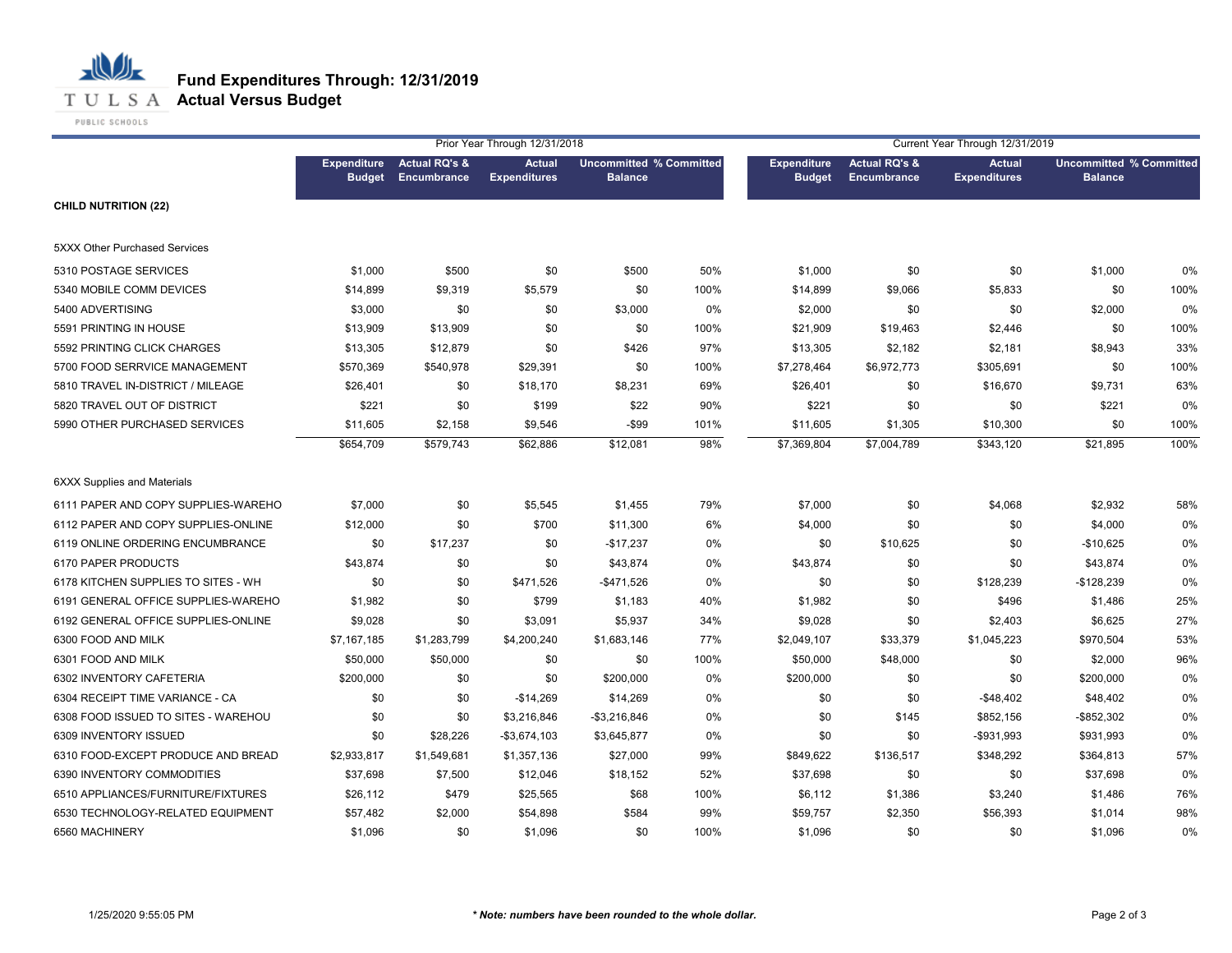## **T U L S A Actual Versus Budget**

PUBLIC SCHOOLS

|                                      |                              | Prior Year Through 12/31/2018                  |                                      |                                                  |      |                              | Current Year Through 12/31/2019         |                                      |                                                  |     |  |  |
|--------------------------------------|------------------------------|------------------------------------------------|--------------------------------------|--------------------------------------------------|------|------------------------------|-----------------------------------------|--------------------------------------|--------------------------------------------------|-----|--|--|
|                                      | Expenditure<br><b>Budget</b> | <b>Actual RQ's &amp;</b><br><b>Encumbrance</b> | <b>Actual</b><br><b>Expenditures</b> | <b>Uncommitted % Committed</b><br><b>Balance</b> |      | Expenditure<br><b>Budget</b> | <b>Actual RQ's &amp;</b><br>Encumbrance | <b>Actual</b><br><b>Expenditures</b> | <b>Uncommitted % Committed</b><br><b>Balance</b> |     |  |  |
| <b>CHILD NUTRITION (22)</b>          |                              |                                                |                                      |                                                  |      |                              |                                         |                                      |                                                  |     |  |  |
| 6570 UNIFORMS                        | \$10,697                     | \$0                                            | \$6,356                              | \$4,341                                          | 59%  | \$0                          | \$0                                     | \$0                                  | \$0                                              | 0%  |  |  |
|                                      | \$10,557,971                 | \$2,938,921                                    | \$5,667,471                          | \$1,951,579                                      | 82%  | \$3,319,276                  | \$232,402                               | \$1,460,115                          | \$1,626,758                                      | 51% |  |  |
| 7XXX Property/Equipment              |                              |                                                |                                      |                                                  |      |                              |                                         |                                      |                                                  |     |  |  |
| 7310 APPLIANCES/FURNITURE/FIXTURES   | \$116,963                    | \$3,195                                        | \$101,687                            | \$12,080                                         | 90%  | \$46,963                     | \$0                                     | \$38,139                             | \$8,823                                          | 81% |  |  |
|                                      | \$116,963                    | \$3,195                                        | \$101,687                            | \$12,080                                         | 90%  | \$46,963                     | \$0                                     | \$38,139                             | \$8,823                                          | 81% |  |  |
| 8XXX Other Objects and Reserves      |                              |                                                |                                      |                                                  |      |                              |                                         |                                      |                                                  |     |  |  |
| 8600 STAFF REGISTRATION AND TUITION  | \$1,198                      | \$0                                            | \$100                                | \$1,098                                          | 8%   | \$1,173                      | \$0                                     | \$0                                  | \$1,173                                          | 0%  |  |  |
|                                      | \$1,198                      | \$0                                            | \$100                                | \$1,098                                          | 8%   | \$1,173                      | \$0                                     | \$0                                  | \$1,173                                          | 0%  |  |  |
| 9XXX Other Uses of Funds             |                              |                                                |                                      |                                                  |      |                              |                                         |                                      |                                                  |     |  |  |
| 9300 REIMBURSEMENT                   | \$1,109,000                  | \$1,109,000                                    | \$0                                  | \$0                                              | 100% | \$465,500                    | \$0                                     | \$0                                  | \$465,500                                        | 0%  |  |  |
|                                      | \$1,109,000                  | \$1,109,000                                    | \$0                                  | \$0                                              | 100% | \$465,500                    | \$0                                     | \$0                                  | \$465,500                                        | 0%  |  |  |
| <b>Total Fund Expend./Encumb/RQs</b> | \$26,595,286                 | \$13,409,621                                   | \$12,019,790                         | \$1,165,875                                      | 96%  | \$25,920,997                 | \$14,741,749                            | \$7,598,772                          | \$3,580,475                                      | 86% |  |  |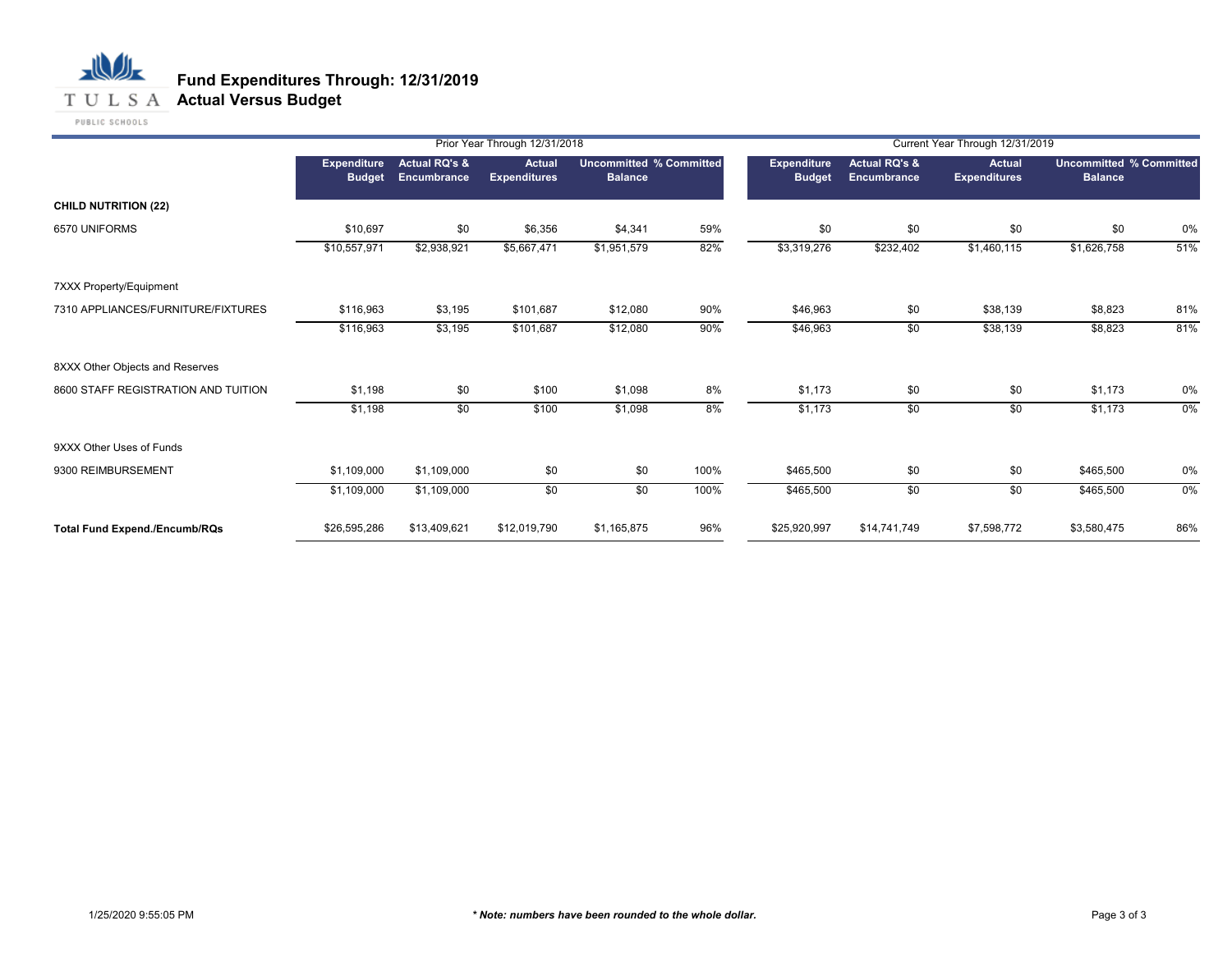

|                                     | Current Year Through 12/31/2019 |                                                |             |                                                |             |  |  |  |  |  |
|-------------------------------------|---------------------------------|------------------------------------------------|-------------|------------------------------------------------|-------------|--|--|--|--|--|
| <b>Project Project Description</b>  | <b>Expenditure Budget</b>       | <b>Actual RQ's &amp;</b><br><b>Encumbrance</b> |             | <b>Actual Expenditures</b> Uncommitted Balance | % Committed |  |  |  |  |  |
| 30 - BOND BALANCING FUND            |                                 |                                                |             |                                                |             |  |  |  |  |  |
| 0000 UNRESTRICTED FUNDS             | \$22,441,263                    | \$0                                            | \$0         | \$22,441,263                                   | 0%          |  |  |  |  |  |
| SUM OF FUND 30                      | \$22,441,263                    | \$0                                            | \$0         | \$22,441,263                                   | 0%          |  |  |  |  |  |
| 31 - BOND FUND - 2016B              |                                 |                                                |             |                                                |             |  |  |  |  |  |
| 1146 DESKTOP & APP VIRTUALIZATION   | \$15,268                        | \$0                                            | \$0         | \$15,268                                       | 0%          |  |  |  |  |  |
| 1169 CLASSROOM COMPUTERS            | \$867                           | \$0                                            | \$0         | \$867                                          | 0%          |  |  |  |  |  |
| 1172 BOND TECHNOLOGY INFRASTRUCTURE | \$129,826                       | \$0                                            | \$18,900    | \$110,926                                      | 15%         |  |  |  |  |  |
| <b>1527 LIBRARY MATERIAL</b>        | \$0                             | \$0                                            | \$0         | \$0                                            | #DIV/0!     |  |  |  |  |  |
| SUM OF FUND 31                      | \$145,961                       | $\overline{50}$                                | \$18,900    | \$127,061                                      | 13%         |  |  |  |  |  |
| 32 - BOND FUND - 2018B              |                                 |                                                |             |                                                |             |  |  |  |  |  |
| 1110 BOND CLASSROOM TEXTBOOKS       | \$418,192                       | \$16,007                                       | \$402,088   | \$97                                           | 100%        |  |  |  |  |  |
| 1119 BOND CLASSROOM MANAGEMENT FEES | \$84,541                        | \$0                                            | \$84,541    | \$0                                            | 100%        |  |  |  |  |  |
| 1130 BOND CLASSROOM FURNITURE / FIX | \$478,593                       | \$0                                            | \$0         | \$478.593                                      | 0%          |  |  |  |  |  |
| 1133 BOND FINE ARTS: UNIFORMS, EQUI | \$26,239                        | \$0                                            | \$0         | \$26,239                                       | 0%          |  |  |  |  |  |
| 1135 BOND AUDITORIUM REMODEL        | \$164,948                       | \$0                                            | \$164,948   | \$0                                            | 100%        |  |  |  |  |  |
| 1136 BOND PE / HEALTH EDUCATION EQU | \$51,645                        | \$1,821                                        | \$24,421    | \$25,403                                       | 51%         |  |  |  |  |  |
| 1145 BOND 21ST CENTURY CLASSROOM TE | \$315                           | \$0                                            | \$0         | \$315                                          | 0%          |  |  |  |  |  |
| 1147 MANAGED PRINT SERVICE          | \$89,814                        | \$3,280                                        | \$86,284    | \$250                                          | 100%        |  |  |  |  |  |
| 1169 CLASSROOM COMPUTERS            | \$93,976                        | \$7,369                                        | \$43,573    | \$43,034                                       | 54%         |  |  |  |  |  |
| 1173 BOND SYSTEMS UPGRADES, PHONE,  | \$14,167                        | \$0                                            | \$8,305     | \$5,862                                        | 59%         |  |  |  |  |  |
| 1180 BOND UPGRADE POOL LOCKER ROOMS | \$0                             | \$0                                            | \$0         | \$0                                            | 0%          |  |  |  |  |  |
| 1200 FACILITIES - BOND              | \$128.718                       | \$31,005                                       | \$75,982    | \$21.731                                       | 83%         |  |  |  |  |  |
| 1210 BOND-CONSTRUCTION BUILDING ADD | \$44,202                        | \$2,036                                        | \$42,166    | \$0                                            | 100%        |  |  |  |  |  |
| 1212 BOND-PAVING                    | \$28,600                        | \$0                                            | \$22,572    | \$6,028                                        | 79%         |  |  |  |  |  |
| 1215 BOND-ENERGY MANAGEMENT FEES    | \$312,613                       | \$58,148                                       | \$234,163   | \$20,302                                       | 94%         |  |  |  |  |  |
| 1219 BOND MANAGEMENT FEES           | \$152,626                       | \$45,020                                       | \$107,606   | \$0                                            | 100%        |  |  |  |  |  |
| 1230 BOND-BLDG RENOVATIONS          | \$1,956,006                     | \$0                                            | \$1,956,006 | \$0                                            | 100%        |  |  |  |  |  |
| 1250 BOND-P.E. UPGRADES             | \$280                           | \$280                                          | \$0         | \$0                                            | 100%        |  |  |  |  |  |
| 1410 BOND SCHOOL BUSES / ROUTE MAIN | \$400                           | \$0                                            | \$400       | \$0                                            | 100%        |  |  |  |  |  |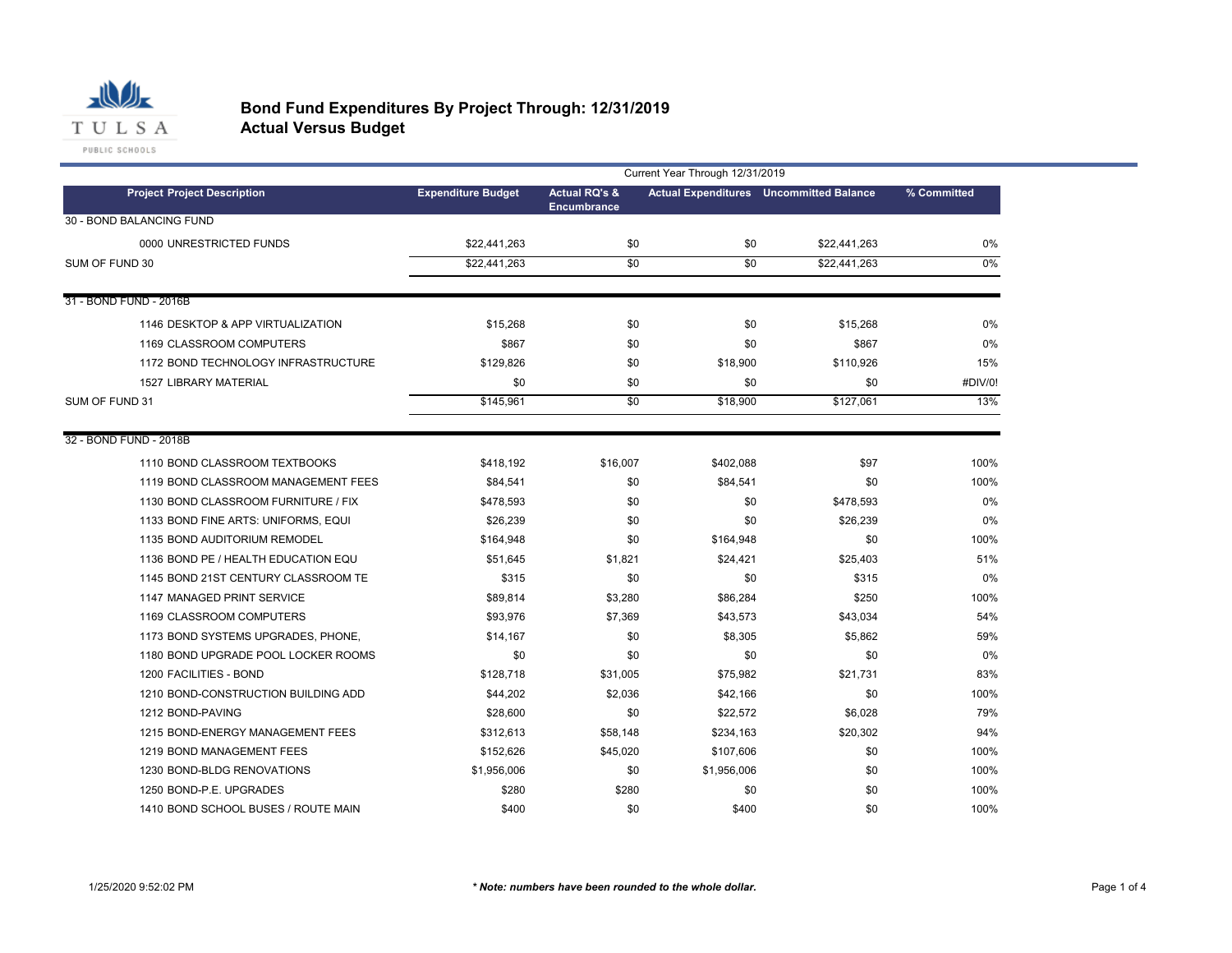

|                                     | Current Year Through 12/31/2019 |                                         |             |                                                |             |  |  |  |  |  |
|-------------------------------------|---------------------------------|-----------------------------------------|-------------|------------------------------------------------|-------------|--|--|--|--|--|
| <b>Project Project Description</b>  | <b>Expenditure Budget</b>       | <b>Actual RQ's &amp;</b><br>Encumbrance |             | <b>Actual Expenditures</b> Uncommitted Balance | % Committed |  |  |  |  |  |
| 1522 BOND LIBRARY CONSTRUCTION      | \$28,335                        | \$375                                   | \$15,224    | \$12,736                                       | 55%         |  |  |  |  |  |
| <b>1527 LIBRARY MATERIAL</b>        | \$369,829                       | \$3,911                                 | \$350,094   | \$15,824                                       | 96%         |  |  |  |  |  |
| SUM OF FUND 32                      | \$4,444,037                     | \$169,251                               | \$3,618,373 | \$656,413                                      | 85%         |  |  |  |  |  |
| 33 - BOND FUND - 2018C              |                                 |                                         |             |                                                |             |  |  |  |  |  |
| 1110 BOND CLASSROOM TEXTBOOKS       | \$1,243                         | \$0                                     | \$1,243     | \$0                                            | 100%        |  |  |  |  |  |
| 1111 BOND READING AND STEM MATERIAL | \$106,626                       | \$0                                     | \$85,237    | \$21,389                                       | 80%         |  |  |  |  |  |
| 1139 BOND SCIENCE SAFETY EQUIPMENT  | \$49,772                        | \$0                                     | \$0         | \$49,772                                       | 0%          |  |  |  |  |  |
| 1145 BOND 21ST CENTURY CLASSROOM TE | \$3,448                         | \$0                                     | \$749       | \$2,699                                        | 22%         |  |  |  |  |  |
| 1146 DESKTOP & APP VIRTUALIZATION   | \$1,006,273                     | \$23,677                                | \$748,896   | \$233,700                                      | 77%         |  |  |  |  |  |
| 1169 CLASSROOM COMPUTERS            | \$95,920                        | \$4,184                                 | \$68,086    | \$23,650                                       | 75%         |  |  |  |  |  |
| 1171 PROFESSIONAL DEVELOPMENT       | \$259,422                       | \$8,000                                 | \$196,377   | \$55,044                                       | 79%         |  |  |  |  |  |
| 1173 BOND SYSTEMS UPGRADES, PHONE,  | \$10,412                        | $-$3,340,404$                           | \$3,342,133 | \$8,683                                        | 17%         |  |  |  |  |  |
| 1177 INSTRUCTIONAL LEARNING RESOURC | \$509,571                       | \$0                                     | \$506,863   | \$2,708                                        | 99%         |  |  |  |  |  |
| SUM OF FUND 33                      | \$2,042,686                     | $-$3,304,543$                           | \$4,949,584 | \$397,645                                      | 81%         |  |  |  |  |  |
| 34 - BOND FUND - 2019A              |                                 |                                         |             |                                                |             |  |  |  |  |  |
| 1110 BOND CLASSROOM TEXTBOOKS       | \$348,104                       | \$0                                     | \$346,084   | \$2,021                                        | 99%         |  |  |  |  |  |
| 1111 BOND READING AND STEM MATERIAL | \$1,300,000                     | \$0                                     | \$348,403   | \$951,597                                      | 27%         |  |  |  |  |  |
| 1119 BOND CLASSROOM MANAGEMENT FEES | \$153,531                       | \$24,438                                | \$129,093   | \$0                                            | 100%        |  |  |  |  |  |
| 1130 BOND CLASSROOM FURNITURE / FIX | \$21,683                        | \$0                                     | \$17,703    | \$3,980                                        | 82%         |  |  |  |  |  |
| 1133 BOND FINE ARTS: UNIFORMS, EQUI | \$111,079                       | \$16,212                                | \$5,842     | \$89,024                                       | 20%         |  |  |  |  |  |
| 1135 BOND AUDITORIUM REMODEL        | \$133,000                       | \$124,529                               | \$6,436     | \$2,035                                        | 98%         |  |  |  |  |  |
| 1145 BOND 21ST CENTURY CLASSROOM TE | \$349,398                       | \$24,510                                | \$318,309   | \$6,579                                        | 98%         |  |  |  |  |  |
| 1147 MANAGED PRINT SERVICE          | \$300,000                       | \$115,059                               | \$0         | \$184,941                                      | 38%         |  |  |  |  |  |
| 1169 CLASSROOM COMPUTERS            | \$673,540                       | \$85,570                                | \$586,552   | \$1,418                                        | 100%        |  |  |  |  |  |
| 1173 BOND SYSTEMS UPGRADES, PHONE,  | \$96,757                        | \$7,000                                 | \$47,831    | \$41,926                                       | 57%         |  |  |  |  |  |
| 1200 FACILITIES - BOND              | \$18,057                        | \$2,325                                 | \$14,393    | \$1,339                                        | 93%         |  |  |  |  |  |
| 1212 BOND-PAVING                    | \$35,545                        | \$0                                     | \$35,545    | \$0                                            | 100%        |  |  |  |  |  |
| 1215 BOND-ENERGY MANAGEMENT FEES    | \$314,518                       | \$6,874                                 | \$304,242   | \$3,402                                        | 99%         |  |  |  |  |  |
| 1219 BOND MANAGEMENT FEES           | \$465,456                       | \$115,073                               | \$350,383   | \$0                                            | 100%        |  |  |  |  |  |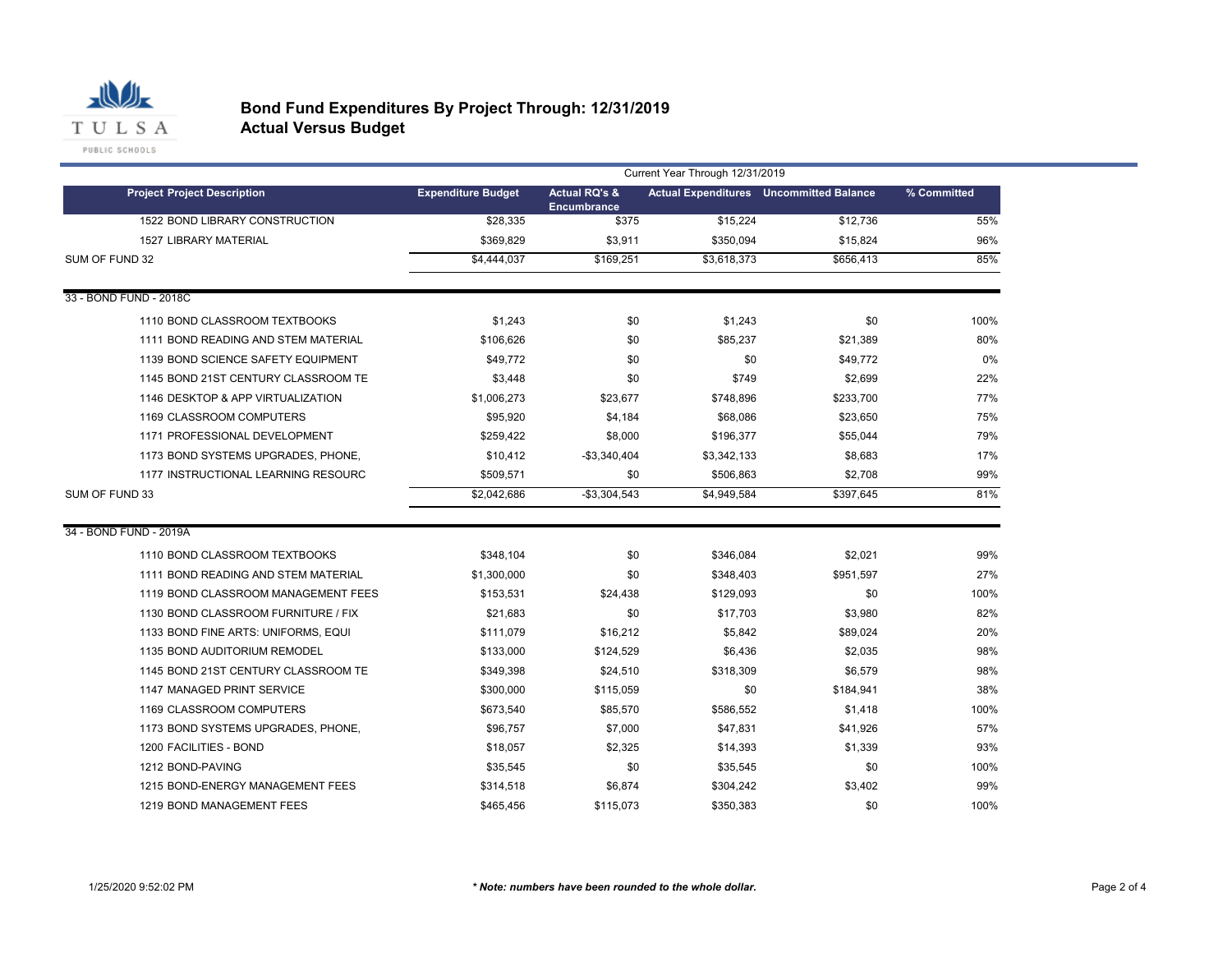

|                                     | Current Year Through 12/31/2019 |                                                |             |                                                |             |  |
|-------------------------------------|---------------------------------|------------------------------------------------|-------------|------------------------------------------------|-------------|--|
| <b>Project Project Description</b>  | <b>Expenditure Budget</b>       | <b>Actual RQ's &amp;</b><br><b>Encumbrance</b> |             | <b>Actual Expenditures</b> Uncommitted Balance | % Committed |  |
| 1230 BOND-BLDG RENOVATIONS          | \$998.407                       | \$10.648                                       | \$987.758   | \$0                                            | 100%        |  |
| 1260 BOND-ROOFING                   | \$98,802                        | \$0                                            | \$98,802    | \$0                                            | 100%        |  |
| 1270 BOND-HVAC                      | \$491,006                       | \$221,687                                      | \$269,319   | \$0                                            | 100%        |  |
| SUM OF FUND 34                      | \$5,908,882                     | \$753,926                                      | \$3,866,695 | \$1,288,262                                    | 78%         |  |
| 35 - BOND FUND - 2019B              |                                 |                                                |             |                                                |             |  |
| 1110 BOND CLASSROOM TEXTBOOKS       | \$500,000                       | \$27,000                                       | \$71,597    | \$401,403                                      | 20%         |  |
| 1119 BOND CLASSROOM MANAGEMENT FEES | \$242,906                       | \$175,476                                      | \$26,409    | \$41,022                                       | 83%         |  |
| 1133 BOND FINE ARTS: UNIFORMS, EQUI | \$900,000                       | \$0                                            | \$0         | \$900,000                                      | 0%          |  |
| 1135 BOND AUDITORIUM REMODEL        | \$689,000                       | \$508,650                                      | \$117,331   | \$63,019                                       | 91%         |  |
| 1139 BOND SCIENCE SAFETY EQUIPMENT  | \$100,000                       | \$0                                            | \$0         | \$100,000                                      | 0%          |  |
| 1145 BOND 21ST CENTURY CLASSROOM TE | \$2,222,072                     | \$544,326                                      | \$474,925   | \$1,202,821                                    | 46%         |  |
| 1169 CLASSROOM COMPUTERS            | \$1,428,094                     | \$182,978                                      | \$296,505   | \$948,611                                      | 34%         |  |
| 1180 BOND UPGRADE POOL LOCKER ROOMS | \$377,928                       | \$274,267                                      | \$103,661   | \$0                                            | 100%        |  |
| 1200 FACILITIES - BOND              | \$836,030                       | \$696,762                                      | \$127,644   | \$11,624                                       | 99%         |  |
| 1212 BOND-PAVING                    | \$82.667                        | \$18,975                                       | \$41,120    | \$22,572                                       | 73%         |  |
| 1215 BOND-ENERGY MANAGEMENT FEES    | \$565,000                       | \$0                                            | \$0         | \$565,000                                      | 0%          |  |
| 1219 BOND MANAGEMENT FEES           | \$584,375                       | \$388,029                                      | \$196,346   | \$0                                            | 100%        |  |
| 1225 BOND-PLAYGROUND CONST/EQUIPMNT | \$46,171                        | \$0                                            | \$46,171    | \$0                                            | 100%        |  |
| 1230 BOND-BLDG RENOVATIONS          | \$3,174,198                     | \$411,808                                      | \$2,762,390 | \$0                                            | 100%        |  |
| 1250 BOND-P.E. UPGRADES             | \$4,405,621                     | \$4,405,621                                    | \$0         | \$0                                            | 100%        |  |
| 1260 BOND-ROOFING                   | \$96,774                        | \$0                                            | \$96,774    | \$0                                            | 100%        |  |
| 1270 BOND-HVAC                      | \$1,569,164                     | \$551,864                                      | \$1,017,300 | \$0                                            | 100%        |  |
| 1410 BOND SCHOOL BUSES / ROUTE MAIN | \$275,000                       | \$56,431                                       | \$210,202   | \$8,368                                        | 97%         |  |
| 1419 BOND TRANSPORTATION MANAGEMENT | \$30,000                        | \$0                                            | \$30,000    | \$0                                            | 100%        |  |
| 1519 BOND LIBRARY MANAGEMENT FEES   | \$50,000                        | \$0                                            | \$50,000    | \$0                                            | 100%        |  |
| 1522 BOND LIBRARY CONSTRUCTION      | \$1,500,000                     | \$1,286,053                                    | \$212,747   | \$1,200                                        | 100%        |  |
| <b>1527 LIBRARY MATERIAL</b>        | \$1,755,000                     | \$475,309                                      | \$136,654   | \$1,143,038                                    | 35%         |  |
| SUM OF FUND 35                      | \$21,430,000                    | \$10,003,548                                   | \$6,017,775 | \$5,408,677                                    | 75%         |  |

36 - BOND FUND - 2019C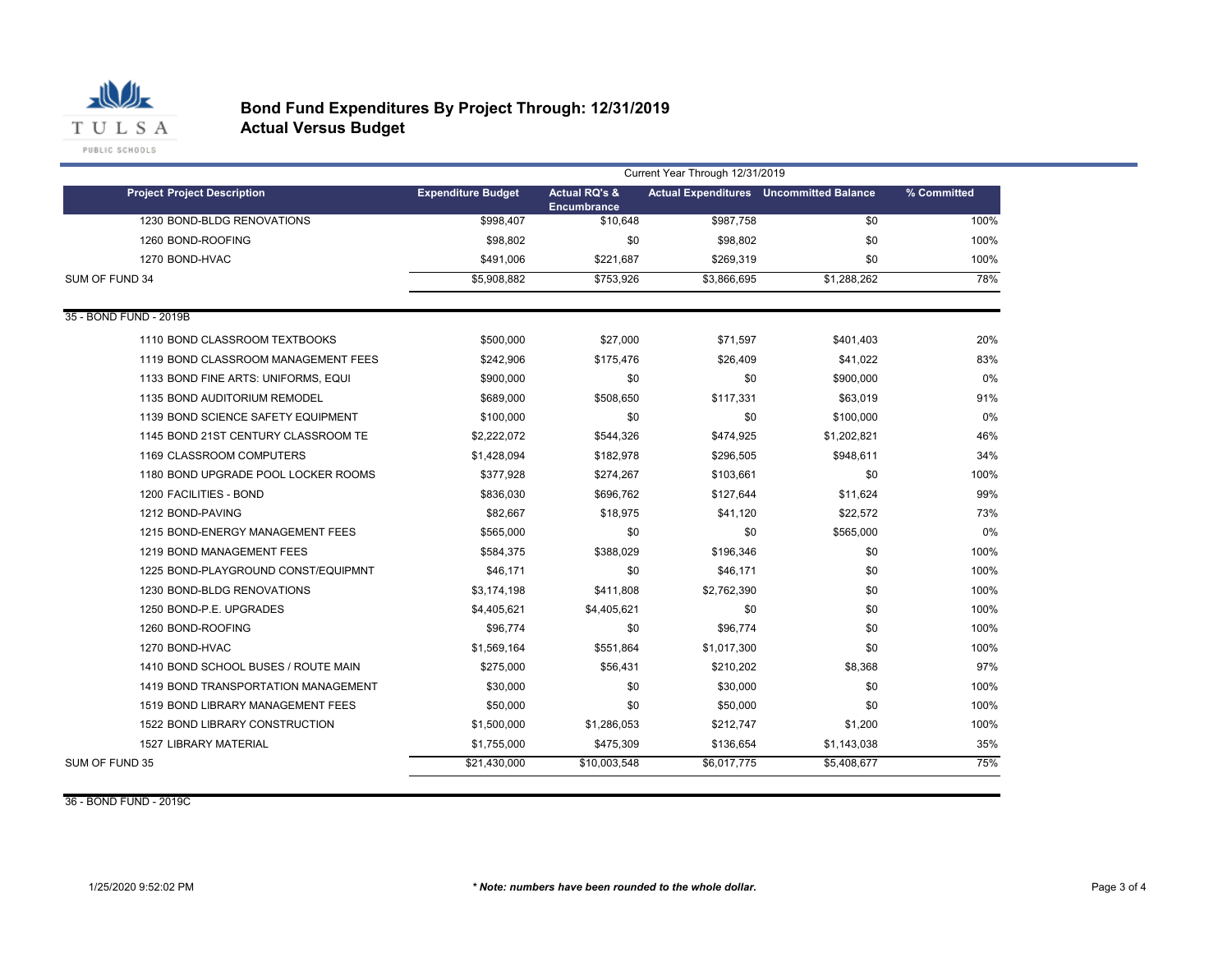

PUBLIC SCHOOLS

|                                     | Current Year Through 12/31/2019 |                                                |              |                                                |             |  |  |
|-------------------------------------|---------------------------------|------------------------------------------------|--------------|------------------------------------------------|-------------|--|--|
| <b>Project Project Description</b>  | <b>Expenditure Budget</b>       | <b>Actual RQ's &amp;</b><br><b>Encumbrance</b> |              | <b>Actual Expenditures</b> Uncommitted Balance | % Committed |  |  |
| 1111 BOND READING AND STEM MATERIAL | \$97,217                        | \$0                                            | \$97,217     | \$0                                            | 100%        |  |  |
| 1119 BOND CLASSROOM MANAGEMENT FEES | \$50.094                        | \$0                                            | \$50,094     | \$0                                            | 100%        |  |  |
| 1146 DESKTOP & APP VIRTUALIZATION   | \$406,750                       | \$0                                            | \$0          | \$406,750                                      | 0%          |  |  |
| 1169 CLASSROOM COMPUTERS            | \$2,358,939                     | \$277,166                                      | \$315,552    | \$1,766,221                                    | 25%         |  |  |
| 1171 PROFESSIONAL DEVELOPMENT       | \$250.000                       | \$0                                            | \$0          | \$250,000                                      | 0%          |  |  |
| 1172 BOND TECHNOLOGY INFRASTRUCTURE | \$2,000,000                     | \$0                                            | \$0          | \$2,000,000                                    | 0%          |  |  |
| 1173 BOND SYSTEMS UPGRADES, PHONE,  | \$3,390,000                     | \$999.196                                      | \$1,746.598  | \$644,206                                      | 81%         |  |  |
| 1177 INSTRUCTIONAL LEARNING RESOURC | \$947,000                       | \$12,837                                       | \$94,497     | \$839,666                                      | 11%         |  |  |
| SUM OF FUND 36                      | \$9,500,000                     | \$1,289,199                                    | \$2,303,958  | \$5,906,843                                    | 38%         |  |  |
| 38 - BOND FUND - 2017B              |                                 |                                                |              |                                                |             |  |  |
| 1172 BOND TECHNOLOGY INFRASTRUCTURE | \$2,413                         | \$0                                            | \$0          | \$2,413                                        | 0%          |  |  |
| 1173 BOND SYSTEMS UPGRADES, PHONE,  | \$11,780                        | \$10,651                                       | \$0          | \$1,129                                        | 90%         |  |  |
| 1200 FACILITIES - BOND              | \$971                           | \$0                                            | \$221        | \$750                                          | 23%         |  |  |
| 1215 BOND-ENERGY MANAGEMENT FEES    | \$12.763                        | \$0                                            | \$0          | \$12,763                                       | 0%          |  |  |
| 1219 BOND MANAGEMENT FEES           | \$1,761                         | \$0                                            | \$1,761      | \$0                                            | 100%        |  |  |
| <b>1527 LIBRARY MATERIAL</b>        | \$88                            | \$0                                            | \$0          | \$88                                           | 0%          |  |  |
| SUM OF FUND 38                      | \$29,776                        | \$10,651                                       | \$1,981      | \$17,143                                       | 42%         |  |  |
| 39 - BOND FUND - 2018A              |                                 |                                                |              |                                                |             |  |  |
| 1110 BOND CLASSROOM TEXTBOOKS       | \$9,180                         | \$0                                            | \$0          | \$9,180                                        | 0%          |  |  |
| 1119 BOND CLASSROOM MANAGEMENT FEES | \$13,680                        | \$1,263                                        | \$12,416     | \$1                                            | 100%        |  |  |
| 1139 BOND SCIENCE SAFETY EQUIPMENT  | \$28,089                        | \$0                                            | \$0          | \$28,089                                       | 0%          |  |  |
| 1147 MANAGED PRINT SERVICE          | \$0                             | \$0                                            | \$0          | \$0                                            | #DIV/0!     |  |  |
| 1169 CLASSROOM COMPUTERS            | \$4,729                         | \$0                                            | \$1,637      | \$3,093                                        | 35%         |  |  |
| 1200 FACILITIES - BOND              | \$2,337                         | \$0                                            | \$0          | \$2,337                                        | 0%          |  |  |
| 1215 BOND-ENERGY MANAGEMENT FEES    | \$379                           | \$0                                            | \$0          | \$379                                          | 0%          |  |  |
| 1219 BOND MANAGEMENT FEES           | \$1                             | \$1                                            | \$0          | \$0                                            | 100%        |  |  |
| SUM OF FUND 39                      | \$58,394                        | \$1,264                                        | \$14,053     | \$43,078                                       | 26%         |  |  |
| Grand Total of all Funds:           | \$66,001,000                    | \$8,923,296                                    | \$20,791,320 | \$36,286,384                                   | 45%         |  |  |